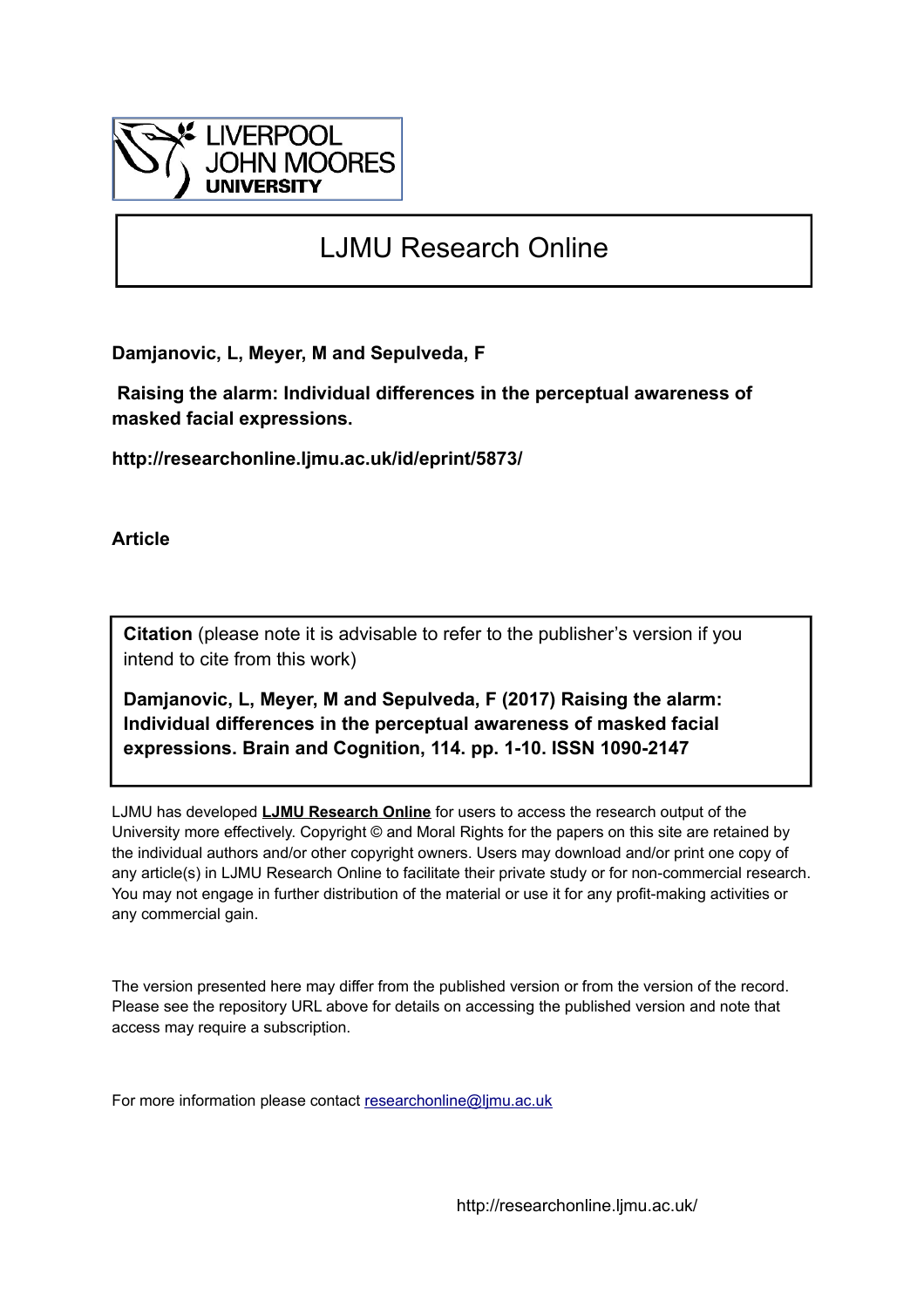# Running head: EMOTION AND PERCEPTUAL AWARENESS

Raising the Alarm: Individual Differences in the Perceptual Awareness of Masked Facial Expressions

Ljubica Damjanovic<sup>a\*</sup>

<sup>a</sup>Department of Psychology, University of Chester, Parkgate Road, Chester, CH1 4BJ,

UK

Marcel Meyer<sup>b</sup>

<sup>b</sup> Faculty of Psychology, Ruhr-University Bochum , Universitätsstraße 150, 44780

Bochum, Germany

Francisco Sepulveda<sup>c</sup>

<sup>c</sup>School of Computer Science and Engineering, University of Essex, Wivenhoe Park,

Colchester, CO1 3SQ, UK

\*Corresponding author: Ljubica Damjanovic, Department of Psychology, University

of Chester, CH1 4BJ, Chester, United Kingdom

Email[:l.damjanovic@chester.ac.uk](mailto:l.damjanovic@chester.ac.uk)

Tel: +44 1244 511107

Word count: 7771 (including Abstract, Keywords, Introduction, Method, Results and General Discussion, Conclusions).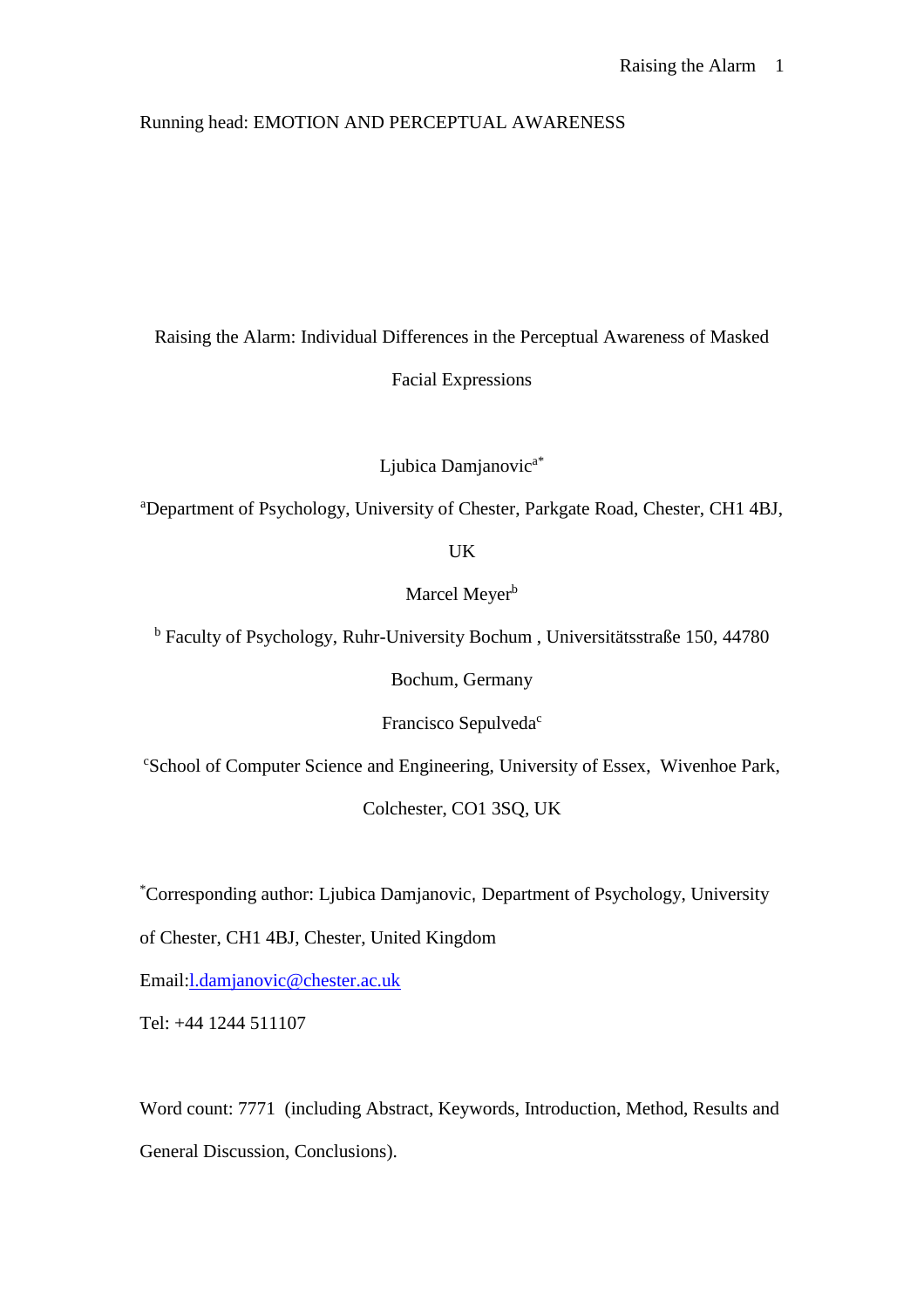# Running head: EMOTION AND PERCEPTUAL AWARENESS

Raising the Alarm: Individual Differences in the Perceptual Awareness of Masked

Facial Expressions

# **HIGHLIGHTS**

- Backward masking effectiveness differs between subjective and objective measures.
- Participants can reliably access masked facial expressions of happiness.
- High trait anxiety enhances threat detection of masked facial expressions of anger.
- Low trait anxiety enhances perceptual access to masked happy facial expressions.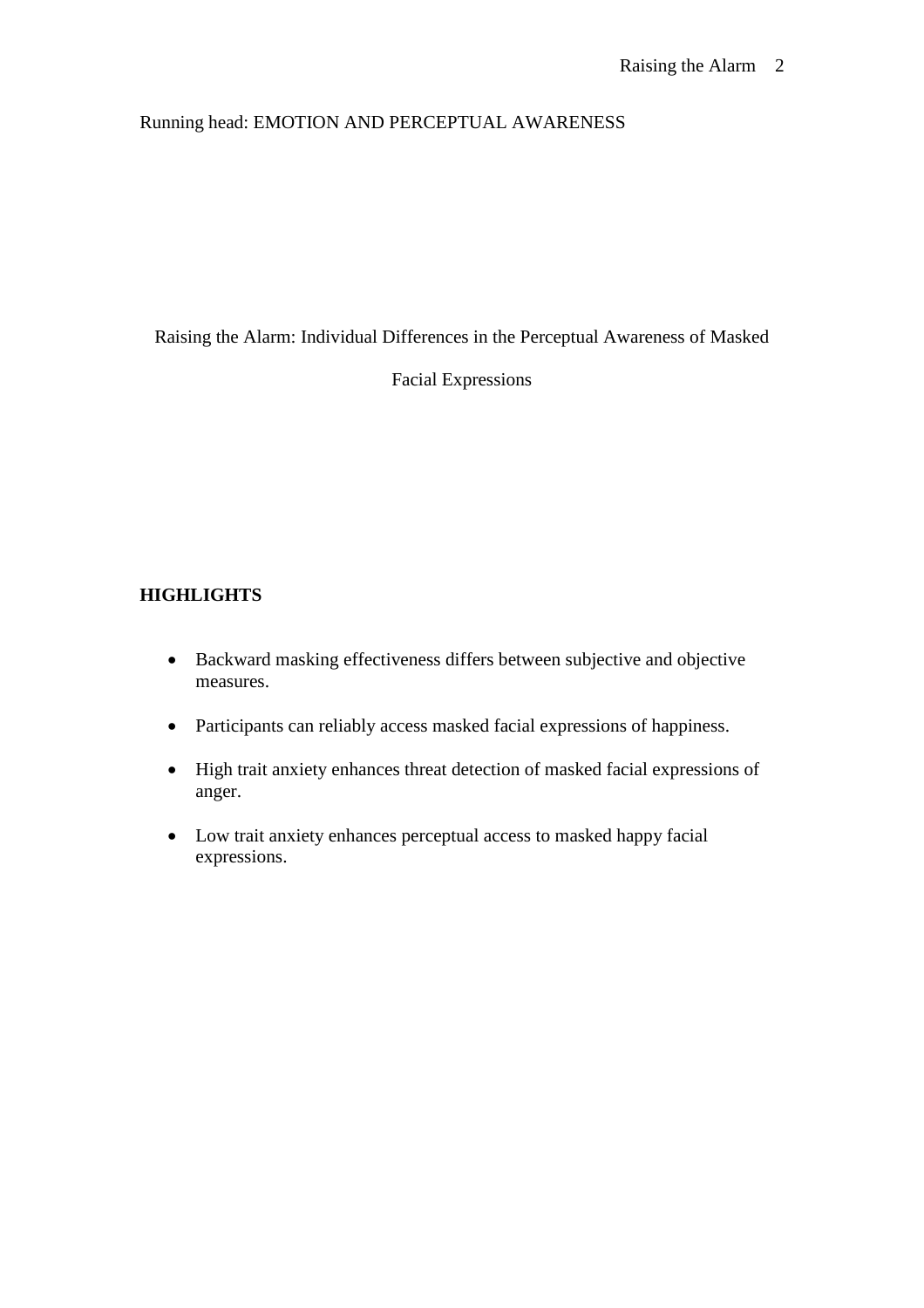#### Abstract

A theoretical concern in addressing the unconscious perception of emotion is the extent to which participants can access experiential properties of masked facial stimuli. Performance on a two alternative forced choice (2AFC) task as a measure of objective awareness was compared with a new measure developed to access experiential phenomena of the target-mask transition, the perceptual contrast-change sensitivity (PCCS) measure in a backward-masking paradigm with angry, happy and neutral facial expressions. Whilst 2AFC performance indicated that the targets were successfully masked, PCCS values were significantly higher in the happy-neutral face condition than in the angry-neutral face and the neutral-neutral face conditions (Experiment 1). Furthermore, objective measures of awareness were more readily displayed by individuals with high trait anxiety, whereas individuals with low trait anxiety showed greater access to the experiential quality of happy faces (Experiment 2). These findings provide important insights into the methodological considerations involved in the study of non-conscious processing of emotions, both with respect to individual differences in anxiety and the extent to which certain expressions can be successfully masked relative to others. Furthermore, our results may be informative to work investigating the neural correlates of conscious versus unconscious perception of emotion.

*Keywords:* threat detection; emotion perception; backward-masking; face perception; amygdala; anxiety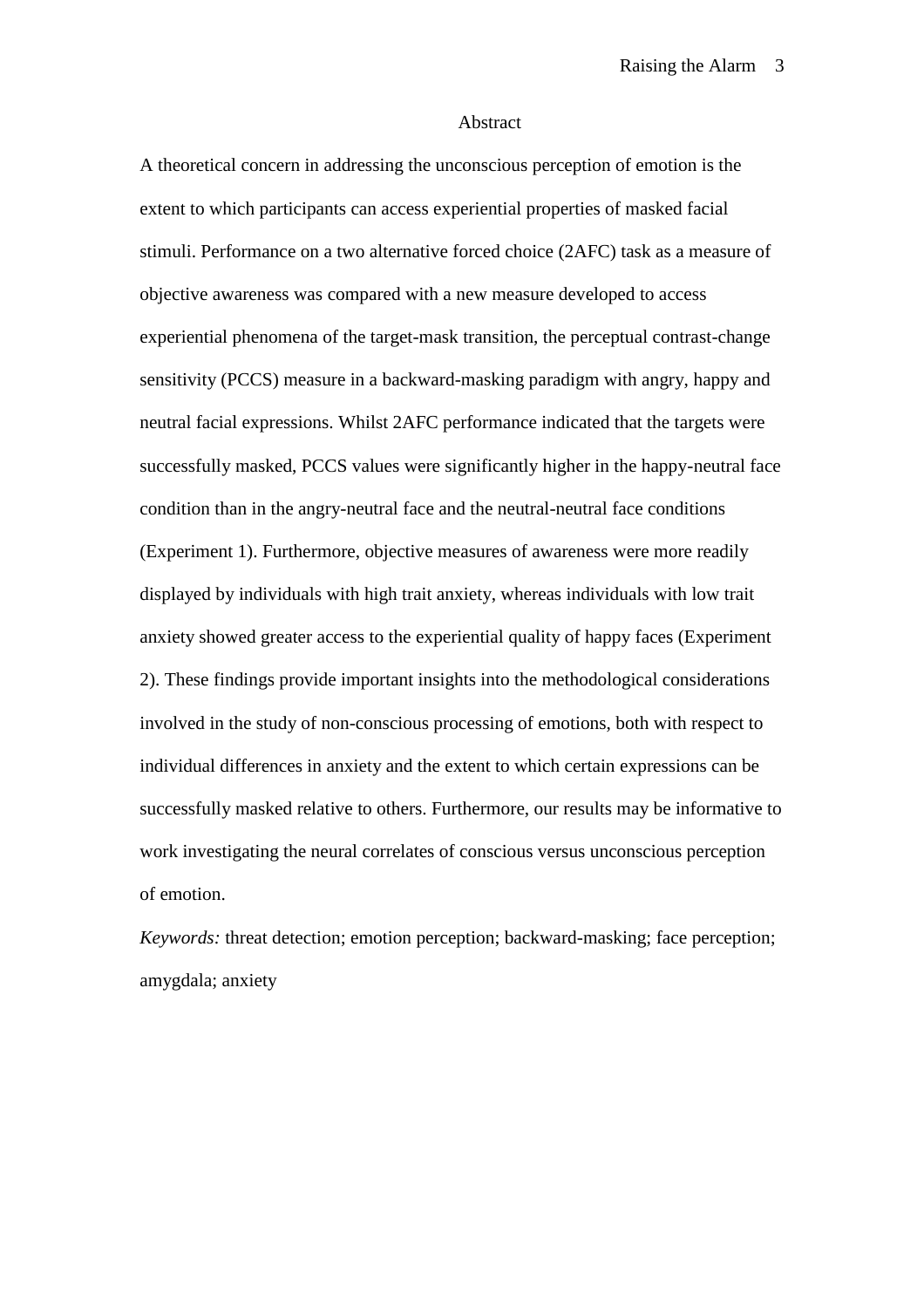#### 1. Introduction

Ubiquitous in our daily lives, emotional experiences are ingrained in the evolutionary process (Al-Shawaf, Conroy-Beam, Asao, & Buss, 2016; Ekman & Cordaro, 2011; Ekman, 1992; Nesse & Ellsworth, 2009; Öhman, 2006). Thus firmly established in our neurobiological system, emotions are perceived automatically and unconsciously (Dimberg, Thunberg, & Elmehed, 2000; Dimberg, Thunberg, & Grunedal, 2002; Tamietto & de Gelder, 2010; Tracy & Robins, 2008). According to Tamietto and de Gelder (2010), the unconscious perception of emotion has been implicated in a multitude of subcortical brain regions, which can broadly be divided into a network involved in the visual processing of emotional cues and a network centered on non-visual emotion-oriented processes. The former network, as the authors note, includes the substantia innominate, the superior colliculus, the nucleus accumbens, the pulvinar and the amygdala, whereas the latter network involves the basal ganglia, the locus coeruleus, the hypothalamus, the periaqueductal grey, the hippocampus and the nucleus basalis of Meynert. Conscious perception of emotional cues, in turn, usually also extends across the cingulate, occipitotemporal and frontal areas, although such activity can sometimes be found in studies rendering emotional cues unconscious as well, possibly due to direct and indirect links between cortical and subcortical structures (Brooks et al., 2012; Tamietto & de Gelder, 2010). Not surprisingly then, there has been an avid debate concerned with the extent to which brain activation during conscious versus unconscious perception of emotion relies on common or distinct neural substrates (Balconi & Bortolotti, 2013; Jiang & He, 2006; Phillips et al., 2004; Tamietto & de Gelder, 2010; Tamietto et al., 2015; Yang, Cao, Xu, & Chen, 2012). Part of this debate rests on the crucial assumption that the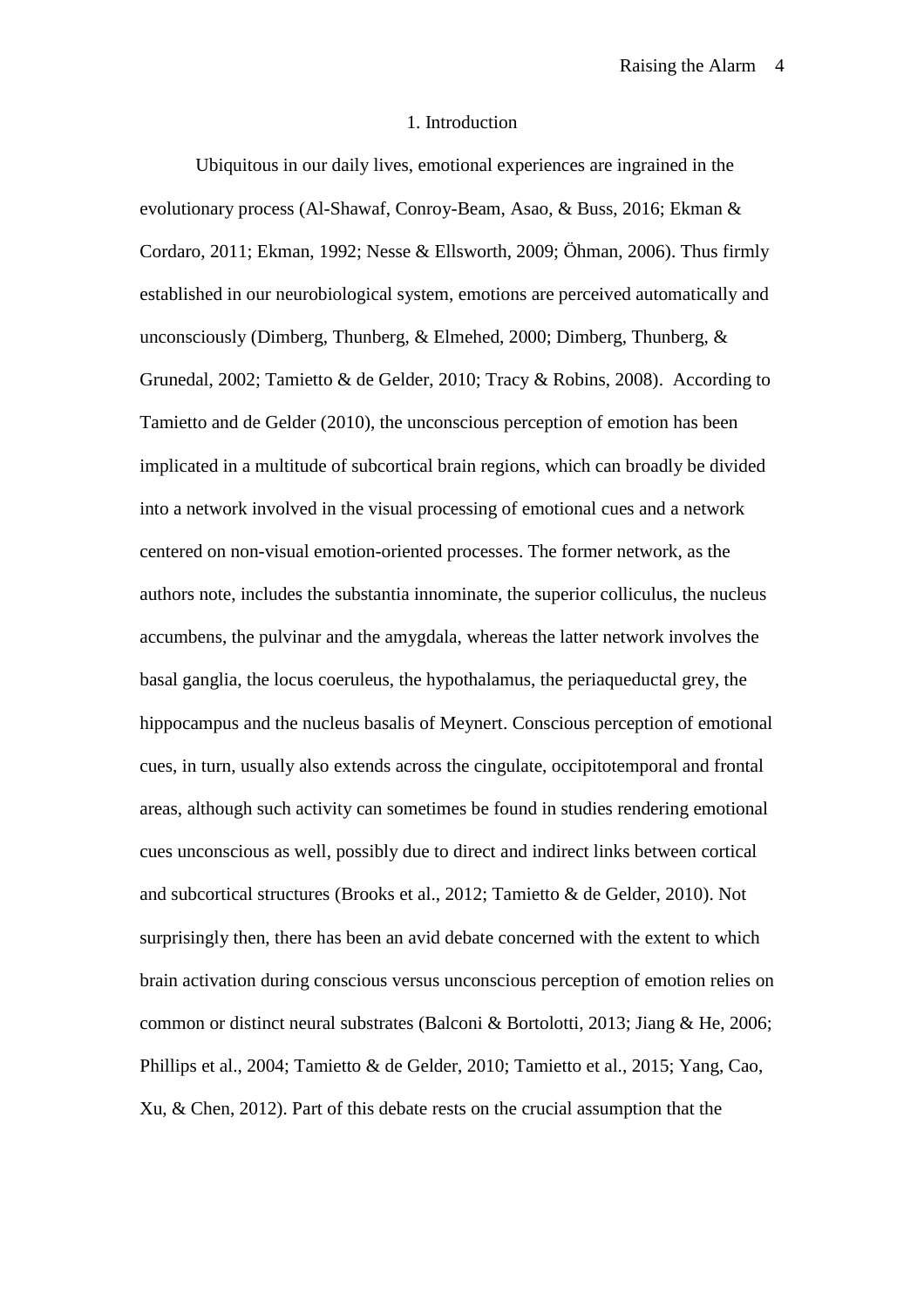paradigms used to test unconscious perception of emotion uniquely measure unconscious, but not conscious, perception of emotion.

#### 1.1. The backward-masking paradigm in perceiving emotional expressions

One of the principal paradigms for the study of unconscious emotions in healthy individuals is the backward-masking procedure (Tamietto & de Gelder, 2010). The backward-masking procedure has made a significant contribution to the amygdala's status as the brain's silent 'alarm' system, alerting us to impending dangers, such as fearful and angry facial expressions, often with relatively little conscious appraisal on our part (Liddell et al., 2005; Öhman & Mineka, 2001). Procedurally, it entails the brief presentation of a visual stimulus, referred to as the *target*, followed by the subsequent presentation of another visual stimulus, in the same (or nearby) spatial location, referred to as the *mask.* Presentation rates of the target stimulus, which is usually a picture of an emotional face such as an angry or fearful expression, are very brief, usually in the order of 30msec or less. The masking stimulus, usually a picture of a neutral face has a slightly longer duration, typically 100msec or more. While participants are often able to report the presence of the mask, they are unable to identify or even detect the presence of the target. Thus, the participant is deemed to be *unaware* of the target, even though the physiological and neuroimaging changes are observed in the participant during the target's presentation in the backward-masking task (e.g., Dimberg, Thunberg & Elmehed, 2000; Whalen et al., 2004). Furthermore, manipulating the temporal interval between the presentation of the target and mask, most commonly expressed in terms of stimulus onset asynchrony (SOA), appears to play a key role in influencing the detection of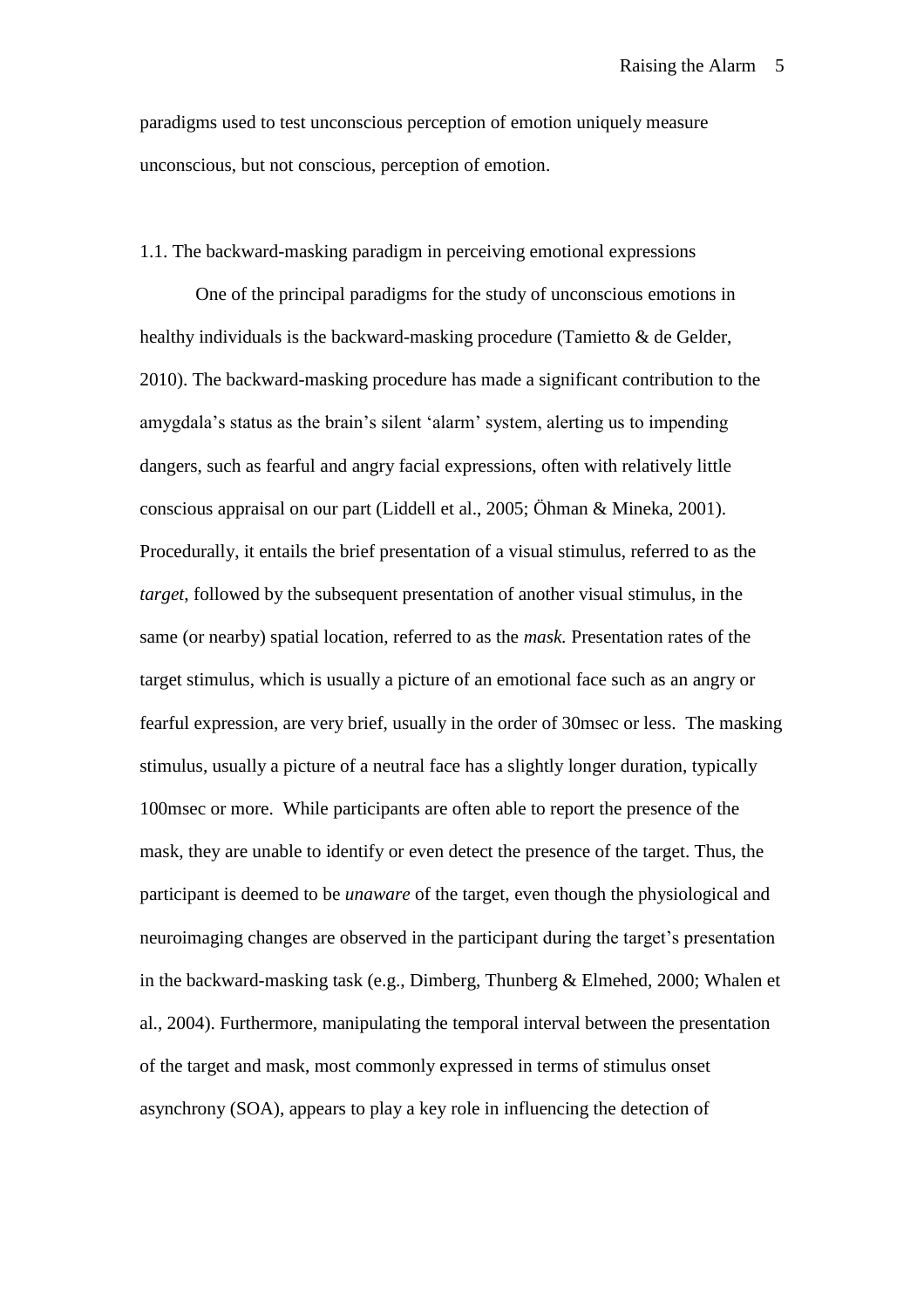emotional targets, with longer SOAs facilitating target detection performance (e.g., Esteves & Öhman, 1993).

1.2. Emotion perception without awareness: the role of objective and subjective criteria

Outside of the neuroscientific investigation of the threat detecting capacities of the amygdala, cognitive psychologists have been concerned for quite some time as to whether participants are truly unaware of the masked threatening emotional expression (Pessoa, 2005; Pessoa, Japee & Ungerleider, 2005; Maxwell & Davidson, 2004; Milders, Sahraie & Logan, 2008). A particular problem in classifying whether or not a participant is unaware of the masked emotional expression partially derives from the criteria used in defining subjective vs objective levels of awareness. According to subjective criteria, awareness is assessed on the basis of participants' self-reports of their conscious experiences; if participants can report that they have 'seen' the target, it is assumed that the item was perceived with awareness, and if the participants report that they have not 'seen' the target, it is assumed that they are unaware of the critical (i.e., masked) item (e.g.,Dimberg, Thunberg & Elmehed; 2000; Morris, Öhman & Dolan, 1998; Merikle, 1992; Tsuchiya & Adolphs, 2007). A more sensitive approach over such binary responses (e.g., seen vs. not seen) involves the additional use of confidence ratings (e.g., Esteves & Öhman, 1993; Phillips et al., 2004) during the target/mask pairings to establish when participants become fully conscious or aware of the presence of the target (i.e., 'extremely confident').

According to objective criteria, awareness is assessed on the basis of setting performance thresholds, typically measured in a forced-choice decision task. Participants are deemed unaware of the target if they cannot discriminate the presence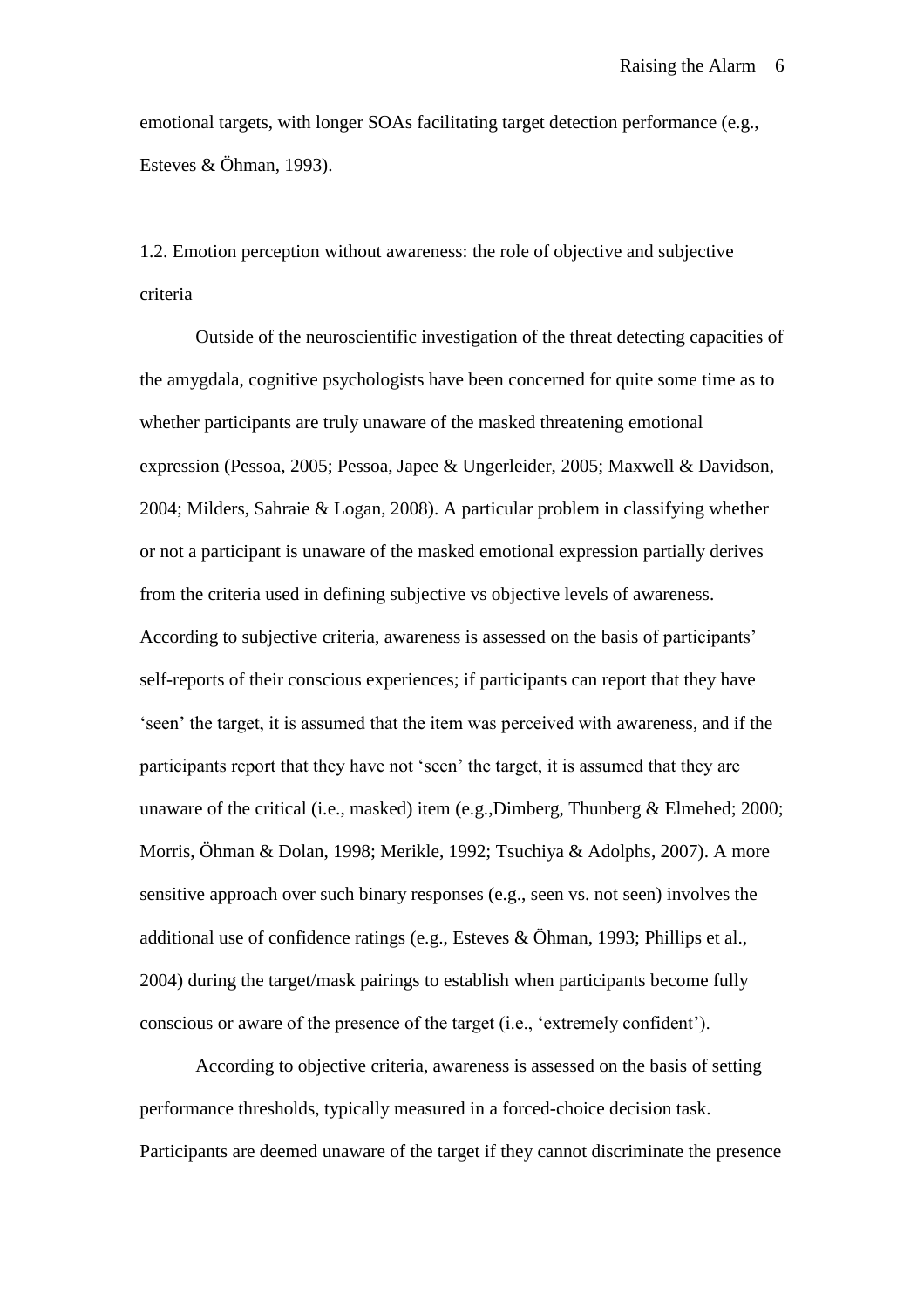or absence of a stimulus or categorize the emotionality of the target (e.g., fear vs disgust) with above-chance accuracy (e.g., Liddell et al., 2005; Merikle, Smilek & Eastwood, 2001; Phillips et al., 2004). Objective perception of the target face is assessed using a signal detection framework in which the detection threshold of *d'* = 0 or its nonparametric analogue,  $A' = 0.50$  is used as a measure of chance performance (e.g., Hanley & McNeil, 1982; Liddell et al., 2005; Macmillan & Creelman, 1991; Maxwell & Davidson, 2004; Milders et al., 2008; Szczepanowski & Pessoa, 2007). Studies that have utilized *A'* measures have reported above-chance detection even at 17msec target presentation times (e.g., Pessoa et al., 2005) thus contrasting with previous findings with longer, yet seemingly 'unconscious' thresholds (e.g., Morris et al., 1998; Whalen et al., 1998).

Self-report methodologies that focus on binary 'seen/unseen' responses or confidence ratings may not sensitively capture all relevant aspects of participants' conscious experiences of the backward-masking methodology (e.g., Maxwell & Davidson, 2004; Merikle et al., 2001). Usually, these experiences stem from the perceptual changes during the transition between target and mask, resulting in apparent motion phenomena which are likely to be intensified in some emotional expressions on account of the perceptual discrepancy in the localized facial features. For instance, happy facial expressions are reliably identified from neutral faces (i.e., 70% of raters agree) on the basis of the presence of the bags under eyes, cheeks raised, upper lip raised and exposure of the upper teeth, whilst angry facial expressions are reliably identified by the presence of a pronounced frown (Calvo & Marrero, 2008). Asking participants to explicitly report their experience of such phenomena through questionnaire formats and/or funnel interview techniques can yield important individual differences in detecting the emotionality of masked faces.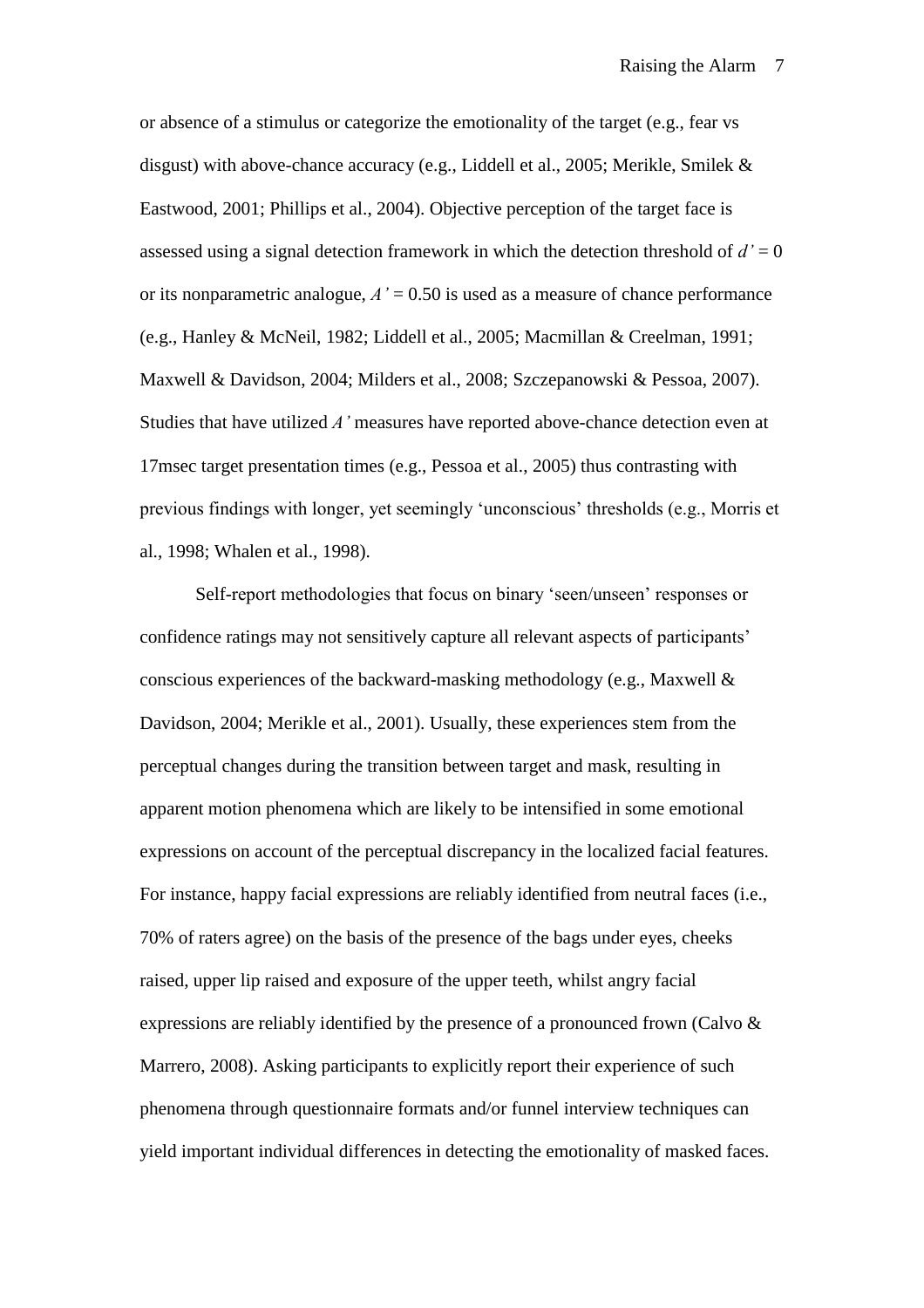For example, Maxwell and Davidson (2004) divided their participant pool into those participants who could verbally report the presence of apparent motion (e.g., flickering and movement) in the backward-masking task (explicitly aware) and those who maintained, despite persistent prompting, not to have experienced any apparent motion phenomena (explicitly unaware). The two groups differed in performance in a target identification forced choice procedure, such that the explicitly aware group performed better than the unaware group in identifying happy and neutral targets, whereas the unaware group outperformed their explicitly aware counterparts in the identification of anger. Thus, the contrasting effects in setting subjective vs objective measures of awareness indicates how facial expressions of emotion perceived without awareness can both bias which stimuli are perceived with awareness and influence how stimuli are consciously experienced (e.g., Maxwell & Davidson, 2004).

#### 1.3. The role of self-reported anxiety in emotion perception

The perceptual awareness of emotional stimuli may be further modulated by individual differences in trait levels of self-reported anxiety, which can affect an individual's response to impending situational (i.e., state anxiety) stressors (Eysenck, 1992; Eysenck, Derakshan, Santos & Calvo, 2007; Spielberger, Gorsuch, Lushene, Vagg & Jacobs, 1983). Above threshold presentation of facial stimuli tends to trigger greater levels of visual spatial attention towards threatening facial expressions in individuals with high trait anxiety (Byrne & Eysenck, 1995; Mogg & Bradley, 1999). Anxiety-related difficulties also emerge when it comes to disengaging attention away from threat-relevant facial stimuli (Fox, Russo, Bowles & Dutton, 2001; Georgiou et al., 2005) and can also interfere in the processing of task-irrelevant threat distracters (e.g., Damjanovic, Pinkham, Clarke, Phillips, 2014).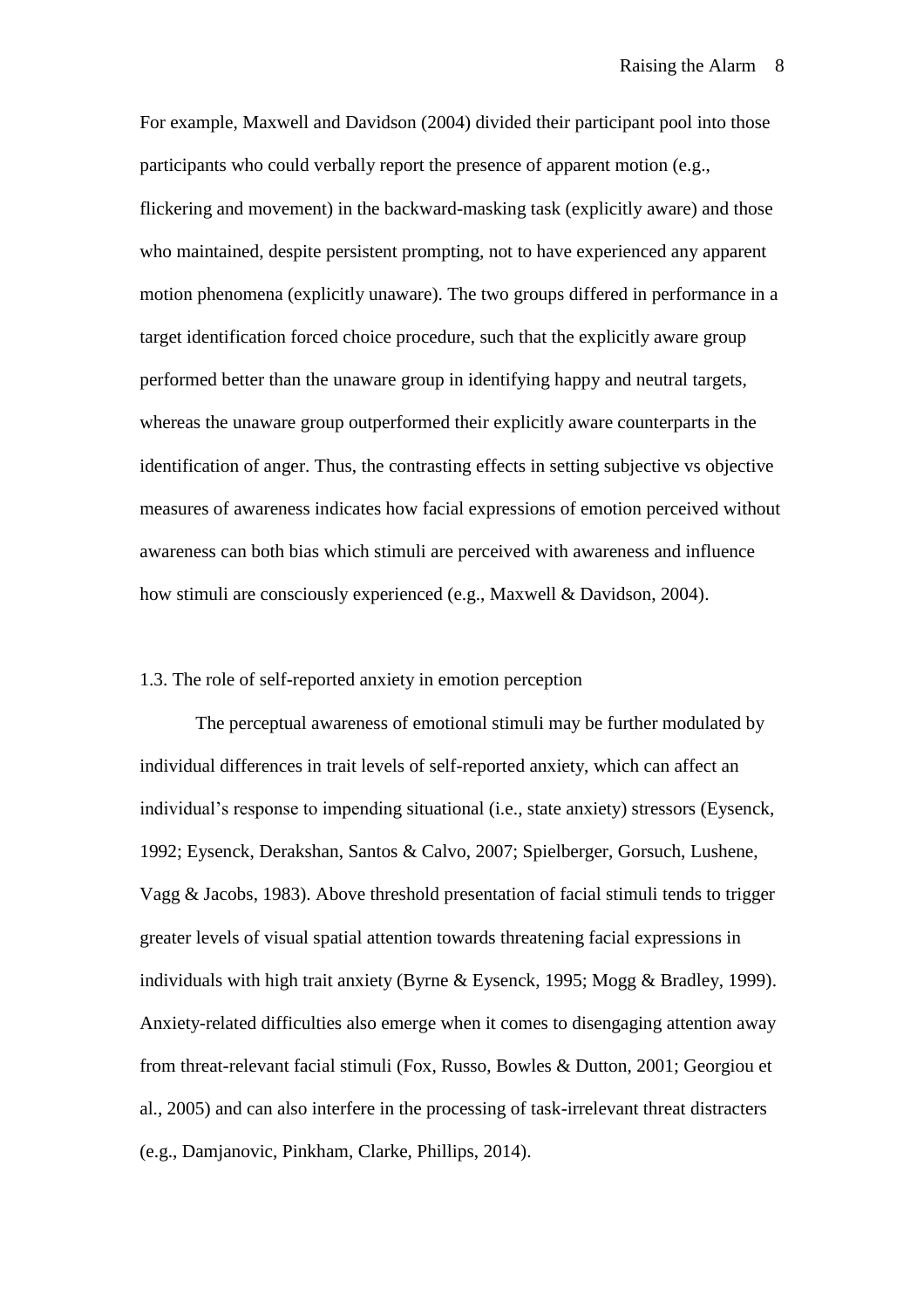Recent investigations with backwardly masked emotional expressions are also consistent with the view of a finely tuned threat detection mechanism in anxiety, such that high performing participants on fear detection trials are likely to belong to the high end of the trait anxiety continuum (Japee, Crocker, Carver, Pessoa & Ungerleider, 2009). This bias can emerge as early as 115-145 msec post-stimulus (Li, Zinbarg, Boehm & Paller, 2008), whilst spatial markers show increases in right amygdala activation which correlates strongly with symptom severity in individuals with generalized anxiety disorder (Monk et al., 2008).

#### 1.4. Aims of the current study

Successful masking of facial expressions poses a complex challenge for researchers. The aim of the current study is to provide a detailed comparison between traditional approaches in determining successful masking, such as above-chance detection rates, and a less explored measure utilizing participants' subjective experiences of the target-mask transition process. In order not to prime the participants to the emotional content of the targets, we followed Dimberg et al's (2000) backward masking methodology whereby angry-neutral, happy-neutral and neutral-neutral, target-mask pairings were presented to participants in an independent groups design for 30msec followed by a 5 second neutral face mask. Priming was minimized in Dimberg et al's (2000) task by not instructing participants to decide whether an emotional target was presented to them during each target-mask trial. This is an important methodological detail to consider in order to arrive at a more accurate evaluation of the role of participant awareness (Pessoa et al., 2005) within the contextual demands of the testing protocol (i.e., instructions, participant's mode of responding, etc.,). Thus, a more robust argument in favour of an unconscious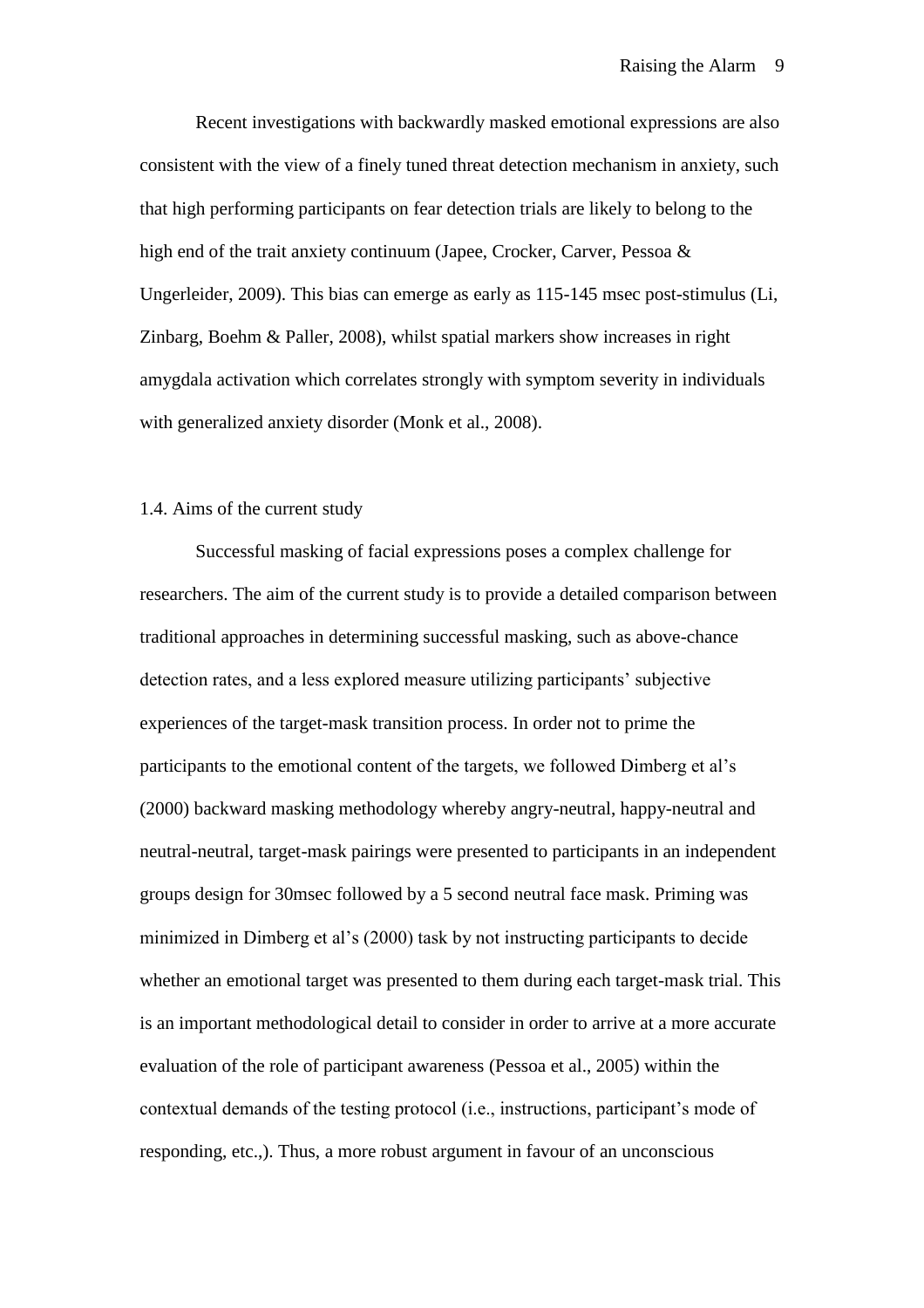processing bias towards threat could be established under procedural requirements, which are designed to render participants consciously *unaware* (Pessoa et al., 2005) of the masked target. Previous research had overlooked this procedural requirement in their methodologies by explicitly priming participants to expect and categorize the emotional expressions of the targets, often on a trial-by-trial basis (e.g., Japee et al., 2009; Li et al., 2008; Maxwell & Davidson, 2004; Milders et al., 2008; Pessoa et al., 2005). We address this important methodological concern in the current study by focusing on the incidental processing of emotional expressions (e.g., Monroe et al., 2013) by concealing our backward-masking procedure within the context of a sex discrimination task. The success of this procedure will be assessed by a 2AFC task to establish an objective outcome measure of the degree of awareness of the masked target faces as indicated by significant levels of above-chance detection performance (e.g., Pessoa et al., 2005).

Experiment 1 reports the outcome of a new, sensitive measure developed in our laboratory, the perceptual contrast-change sensitivity (PCCS) measure, which aims to quantify for the first time participants' subjective awareness of perceptual phenomena (e.g., flickering and movement) for angry-neutral, happy-neutral and neutral-neutral, target-mask pairings. Earlier work limited participants' responses to such aspects of the target-mask transition to a yes/no response format (e.g., Dimberg et al., 2000; Maxwell & Davidson, 2004). We addressed this issue in our measure by asking participants to use a discrete response scale and to further quantify the frequency in which they experienced each phenomenon. These responses would then allow for a score to be calculated for each of the target-mask conditions, thus providing more detailed information about the perceptual transition process than that obtained in other studies. In Experiment 2, we apply these measures to an individual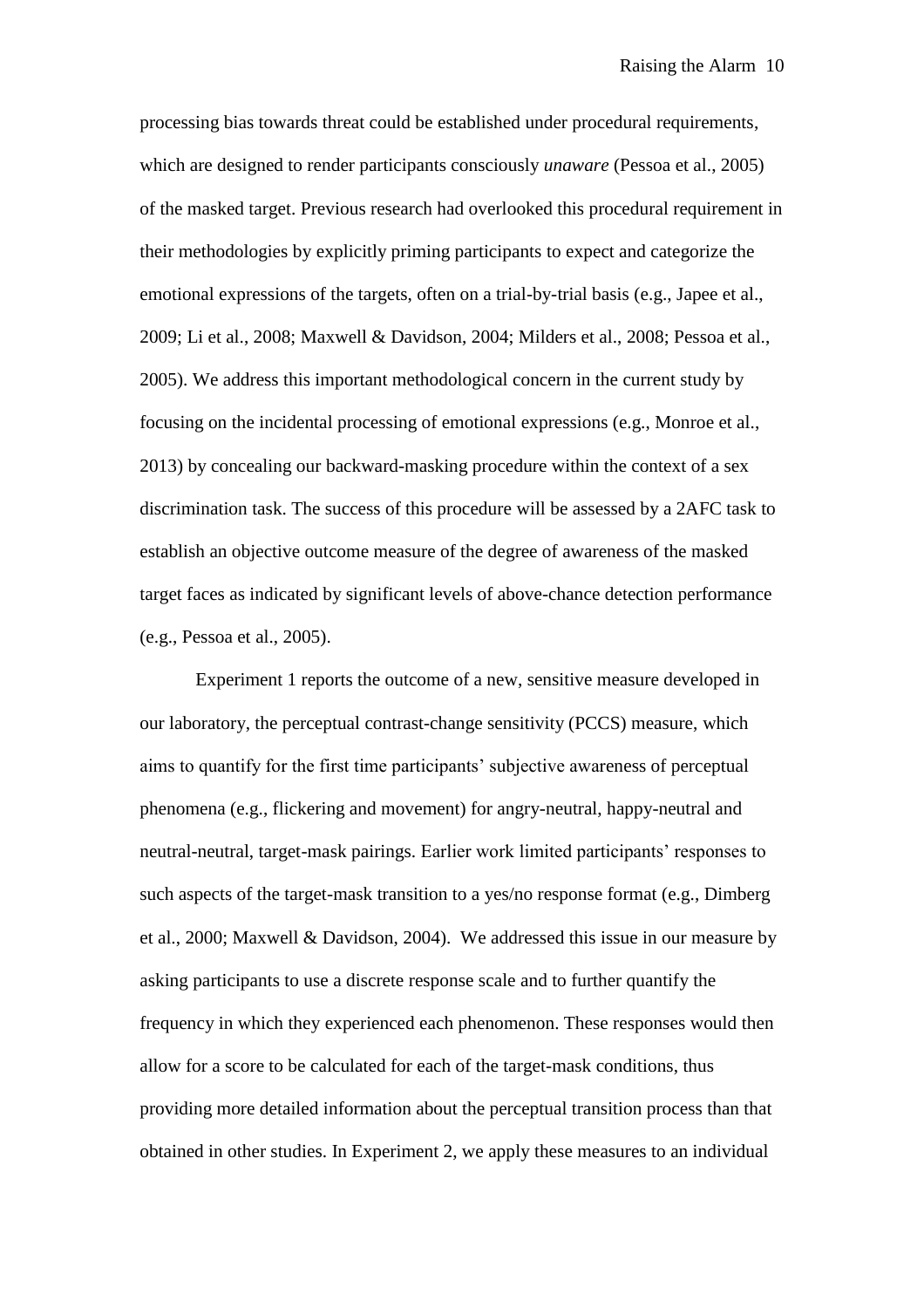differences framework to assess how differences in self-reported trait anxiety (STAI-T) could modulate subjective and objective awareness of the target face.

Based on the perceptual saliency of the characteristics of happy and angry facial expressions and the magnitude of their perceptual differences compared to neutral faces, we hypothesized that the happy target condition would likely trigger greater perceptual phenomena, and in turn yield higher PCCS scores, than in the angry-neutral and neutral-neutral conditions (Maxwell & Davidson, 2004). This is because there are greater localized differences in the facial features between happy and neutral faces, than angry and neutral faces (e.g., Calvo & Marrero, 2008). Furthermore, the intensity of the eye region in negative facial expressions such as fear (Whalen et al., 2004) and anger (Fox & Damjanovic, 2006) may also trigger a perceptual discrepancy in the transition between the angry-neutral mask, which in turn would be higher than baseline levels, as represented by the neutral-neutral condition. This prediction is further supported by the automatic vigilance hypothesis (Pratto & John, 1991), which stipulates an attentional processing bias towards negative information, especially in situations where participants are unaware. We hypothesized that both the angry and happy targets would yield higher PCCS than the baseline condition, as represented by the neutral-neutral condition. Experiment 1 also provides participants with a two alternative forced choice (2AFC) task to establish whether sensitivity to such low-level information as measured by the PCCS is sufficient to lead to objective awareness of the expressive targets (e.g., Pessoa et al., 2005).

In Experiment 2, we assess whether the repeated exposure of angry facial expressions across experimental trials may tune the amygdala into 'alarm' mode (Etkin et al., 2004; Liddell et al., 2005) much more readily in high trait anxious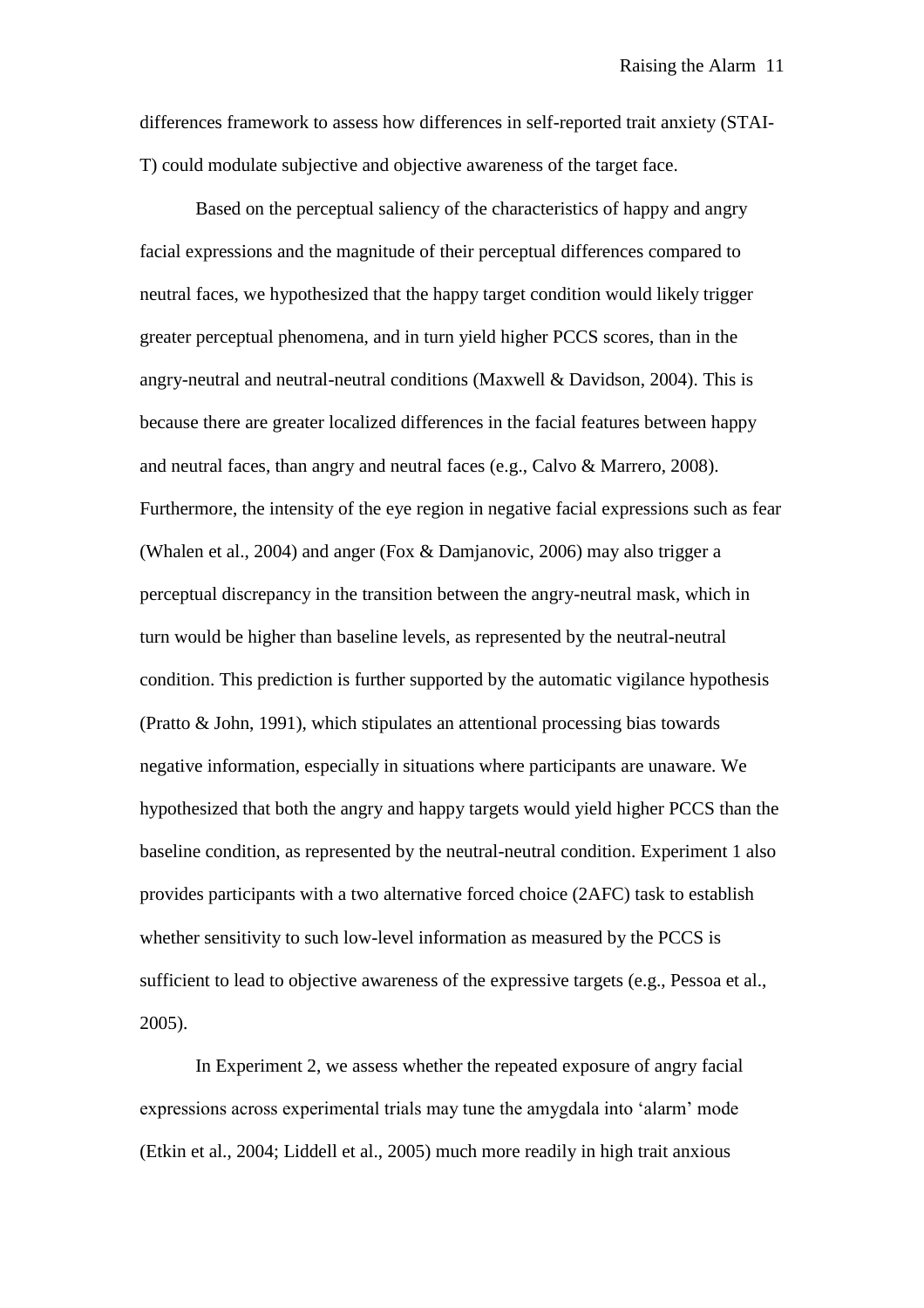participants due to their greater tendency to constantly scan their visual environment for threat (Blanchette & Richards, 2010; Laretzaki et al., 2011) coupled with an inability to incorporate positive feedback relative to low trait anxious participants (Moser, Huppert, Duval & Simons, 2008). As such, we hypothesized that this heightened threat priming in participants with high levels of self-reported trait anxiety in the current study may result in increased awareness of the angry target, coupled with a decrease awareness of the happy target, relative to the participants with low levels of self-reported trait anxiety. Whether these group differences are more pronounced under different measures of awareness (i.e., subjective vs objective) will be investigated systematically for the first time in the current study as previous attempts to link anxiety mechanisms to unconscious emotion processing have largely been explored on a post-hoc basis (Japee et al., 2009; Szczepanowski & Pessoa, 2007) or confined to ambiguous threat signals such a fearful expressions rather than direct threat signals such as angry expressions (Brosch, Sander, Pourtois & Scherer, 2008; Capitão et al., 2014; Ewbank et al., 2008; Japee et al., 2009; Li et al., 2008; Satterthwaite et al., 2011Whalen, 1998). Thus, it is unclear what role subjective and objective awareness measures play in the detection of other, more direct facial gestures of threat such as anger (Whalen, 1998) and how trait anxiety levels of the observer can impact on such measures.

Our methodological approach of embedding the backward-masking paradigm within a sex discrimination task in order to render the participants consciously *unaware* (Pessoa et al., 2005) of the target-mask is a step never before taken in cognitive studies of this kind, and should help meet the aims of subjective *unawareness* of the emotional targets and in doing so advance our understanding of the mechanisms that underpin facial expression processing, as well as the expression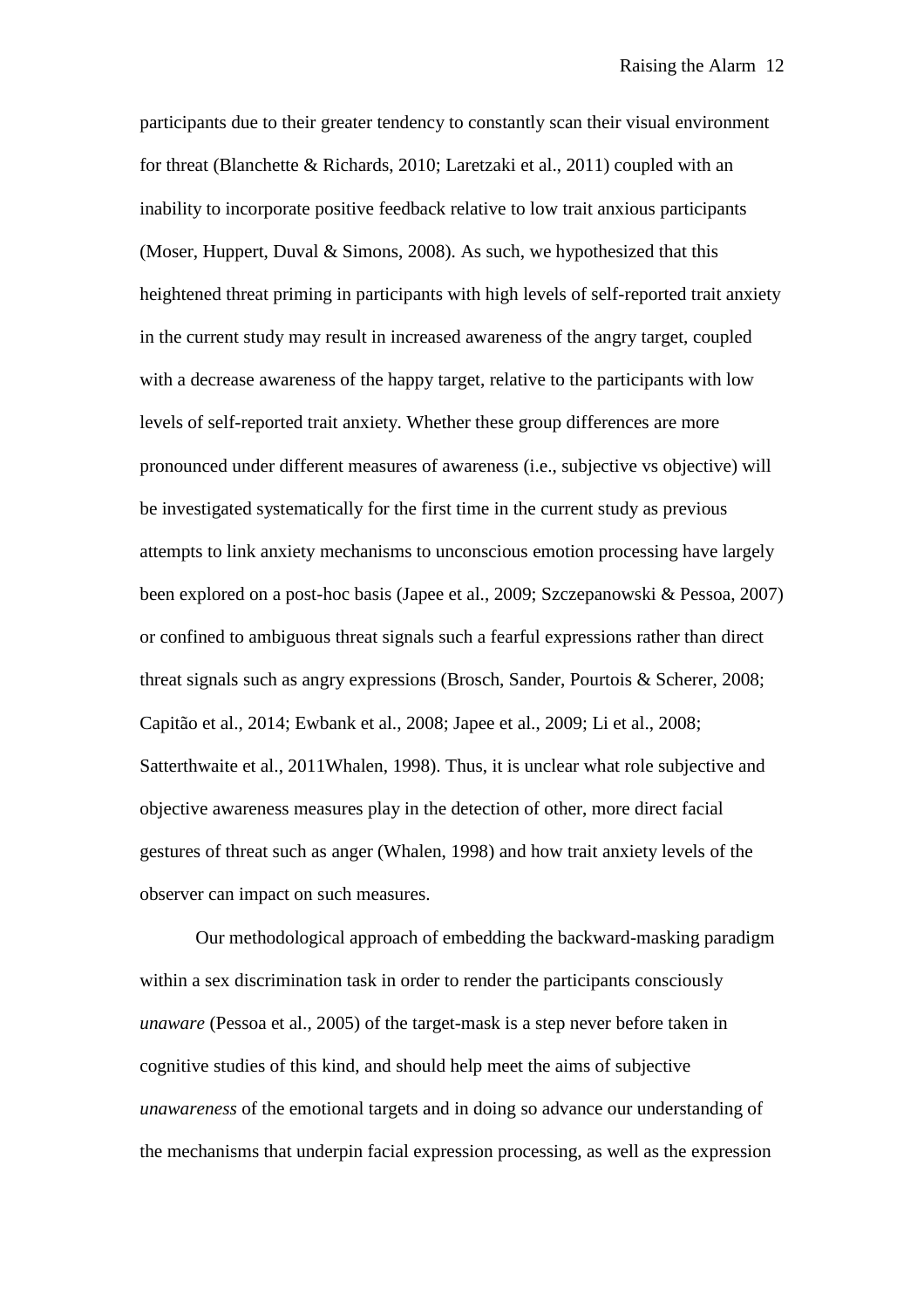processing deficits in special populations where individuals may be particularly high or low in trait anxiety.

### **2. Experiment 1**

## *2.1. Method*

## *2.2. Participants*

Fifty-four undergraduate and postgraduate students from the University of Essex took part in the study with a mean age of 25.1 years. The sample consisted of 37 females and 17 males. Participants received £6.00 for their participation. All participants had normal to normal-to-corrected vision. Informed consent was obtained from all participants.

## *2.3. Stimuli and Apparatus*

Angry, happy and neutral expressions were selected from nine different posers from Ekman and Freisen's (1976) database. Identity across all the target-mask pairings was kept constant. The stimuli were presented on a SVGA 17-inch monitor, connected to a Dell laptop. Supercard software controlled stimulus presentation. Each greyscale image subtended 7.15° horizontally and 10.0° vertically at a viewing distance of 122 cm and appeared in the centre of the screen against a grey background.

## *2.4. Procedure*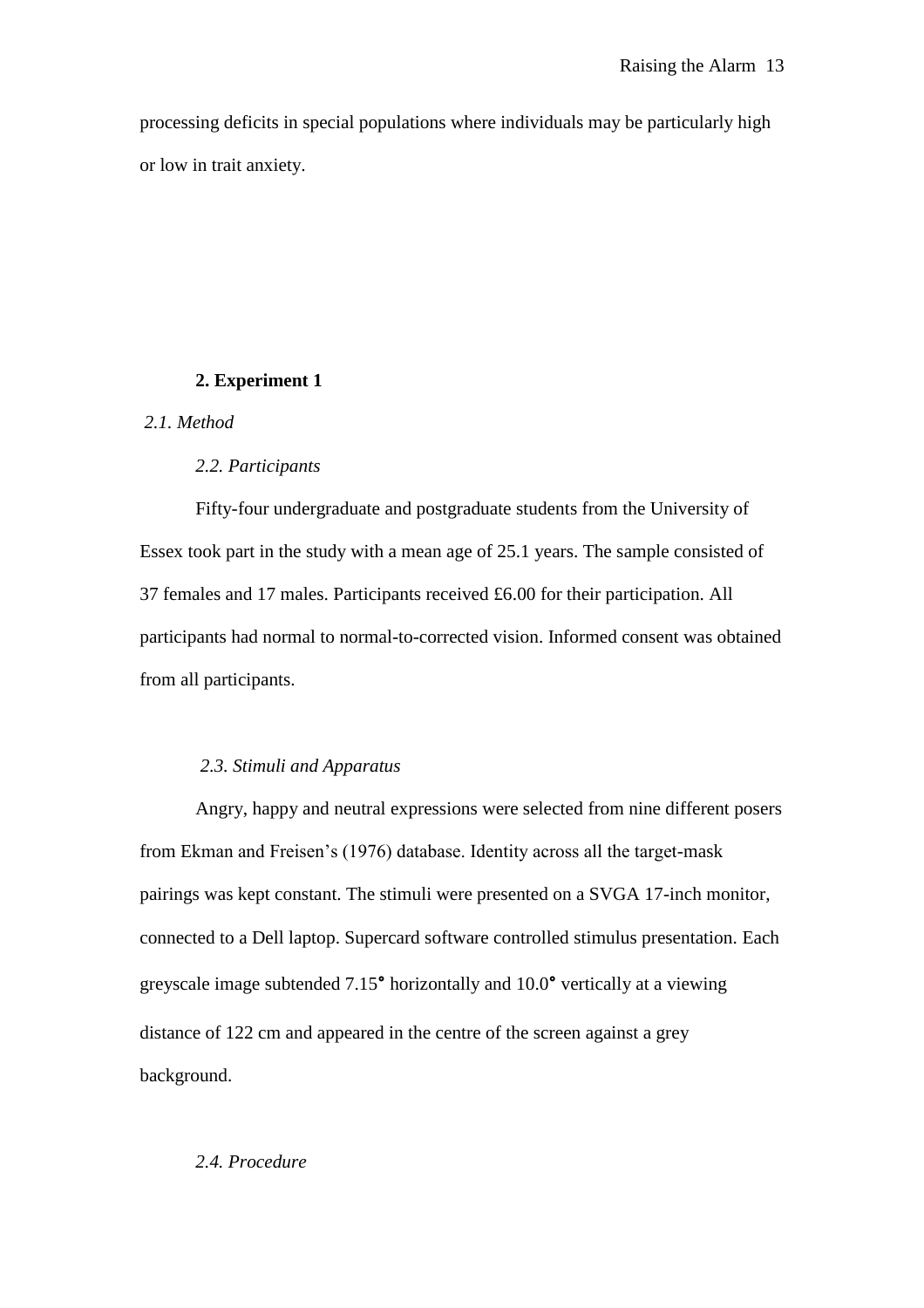Participants were randomly allocated to one of three target-mask conditions: angry-neutral, happy-neutral or neutral-neutral (baseline). The experiment consisted of the following three phases conducted in the following order: the backward-masking procedure, 2AFC task, and the completion of the PCCS.

#### *2.4.1. Backward-masking procedure*

Dimberg et al's (2000) backward-masking procedure was closely followed in this study. The target face (i.e, angry, happy or neutral) was presented for 30 msec immediately followed by the masking face (neutral) for 5 seconds. Target and mask poser identities were identical. There were nine different target-mask trials within each condition representing the nine individual posers selected from the facial database. These trials were randomly repeated 6 times, yielding 54 experimental trials per condition. The inter-trial interval between target-mask trials was set to 15 seconds.

A single-blind procedure was used to randomly allocate participants to the conditions. A cover story was used in which participants were instructed to verbally report the gender of the face presented on the monitor to the experimenter. Each target-mask trial was preceded with a 1 second low-intensity (<42 dBA) warning noise. This phase of the experiment lasted for approximately 20 minutes.

### *2.4.2. 2AFC task*

Immediately upon completing the backward-masking phase of the study, participants were presented with nine face triads on paper. The top part of the triad always consisted of the neutral mask, which was surrounded by a grey border. Directly below the neutral mask, the two target emotions from the same poser were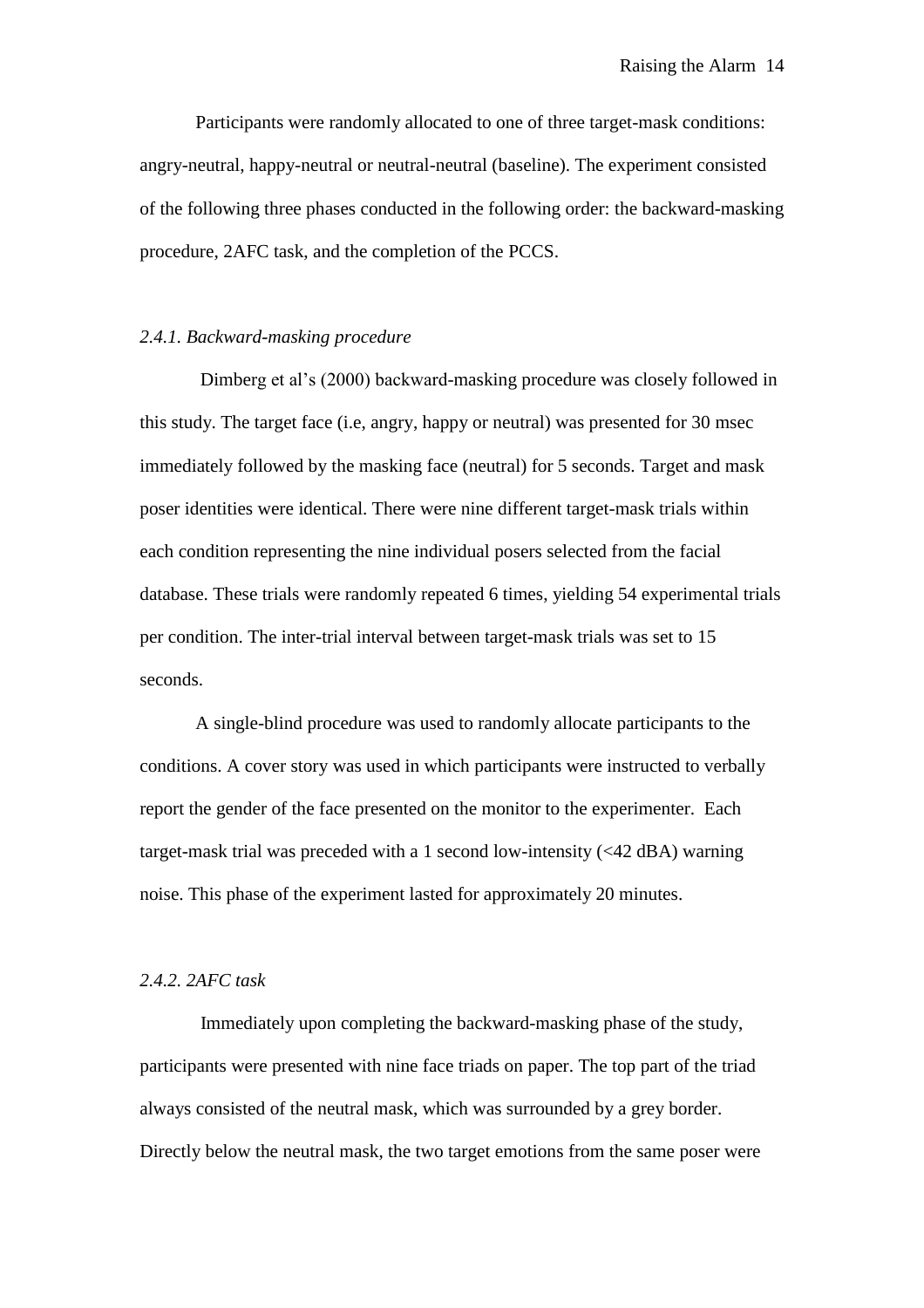presented adjacently to each other. The order of the two bottom images in the triad was counterbalanced across participants. Participants were instructed that along with the neutral face (top image in triad) they were also presented with one of the two faces from the bottom pair of the triad during the gender judgment task. For each triad participants were asked to select one image from the bottom pair, which they most closely associated with the face at the top. Participants in the baseline (i.e., neutralneutral) condition were also led to believe that they were presented with an emotional target. Their responses were recorded in terms of the number of angry faces selected, thus representing a bias towards threat in the absence of unconscious exposure to emotional stimuli. Overall, the 2AFC task constitutes an objective outcome measure of the degree of awareness of the masked target faces. In other words, it is an indicator of the success of the masking procedure. The 2AFC task also permits examination of the extent to which participants' sensitivity to low-level visual information, as indexed by the PCCS, predicts objective awareness of the expressive targets.

The 2AFC data represent the number of correct hits in selecting the target in our two experimental conditions. The 2AFC task consisted of nine triads, generating a minimum score of zero to a maximum of nine if the participant selected the emotional target corresponding to their allocated condition (angry or happy) for each pair. An incorrect response was coded if the participant selected an emotional target that did not correspond to their target-mask condition (e.g., selecting an angry face from the pair when exposed to the happy-neutral condition). In the baseline (i.e., neutralneutral) condition, participants' responses were coded in terms of the number of angry faces they selected.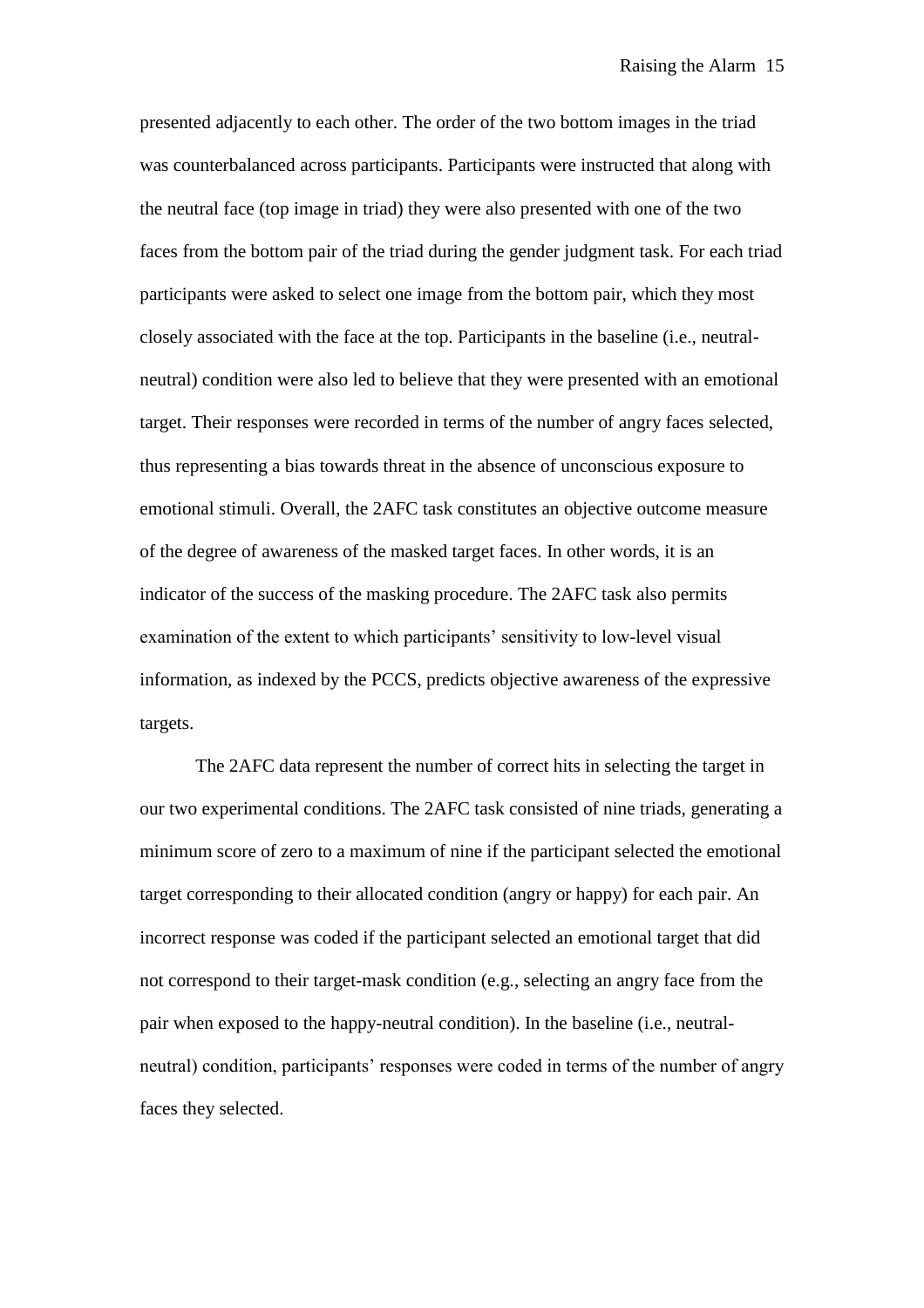#### *2.4.3. Perceptual Contrast-Change Sensitivity (PCCS)*

The PCCS was developed to quantify participants' experiences of perceptual phenomena associated with the target-mask transition process. Odd numbered questions measured specific aspects of apparent motion, whereas even numbered questions instructed participants to rate the frequency with which they experienced each phenomenon. Question 1 measured awareness of flickering (*Did you ever think that you saw a flickering image just before a neutral face was displayed?*) and question 3 (*Did you ever think that you saw a neutral face image that was moving?*) measured awareness of movement (Dimberg et al., 2000; Li et al., 2008; Maxwell & Davidson, 2004; Szczepanowski & Pessoa, 2007). Response bias was addressed by including a reversed-phrased item for question 5 (*Did you ever think that the neutral face images were still, i.e., not moving?*). Here participants were required to rate their experience of viewing still images during the backward-mask pairing. Finally, question 7 *(Did you ever think that you saw a face image just before a neutral face was displayed?*) measured participants' awareness of a double image (Maxwell & Davidson, 2004).

Participants used a Likert type response scale for each question, ranging from, 0 (not at all) to 5 (definitely). Participants who reported noticing anything at all were asked to estimate the percentage of trials (questions 2, 4, 6 and 8) on which the target phenomena were experienced using the following percentage increments: 1-20%, 21- 40%, 41-60%, 61-80% and 81-100%, which were subsequently coded 1-5 for analysis purposes. The participant's score on this measure is calculated by adding the points on questions 1 to 4, 7 and 8, and the reverse scores on questions 5 and 6. Scores on the PCCS range from zero representing no awareness of low level perceptual phenomena to 40 demonstrating that participants could perceive low level perceptual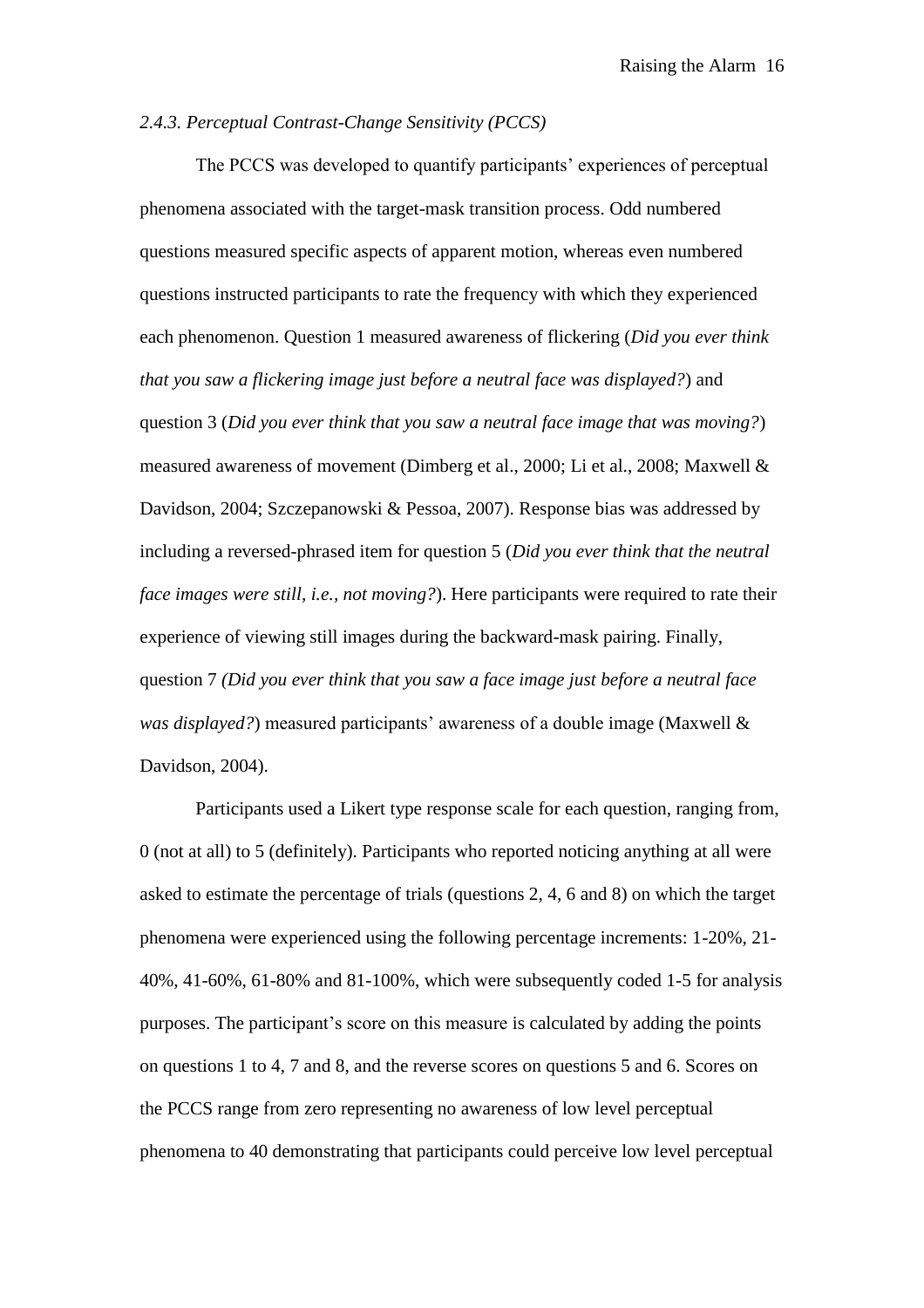phenomena on all experimental trials. The measure yielded high reliability, Cronbach's  $\alpha$  = .80. Participants were instructed to base their responses on their experiences during the computer based phase of the study. Upon completion, participants were fully debriefed. As part of the debriefing process, none of the participants were able to identify the true nature of the backward-masking procedure nor did they notice the emotionality of the target.

## *3. Results and Discussion*

Mean performance on the objective (2AFC) and subjective measures (PCCS) for the three target-mask conditions are presented in Table 1. The alpha level for all statistical analyses was set at .05. For each participant the number of correct and incorrect responses were converted into proportions and treated as hits and false alarms for subsequent signal detection analysis (Macmillan  $&$  Creelman, 1991), thus generating an *A'* value for each participant as a measure of their sensitivity to the emotional targets. More conventional signal detection measures such as *d'* are estimated by the *z* score of the false alarm rate minus the *z* score of the hit rate and is considered to be a more suitable measure when hit and false alarm rates are not 1 or 0 (Snodgrass & Corwin, 1988). Because of the way *A'* is calculated, it allows data from participants who have hit or false alarm rates of 1 or 0, and it also does not require homogenous variance (Neath, 1998). The sensitivity index *A'* was calculated as follows (Donaldson, 1996):

$$
A' = \frac{1 + (HIT - FA)(1 + HIT - FA)}{2}
$$
  
4HIT(1 - FA)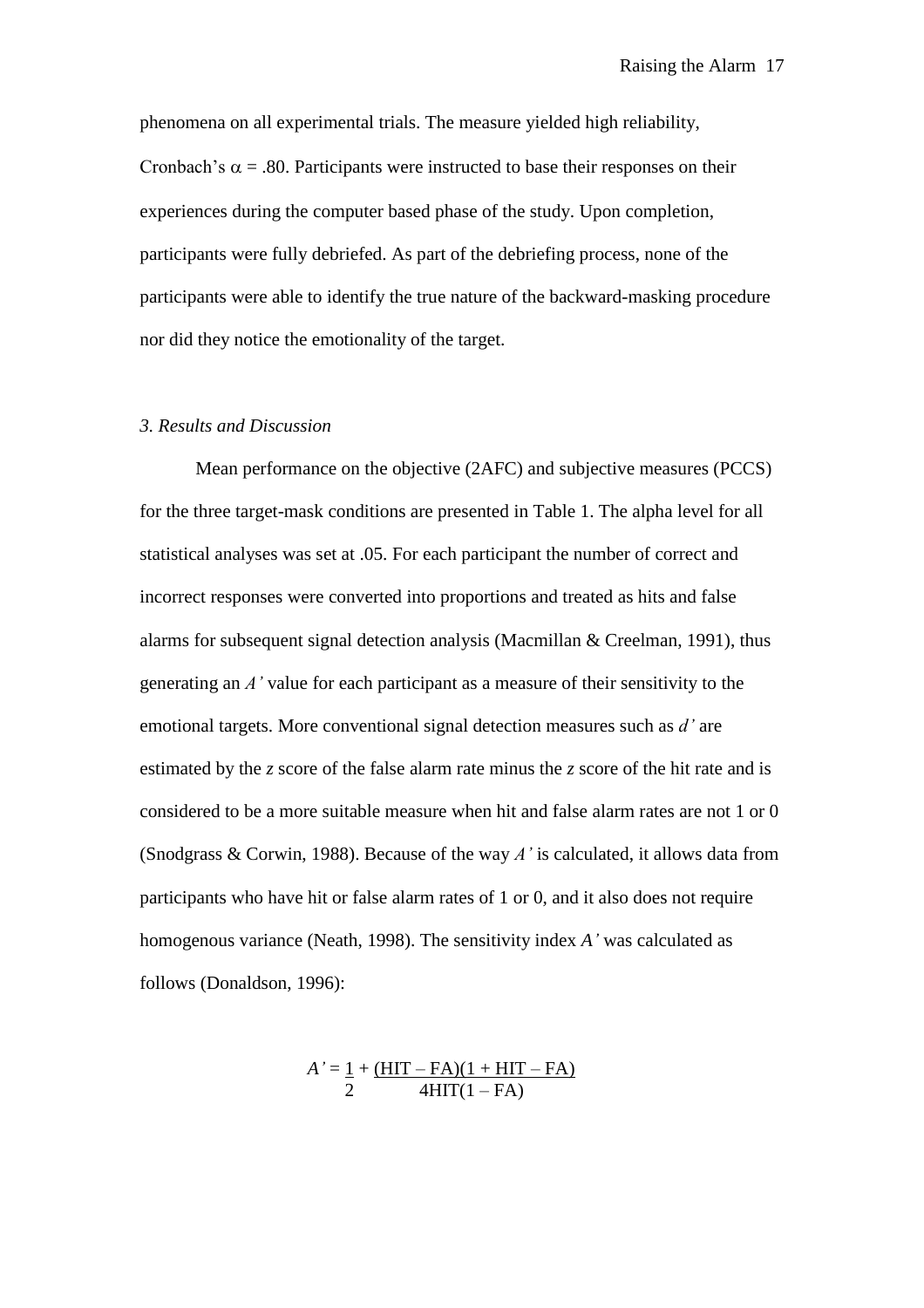The *A'* index, an indicator of discrimination of the correct emotional target, can vary between 0 and 1, with values of 1 indicating perfect discrimination of the correct target and values around 0.5 indicating chance performance. Participants are deemed to be aware of the masked target if *A'* values exceed chance levels, 0.50 (Hanley & McNeil, 1982; see also Japee et al., 2009). In the baseline condition (i.e., neutral-neutral), the higher the value the greater the bias towards selecting the angry target.

# INSERT TABLE 1 ABOUT HERE

\_ \_ \_ \_ \_ \_ \_ \_ \_ \_ \_ \_ \_ \_

\_ \_ \_ \_ \_ \_ \_ \_ \_ \_ \_ \_ \_ \_

*A'* values for the 2AFC data for all three target-mask conditions were analyzed with a single factor independent groups ANOVA, which yielded no significant differences across conditions,  $F(2, 51) = 1.34$ ,  $p = .271$ ,  $\eta_p^2 = .05$ . Fifty-six per cent of participants (10 of 18) in the angry-neutral, and 44% of participants (8 of 18) in the happy neutral condition along with 44% of participants in the neutral-neutral condition (8 of 18) achieved detection scores that were above 0.50. However, three one sample t-tests failed to provide evidence in favor of significant levels of objective awareness across the three conditions,  $p > .05$ .

There was a significant effect of condition on PCCS scores,  $F(2, 51) = 46.46$ ,  $p < .001$ ,  $\eta_p^2 = 0.65$ , with higher levels of awareness in response to happy condition than in the angry,  $t(34) = 5.28$ ,  $p < .001$ ,  $r = .67$  and baseline conditions,  $t(34) =$ 13.17,  $p < .001$ ,  $r = .91$ . Perceptual awareness of the angry target was also significantly greater than in the baseline condition,  $t(34) = 3.30$ ,  $p = .002$ ,  $r = .49$ , which lacked perceptual transition after effects because of the identical nature of the target and mask. Thus, the PCCS demonstrates participants' awareness of perceptual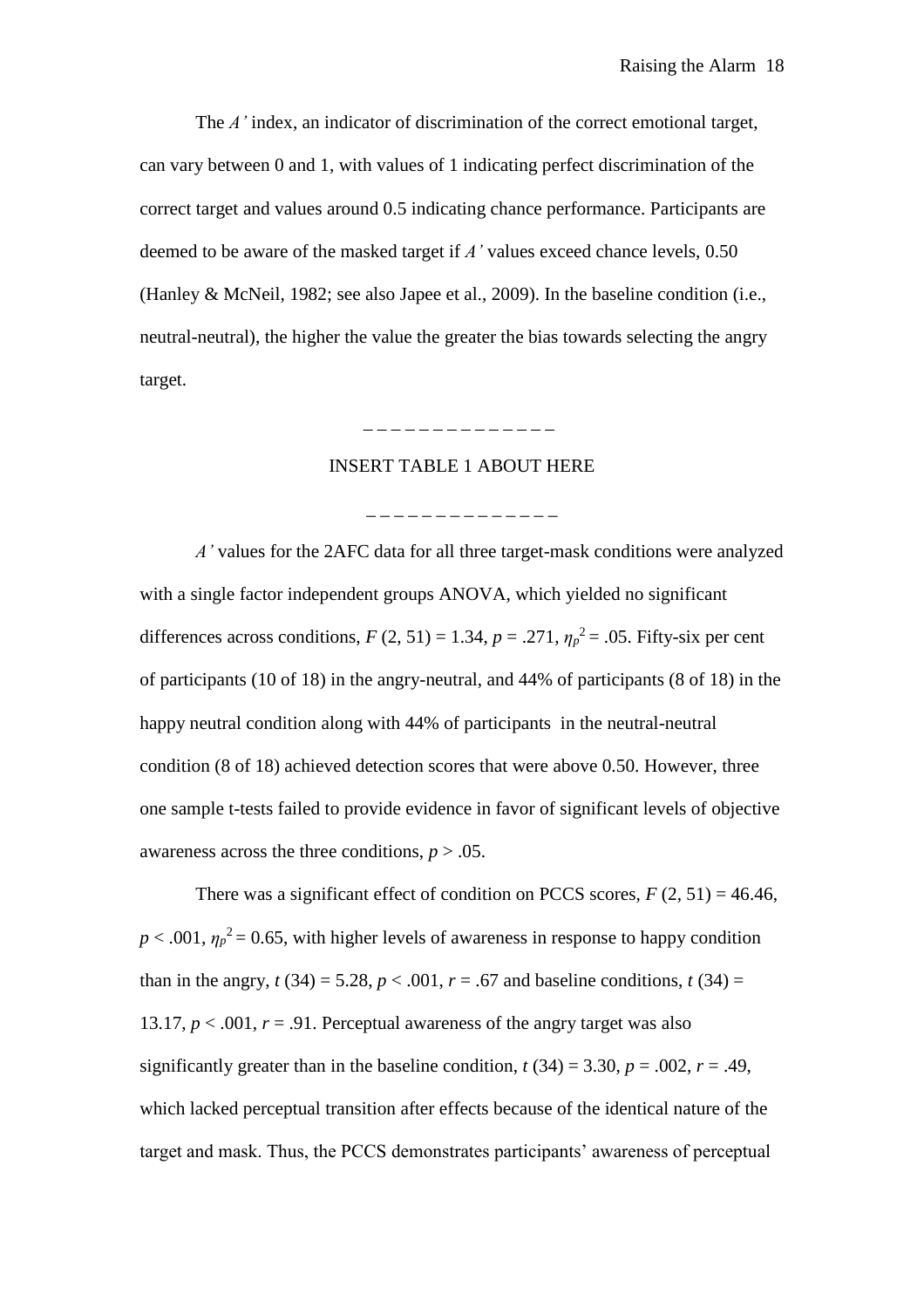changes that occur during the target-mask transition; with abrupt perceptual changes of local, high contrast features between the happy-neutral pairings creating more dramatic transition after effects than the angry-neutral pairings.

We also measured whether participants were able to use these subjective elements of the target-mask transition process in their recognition of the emotional expressions in the 2AFC task. Pearson's correlations revealed a significant relationship between PCCS scores and 2AFC performance only for the happy-neutral condition, such that greater access to perceptual properties of the happy target was associated with greater sensitivity in selecting the happy target in the 2AFC task,  $r =$ .51,  $p = .031$ . Experiment 2 examines to what extent the emotional state of the observer influences these objective and subjective measures of masked emotional targets.

#### **4. Experiment 2**

#### *4.1. Method*

#### *4.2. Participants*

One hundred and eight undergraduate and postgraduate students from the University of Essex took part in the study. As per Fox (2002) participants with STAI-T scores 35 ( $n = 54$ ) or below were recruited for the low anxiety group and participants with STAI-T scores 45 ( $n = 54$ ) or above were recruited for the high anxiety group. The age range of the entire sample was 20-59, with a mean age of 26.6 years. The sample consisted of 57 females and 51 males. STAI-T scores for the high trait anxiety group ( $M = 49.85$ ,  $SD = 8.36$ ) differed significantly from the low anxiety group ( $M = 29.59$ ,  $SD = 4.79$ ),  $t(106) = 15.46$ ,  $p < .001$ ,  $r = .83$ . Participants received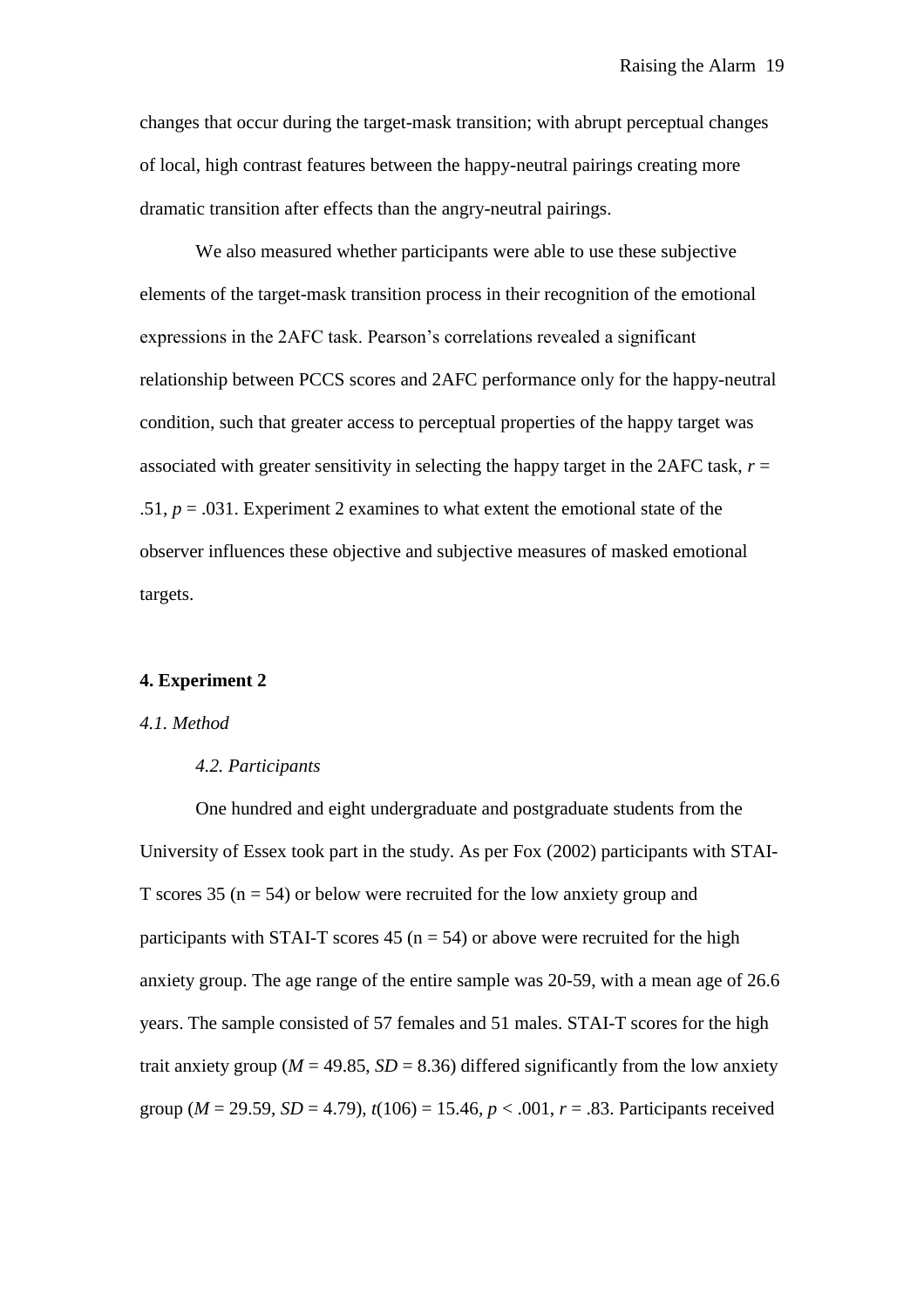£6.00 for their participation. All participants had normal to normal-to-corrected vision. Informed consent was obtained from all participants.

## 4.3. *State-Trait Anxiety Inventory (STAI)*

We administered the trait subscale of the STAI (STAI-T; Spielberger et al., 1983), which constitutes a 20-item scale measuring trait anxiety. It assesses how participants generally feel (e.g., "I feel satisfied with myself" (reverse scored); "I get a state of tension or turmoil as I think over my recent concerns and interests"), on a 4 point rating scale (1 = "Almost never", 2 = "Sometimes", 3 = "Often", 4 = "Almost always"). All 20 items are summed to yield a total score of trait anxiety (maximum score: 80; minimum score: 20), with higher scores denoting higher levels of anxiety. Test-retest reliabilities for the trait scale are high, ranging from 0.73-0.86. Concurrent validity with other anxiety questionnaires ranges from 0.73-0.85 (Spielberger et al., 1983).

## *4.4. Procedure*

Same as Experiment 1. Once participants completed all three phases they were required to complete the STAI-T component as a post-test reliability measure. The PCCS yielded high reliability, Cronbach's  $\alpha = .78$ . During debriefing, none of the participants were able to identify the true nature of the backward-masking procedure nor did they notice the emotionality of the target.

#### *5. Results and Discussion*

The alpha level for statistical analyses was set at .05. For the assessment of above-chance detection performance, six separate one-sample t-tests were performed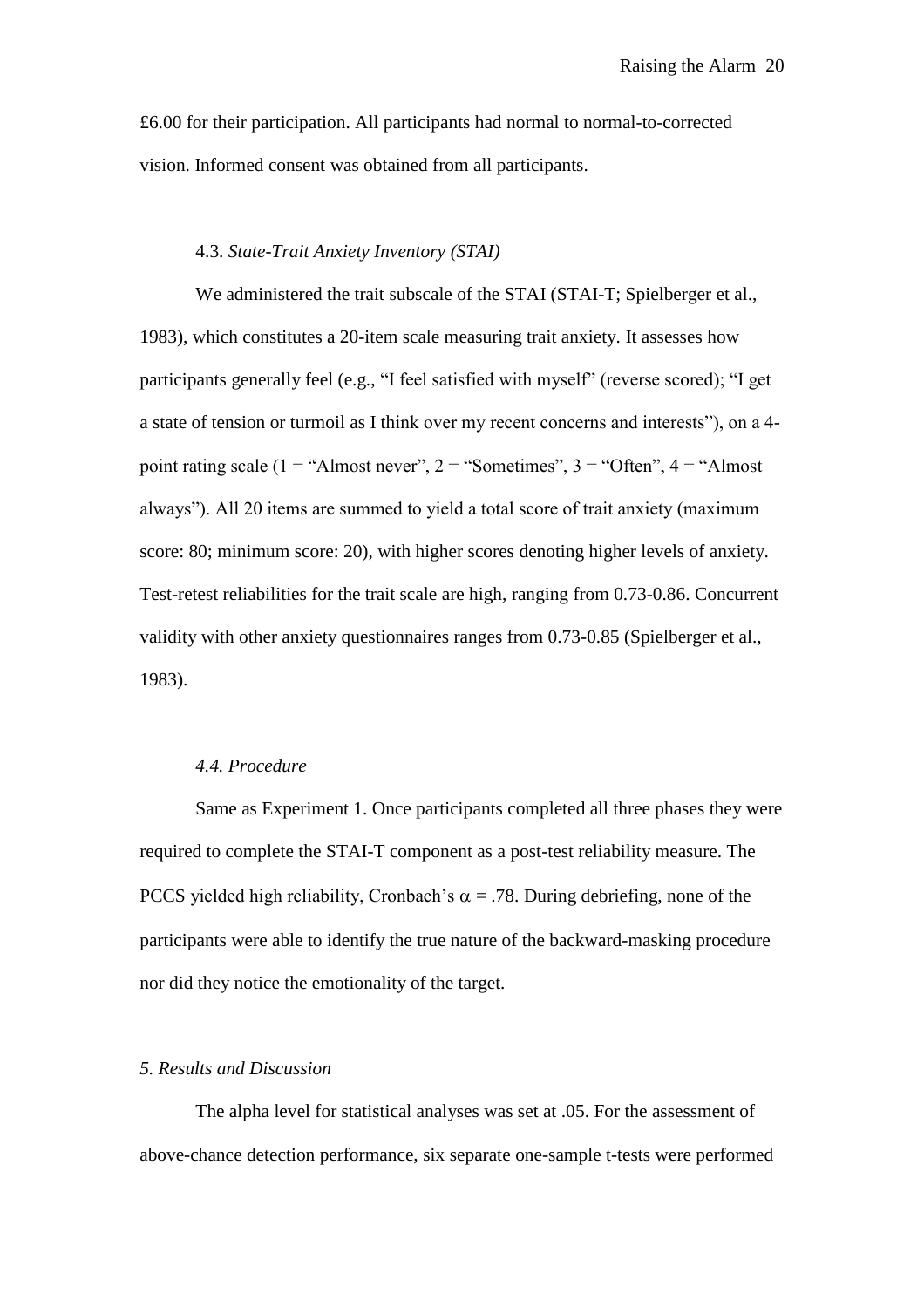and are reported with a Bonferroni adjusted alpha level of  $p < .008$ . Post-test scores on the STAI-T for the high anxiety ( $M = 53.52$ ,  $SD = 6.57$ ) and low anxiety ( $M =$ 30.89, *SD* = 3.63) groups were significantly different,  $t(106) = 22.15$ ,  $p < .001$ ,  $r =$ .91. Mean *A'* performance on the 2AFC task for the two anxiety groups is displayed in Figure 1.

\_ \_ \_ \_ \_ \_ \_ \_ \_ \_ \_ \_ \_ \_

#### INSERT FIGURE 1 ABOUT HERE

. \_ \_ \_ \_ \_ \_ \_ \_ \_ \_ \_ \_ \_ \_

A 2 (group: high vs low) x 3 (target: angry, happy or neutral) independent groups ANOVA was performed on the *A'* values for the 2AFC task. Higher scores were obtained in the low relative to the high anxiety group,  $F(1, 102) = 4.72$ ,  $p =$ .032,  $\eta_p^2 = 0.04$ . The main effect of target was not significant, *F* (1, 102) = 1.29, *p* = .279,  $\eta_p^2 = 0.03$ , however it interacted significantly with the main effect of group, *F* (2, 102) = 21.16,  $p < .001$ ,  $\eta_p^2 = 0.29$ . Greater levels of angry target detection was exhibited by the high than the low anxiety group,  $F(1, 102) = 6.21$ ,  $p < .014$ ,  $\eta_p^2 =$ 0.06. There were no significant group differences in the detection of happy targets, *F*  $(1, 102) = 0.02$ ,  $p = .894$ ,  $\eta_p^2 = 0.00$ . In the baseline condition, participants with high anxiety actively avoided selecting the angry target compared to individuals with low anxiety, *F* (1, 102) = 40.81,  $p < .001$ ,  $\eta_p^2 = 0.29$ . Targets were differentially recognized both by the low anxiety,  $F(2, 102) = 11.66$ ,  $p < .001$ ,  $\eta_p^2 = 0.19$  and the high anxiety groups,  $F(2, 102) = 10.80, p < .001, \eta_p^2 = 0.17$ , respectively. For the high anxiety group, both angry ( $p < .001$ ) and happy ( $p < .05$ ) target detection rates were higher than in the baseline condition, but detection between angry and happy targets was not significant  $(p > .05)$  In the low anxiety group, detection scores for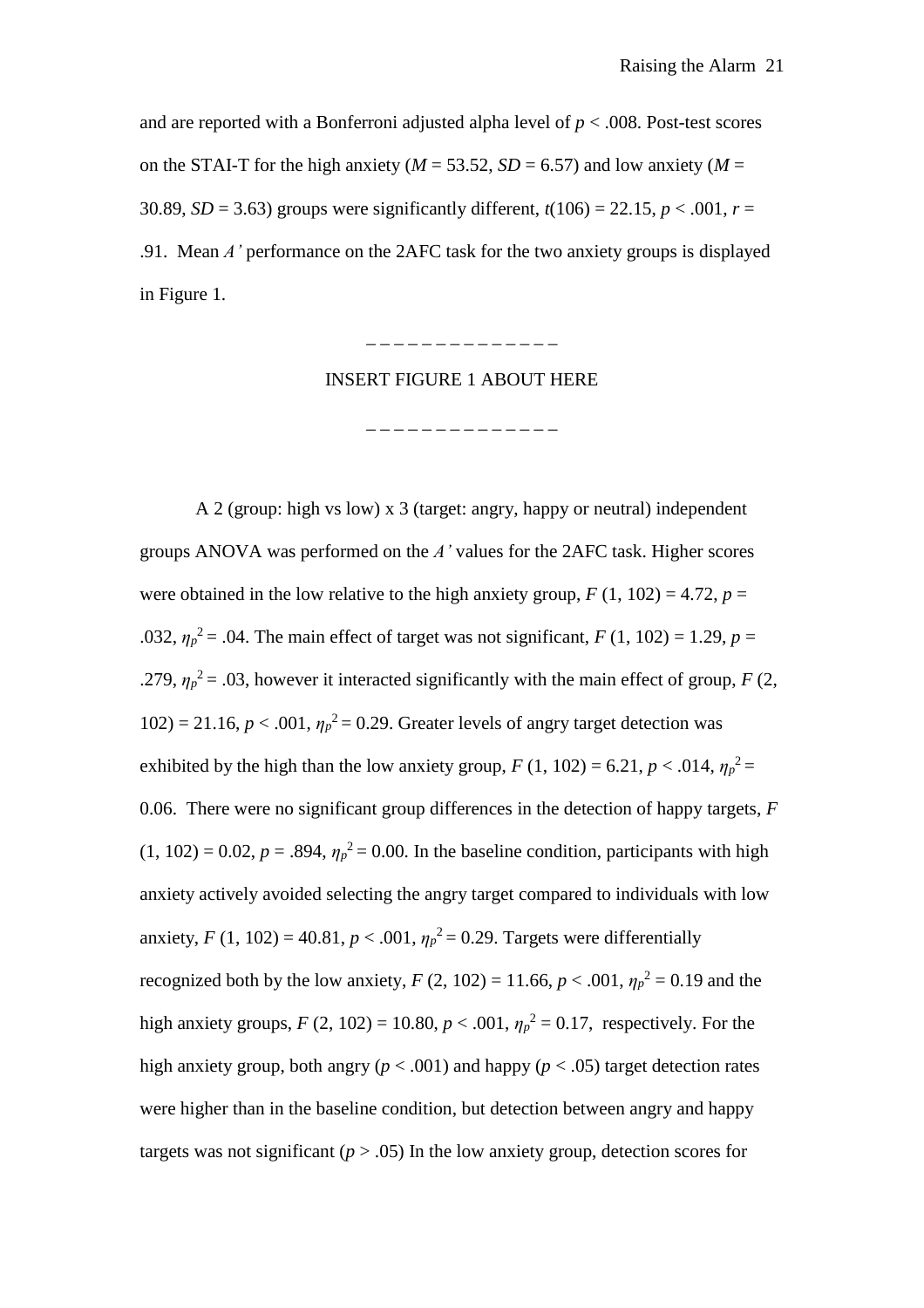both angry and happy targets were comparable  $(p > .05)$ , with each condition producing considerably lower scores than in the baseline condition ( $p < .001$ ).

Seventy-eight percent (14 of 18) of participants in the high trait anxious group showed above chance detection of the angry target compared to 50% (9 of 18) of participants in the low trait anxious group. For happy targets, 44% of the high trait (8 of 18) anxious group and 39% of the low trait anxious group (7 of 18) showed above chance detection. Whilst only 11% of high trait anxious participants (2 of 18) showed above chance bias towards the angry target in the 2AFC task in the baseline (i.e., neutral-neutral), all 18 participants in the low anxious group showed higher than chance values in selecting the angry target. Bonferroni  $(p < .008)$  corrected onesample t-tests showed that the angry target detection rates exhibited by the high trait anxious group significantly exceeded chance levels,  $t(17) = 3.29$ ,  $p < .008$ ,  $r = .62$ even though at baseline the high trait anxious group showed a significant bias away from threat,  $t(17) = -7.19$ ,  $p < .008$ ,  $r = .87$ . The low anxiety group showed a threat bias in the baseline condition that is greater to that expected by chance,  $t(17) = 8.50$ , *p*  $< .008, r = .90.$ 

### INSERT FIGURE 2 ABOUT HERE

\_ \_ \_ \_ \_ \_ \_ \_ \_ \_ \_ \_ \_ \_

\_ \_ \_ \_ \_ \_ \_ \_ \_ \_ \_ \_ \_ \_ \_

There was no significant main effect of group for PCCS data,  $F(1, 102) =$ 0.05,  $p = .818$ ,  $\eta_p^2 = .00$ , (see Figure 2). As per Experiment 1, a main effect of target was obtained,  $F(2, 102) = 38.05, p < .05, \eta_p^2 = 0.43$ , with happy target-to-mask transition generating higher perceptual awareness scores, followed by angry targets which differed significantly from the control condition  $(p < .001)$ . However, there was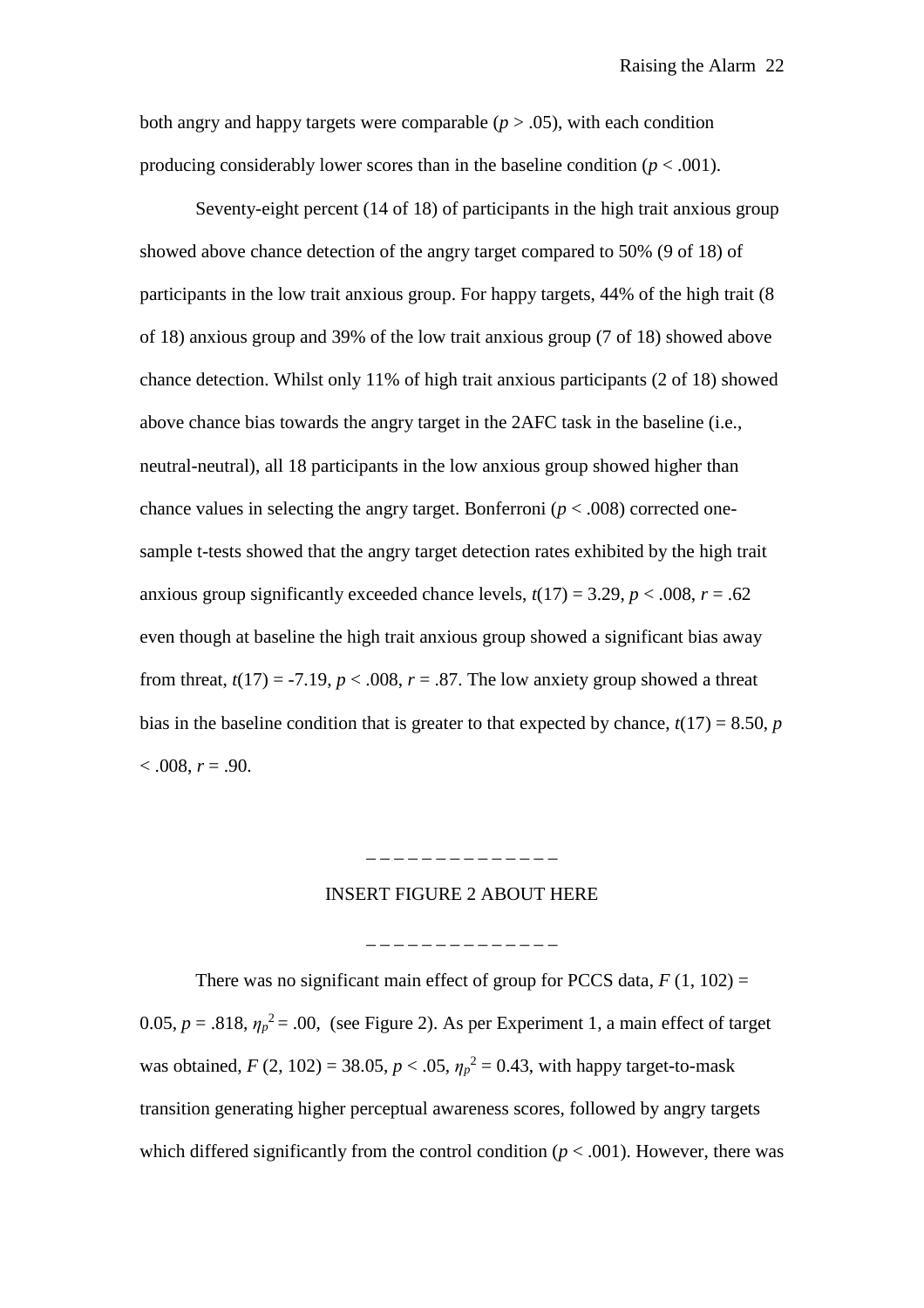also a significant group x target interaction,  $F(2, 102) = 13.87, p < .001, \eta_p^2 = 0.21$ . Higher levels of perceptual awareness were observed in the high anxiety than the low anxiety group for the angry target,  $F(1, 102) = 16.12, p < .001, \eta_p^2 = 0.14$ , but for happy targets there was greater perceptual awareness displayed in the low than the high anxiety group,  $F(1, 102) = 10.18$ ,  $p < .001$ ,  $\eta_p^2 = 0.10$ . There were no significant group differences in the neutral-neutral condition,  $F(1, 102) = 1.50$ ,  $p =$ .224,  $\eta_p^2 = .01$ .

Perceptual awareness also differed significantly within the high  $F(2, 102) =$ 20.28,  $p < .001$ ,  $\eta_p^2 = 0.29$  and low  $F(2, 102) = 31.64$ ,  $p < .001$ ,  $\eta_p^2 = 0.38$ , anxiety groups, respectively. In the high anxiety group, perceptual awareness scores were higher than neutral for both angry and happy targets ( $p < .001$ ), but did not differ significantly from each other  $(p > .05)$ . In the low anxiety group, perceptual awareness scores for the happy target were significantly higher than for the angry and neutral conditions ( $p < .001$ ), but the difference in perceptual awareness between the angry and neutral conditions was not significant  $(p > .05)$ . Thus, angry masked targets break the threshold of awareness both in objective and subjective terms in individuals with high levels of self-reported anxiety.

We also measured how different subjective measures (i.e., mean trait anxiety, and PCCS) impact on participants' detection rates by correlating these subjective values with *A'* performance across the entire sample for the two experimental target mask conditions. Significant correlations emerged only for the angry-neutral condition, where an increase in a participant's level of trait anxiety correlated with improved detection performance,  $r = .39$ ,  $p = .018$  and with increased access to perceptual phenomena associated with angry faces,  $r = .48$ ,  $p = .003$ , respectively.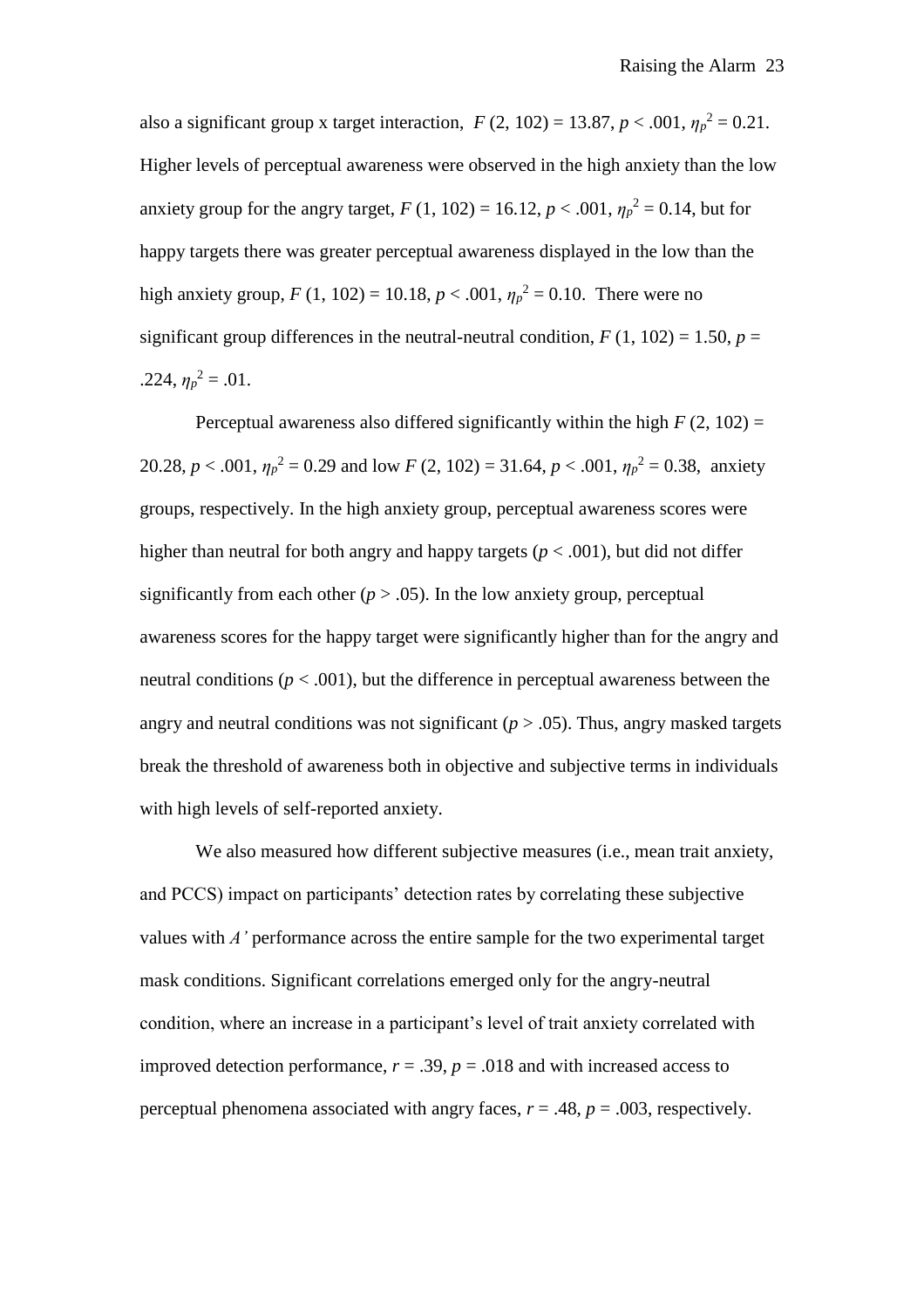#### **6. General Discussion**

Whilst both objective and subjective measures have been used in the past to determine participants' levels of awareness of masked facial expressions, these have largely been based on binary yes/no responses from tasks in which participants have been primed to expect or to categorize facial expressions of emotion (e.g., Japee et al., 2009; Li et al., 2008; Maxwell & Davidson, 2004; Milders et al, 2008; Pessoa et al., 2005). This raises the important consideration of whether participants continue to demonstrate non-conscious awareness of the masked target with task instructions which render the participants subjectively *unaware* of the task demands (Pessoa et al., 2005). This was achieved in the present study by concealing the backward-masking procedure within a sex discrimination task, and in doing so yields the following key findings: (i) some facial expressions are masked more successfully than others, and, crucially, (ii) their detection varies greatly across individual levels of self-reported anxiety.

Providing a more detailed description of the subjective phenomena participants experience during the backward-masking transition than that obtained in other studies, our PSSC measure indicated that participants were able to detect some perceptual qualities of the target, even though objective measures of performance on the 2AFC task were at chance. Specifically, for the most salient emotional expression, happiness, participants' subjective experiences were moderately related to their emotion detection performance (Experiment 1). As previously noted, happy facial expressions have a number of uniquely defining facial features that differentiates them perceptually from neutral faces (e.g., Calvo & Marrero, 2008). The characteristic toothy smile of happy faces (Calvo & Marrero, 2008; Juth, Lundqvist, Karlsson & Öhman, 2005; Lipp, Price & Tellegen, 2009) is likely to trigger greater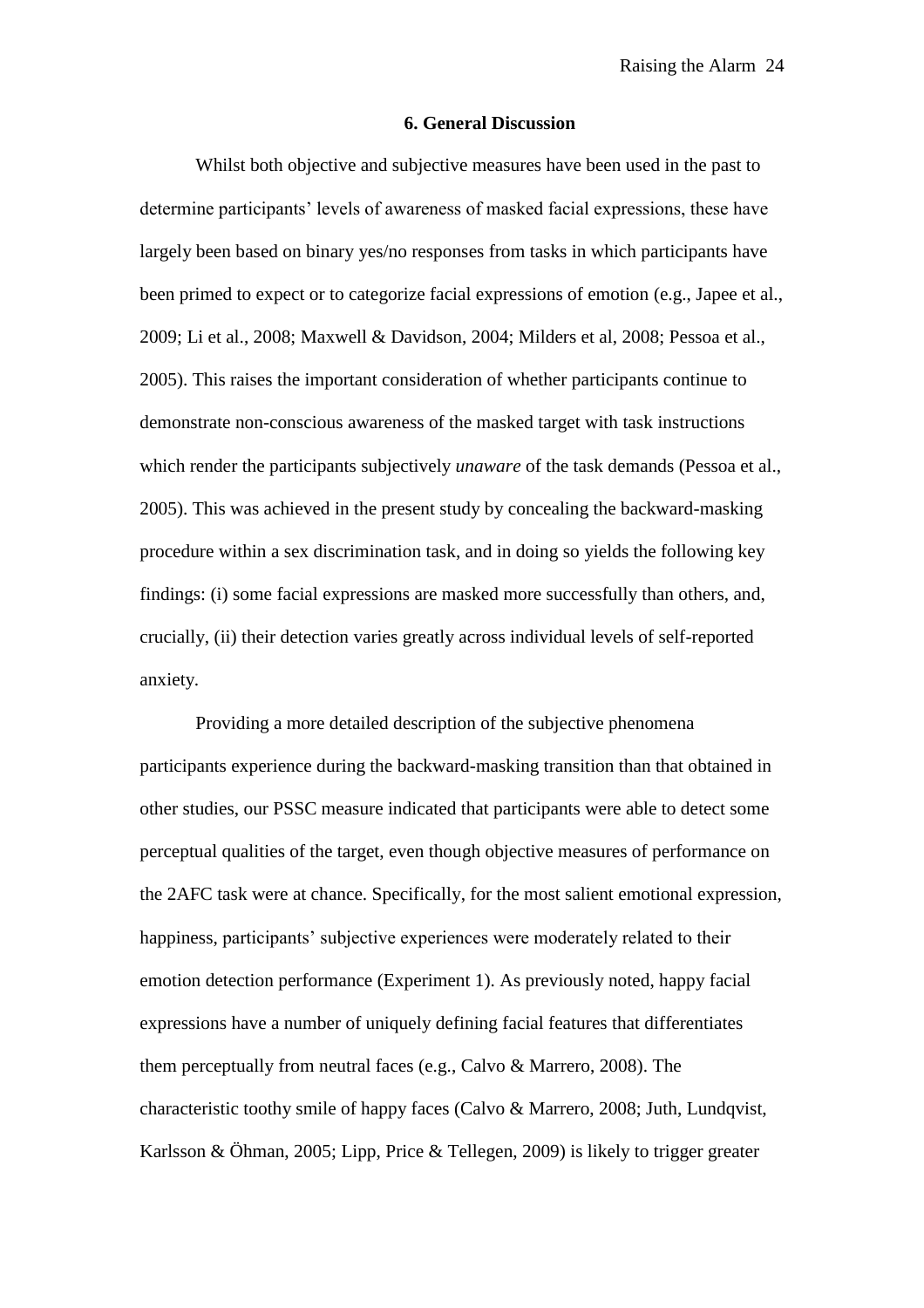perceptual phenomena, and in turn yield higher PCCS scores, than in the angryneutral and neutral-neutral conditions. This may have been underpinned by activity in the brain's reward system in response to masked positive cues, including the ventral striatum, the anterior cingulate gyrus, the amygdala, the left anterior insula as well as the sublenticular substantia innominate (Juruena et al., 2010; Killgore & Yurgelun-Todd, 2004; Wetherill et al., 2014; Whalen et al., 1998). Thus, the processing of seemingly unconscious positive facial expressions may be achieved via the detection of the presence of low-level perceptual cues located around the mouth region. In terms of understanding unconscious emotion processing more broadly, objective measures alones are not sufficient in establishing whether the participant is unconsciously aware of the target, but rather subjective measures of awareness should be more readily integrated into backward-masking designs to establish potential cutoffs when these features may eventually be deemed inaccessible, and thus not further susceptible to conscious awareness.

Previous research investigating the impact of the emotional state of the observer on the perception of masked facial expressions has revealed several important findings in terms of objective levels of awareness and temporal characteristics of unconscious threat processing. For instance, STAI-T scores are higher in participants who show above-chance detection of fearful masked targets than those participants whose *A'* scores do not differ from chance (Japee et al., 2009). Alternative measures to STAI-T scores derived from composite measures, such as the Behavioural Inhibition Scale (BIS: Carver & White, 1994) and the Social Phobia Scale (SPS: Mattick & Clarke, 1998), have also been shown to impact on the affective judgment of faces previously primed with fearful but not happy facial expressions, triggering early visual processing indexed by brain potentials at about 150 ms after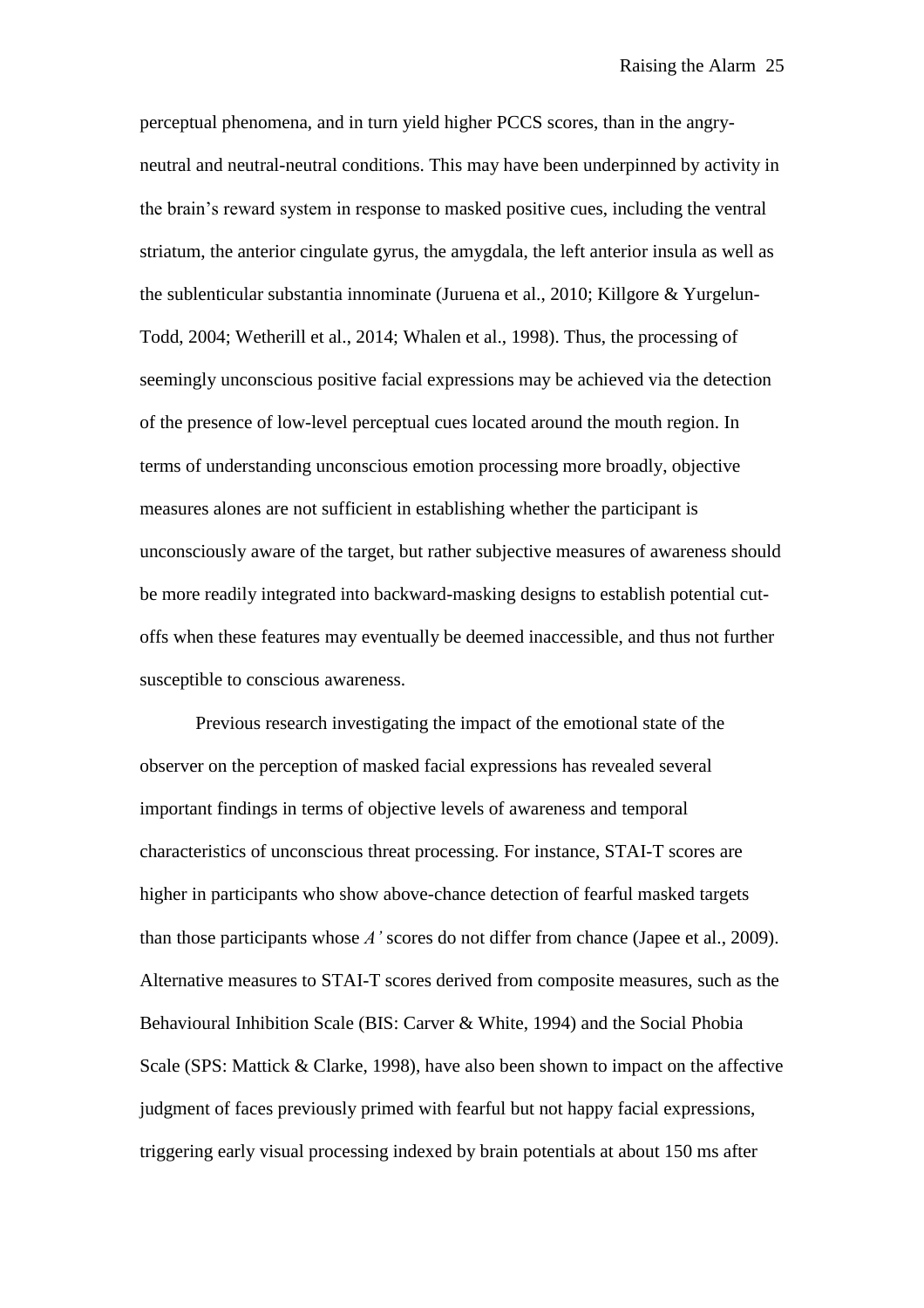target onset – an effect which was stronger in individuals with high trait anxiety (Li et al., 2008).

The discrepancy in angry detection for high-anxious individuals between the PCCS and 2AFC measures obtained in the current study extends this important individual differences framework in several ways (Experiment 2). Although both angry and happy targets are detected to the same degree in both low and high anxious groups, it is only the high anxiety group that displays objective levels of awareness for the angry target, as indicated by above-chance detection, mirroring previous behavioural findings with fearful targets (e.g., Japee et al., 2009), and highlighting a heightened 'alarm' system in anxiety that is also potentially responsive to angry facial expressions (i.e., Etkin et al., 2004; Liddell et al., 2005). Finally, mean trait anxiety was correlated with *A'* and PCCS scores for participants exposed to angry targets, but not happy targets, replicating similar results obtained with the unconscious processing of fearful expressions (Li et al., 2008).

Perceptual sensitivity (i.e., PCCS scores) is greater in participants with hightrait anxiety than participants with low-trait anxiety in response to viewing angry targets, although this does not appear to be threat-specific as indicated by comparable levels of perceptual sensitivity between angry and happy targets displayed by the highly anxious individuals. Even though happy faces are likely to trigger greater perceptual phenomena than angry faces in the target mask transition (Experiment 1), it appears that the perceptual qualities of the two facial expressions are experienced in the same way, at least for participants with high trait anxiety, who also display significantly lower levels of perceptual sensitivity to happy targets than their low trait counterparts, thus indicating an overall reduced responsiveness to positive material. Moreover, some evidence suggests that the STAI-T measures negative affect,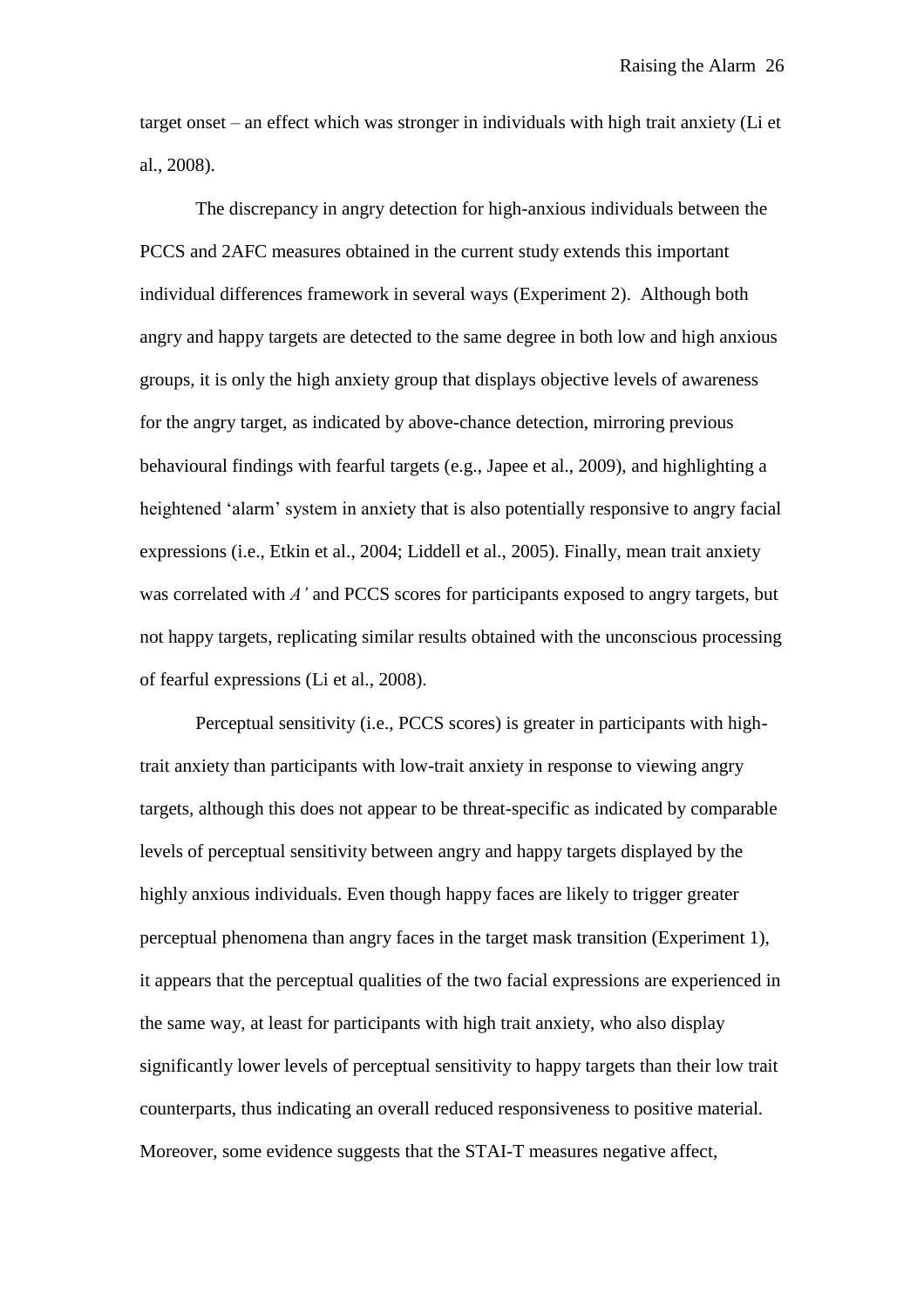including features of anxiety and depression (Bados, Gómez-Benito, & Balaguer, 2010; Balsamo et al., 2013; Bieling, Antony & Swinson, 1998). It may therefore be that participants with high trait anxiety ratings in our study were also depressed. Depressed individuals are particularly known for emotional blunting to positive material (Bylsma, Morris, & Rottenberg, 2008; Joormann & Gotlib, 2007; Leppänen, 2006), which could also account for the reduced awareness of happy targets in high trait individuals.

In contrast, our finding that low trait anxious participants have greater access to the perceptual properties of happy faces than high trait anxious participants and also show greater perceptual sensitivity to happy than angry faces is consistent with a face processing bias favoring positive facial expressions at early stages of visual attention in low anxious participants (Moser, Huppert, Duval & Simons, 2008). This is also in line with findings from several studies showing that healthy individuals (versus patients with affective disorders) exhibit increased amygdala responsiveness to masked happy stimuli (Suslow et al., 2010; Victor, Furey, Fromm, Öhman, & Drevets, 2010).

We consider these distinctions between the two anxiety groups as reflecting different patterns of social interpretation biases in response to processing facial expressions. These social interpretation biases include negative social appraisals for even seemingly neutral expressions by individuals with high levels of anxiety, likely involving a hyper-responsitivity of the amygdala coupled with hypo-activity of the prefrontal system (e.g., Bishop, 2007; Blanchette & Richards, 2010; Lapointe et al., 2013; Yoon & Zinbarg, 2007). This may be amplified further when the facial signal's threat value is unambiguous, as conveyed by an angry facial expression.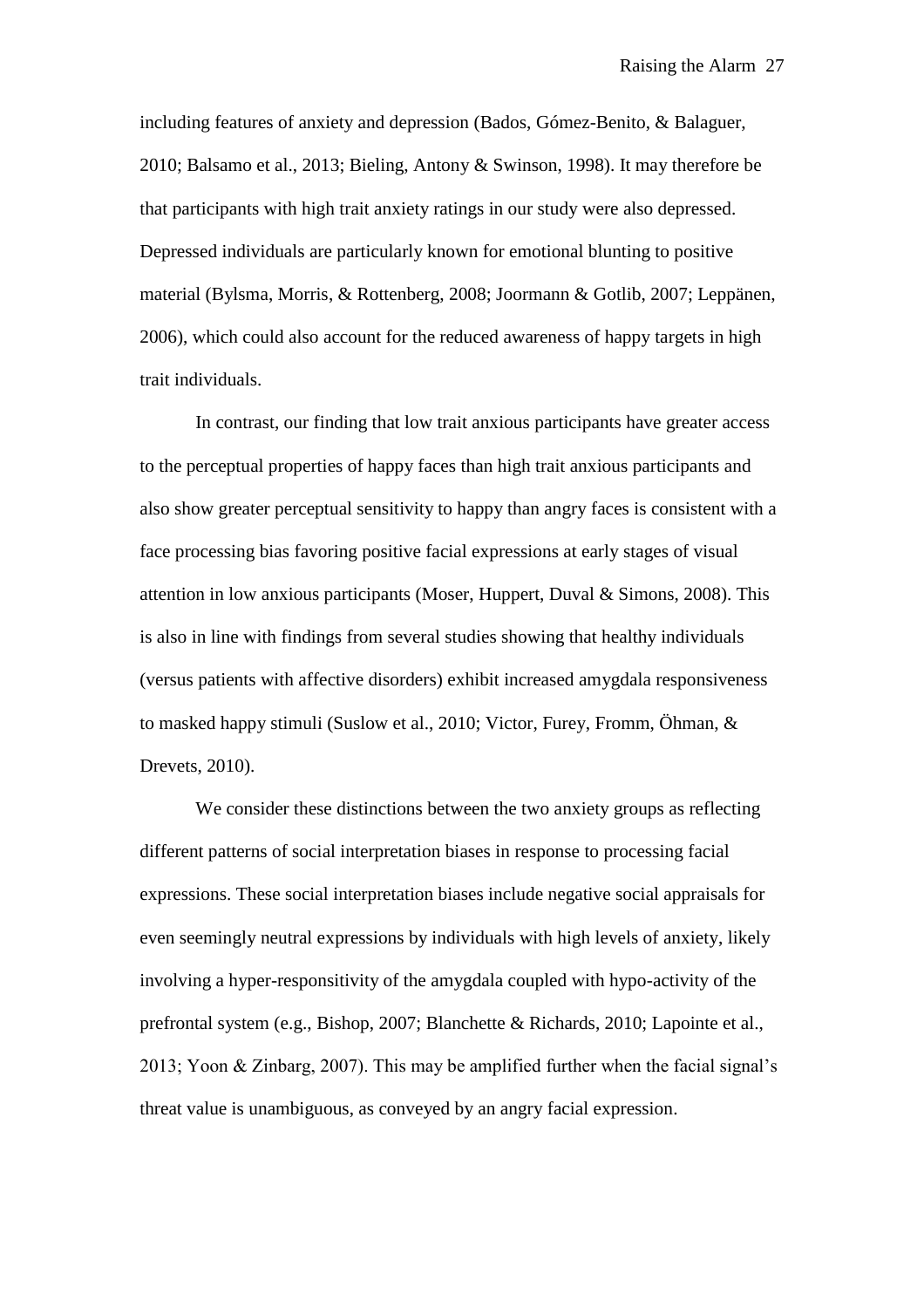The prolonged exposure to the angry face over the course of the backwardmasking phase and then during the 2AFC phase may have resulted in attentional orienting towards the angry target triggering a stronger negative interpretation of the angry face in the high trait than the low trait anxious group (Mogg, Bradley, Miles, & Dixon, 2004). The fact that both subjective and objective scores did not differ between angry and happy targets in participants with high levels of anxiety suggests that the above-chance detection shown by this group is likely to be inflated by a heightened interpretation bias towards negative information. The finding that trait anxiety correlated with both *A'* and PCCS scores for angry targets, but not with happy targets, is consistent with this view.

Group differences in the neutral-neutral condition may help shed further light on the role of social interpretation biases on the perception of facial expressions. The pattern of selecting the angry target at above chance levels coupled with actively avoiding the angry face target in the baseline condition in our high anxious group may be tentatively linked with the vigilance-avoidance model of anxiety at short vs long presentation intervals, respectively (Mogg et al., 2004). After the exposure to the neutral-neutral condition, the unexpected presentation of angry faces at the 2AFC stage may have been particularly discomforting for individuals with high trait anxiety, who may have tried alleviating their anxious mood by actively avoiding the aversive threat stimulus (Mogg et al., 2004), thus displaying an attentional shift away from threat at postawareness stimulus levels (Amir, Foa & Coles, 1998; Eastwood et al., 2005).

In contrast, participants with low levels of anxiety were more likely to associate neutral masks with angry faces in the 2AFC task. One possibility for this pattern of responding is that participants may have selected the angry face based on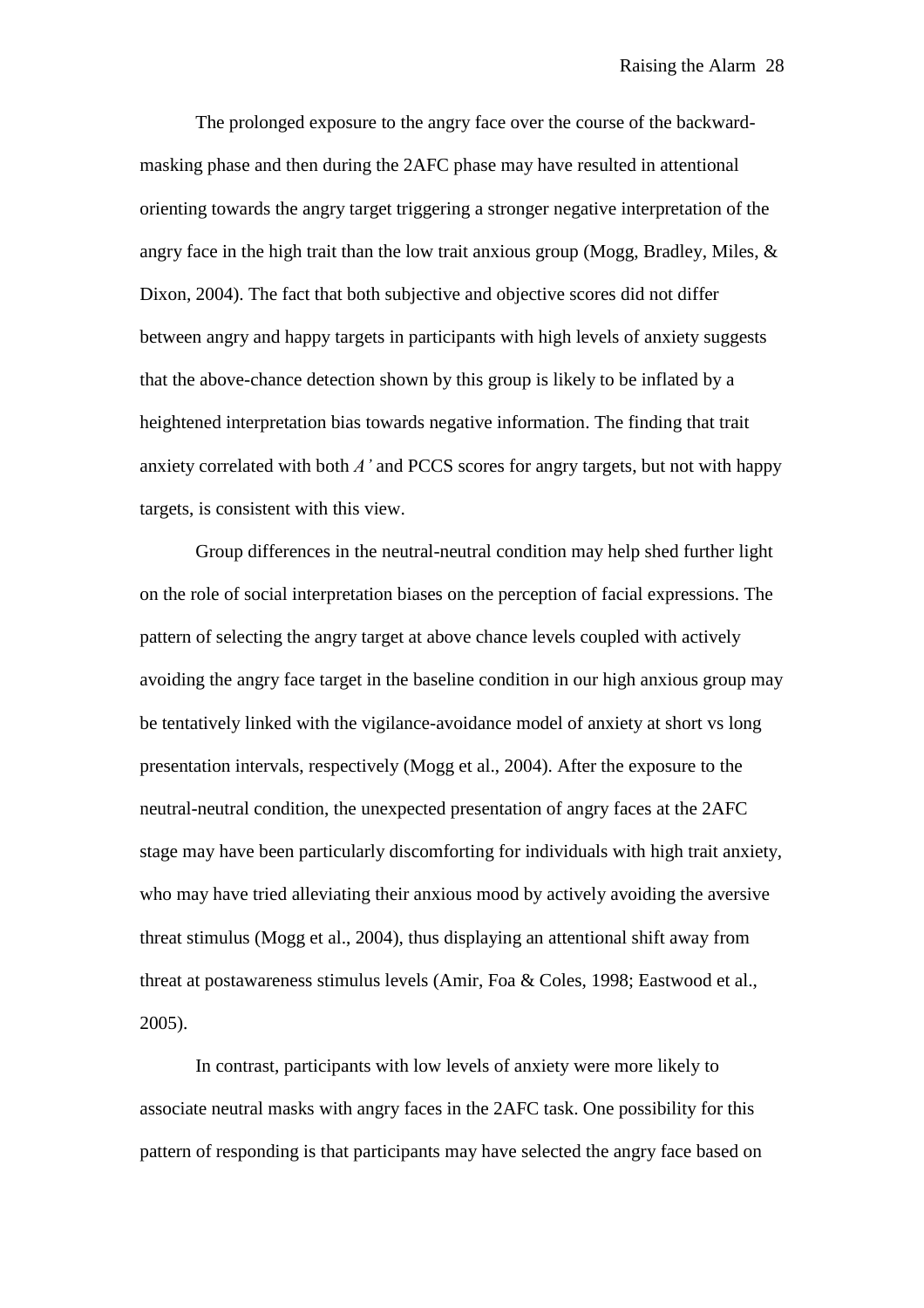perceptual factors, matching the angry face to the neutral face based on greater perceptual similarity in local features shared by angry and neutral faces than happy and neutral faces (e.g., Calvo & Marrero, 2008; Damjanovic, Roberson, Athanasopoulos, Kasai & Dyson, 2010). Although alternative interpretations based on affective factors, such as the net affective value of the triads in 2AFC task (Haberman & Whitney, 2010) or other latent facial signals of aggressive potential based on craniofacial attributes should not be ruled out (e.g., Shasteen, Sasson & Pinkham, 2015). Future research that varies the type of distractor in the 2AFC task in terms of its perceptual saliency and net affective value may help to establish some of the characteristics that underpin social interpretation biases in anxiety in the absence of previous exposure to emotional stimuli.

Although this study extends the existing literature on individual differences in emotion perception, some limitations must be considered. First, participants' endorsement of the PCCS items may have been influenced by the prior experience of completing the 2AFC task where they had been made explicitly aware that multiple images were being shown. Furthermore, participants tended to endorse perceptual anomalies in the neutral-neutral condition where nothing actually changed between the target and mask. These concerns are somewhat mitigated by the fact that participants performed differently on the angry and happy conditions, suggesting some true sensitivity to the motion phenomena and also the effective use of deception in our neutral-neutral condition where participants were led to believe that they were presented with an emotional target. Nevertheless, future research should systematically counterbalance the order of the 2AFC and PCCS measures in order to minimize the possibility of recall bias in the endorsement of perceptual phenomena.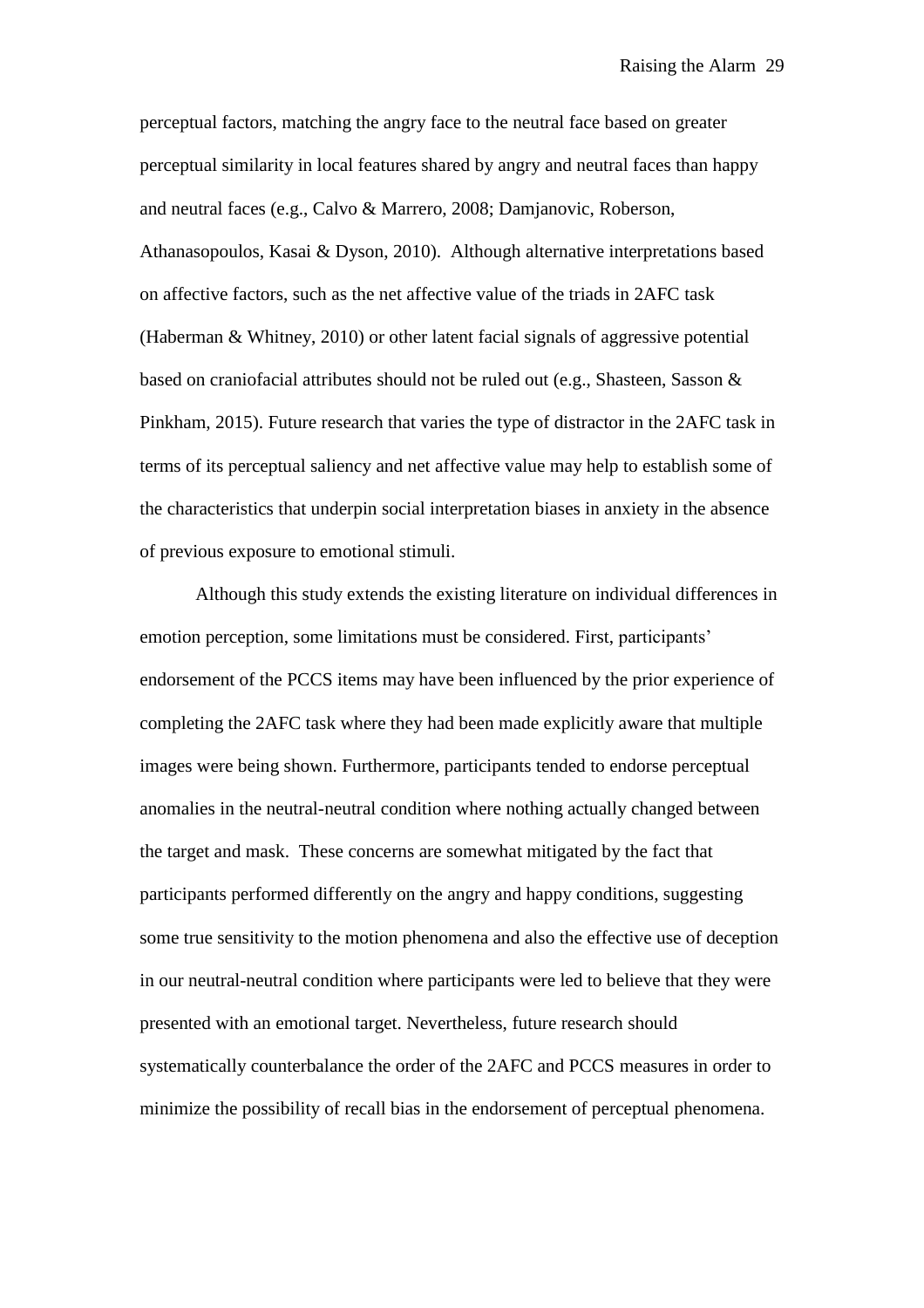Second, although the STAI is a popular measure of self-reported anxiety, factor analytic methods indicate that the trait scale assesses depression, as well as anxiety, with some items assessing anxiety and worry, whilst others assess sadness and self-deprecation (e.g., Bieling et al.,1998). Given the likelihood that our high and low trait anxious participants may have also differed on these and along many other emotional dimensions, further work is needed to assess the relative contributions of these dimensions on objective and subjective measures of emotion perception, especially in relation to the processing of happy facial expressions.

## 7. *Conclusions.*

In conclusion, our study highlights the importance of taking into consideration the experiential properties of the backward-masking procedure, and proposes that subjective measures as revealed by the PCCS should be used in conjunction with objective measures when drawing conclusions about the 'silent' threat detecting capacities of the amygdala and other subcortical regions. Crucially, such a combination of objective and subjective outcome measures can usefully contribute to resolving the debate of the neural mechanisms underlying conscious versus unconscious perception of emotion (Tamietto & de Gelder, 2010). Moreover, combining such measures within an individual differences framework will most certainly provide a fruitful avenue for future research by aiding our understanding of the brain's 'alarm' system and its role in vigilance-avoidance across the anxiety continuum.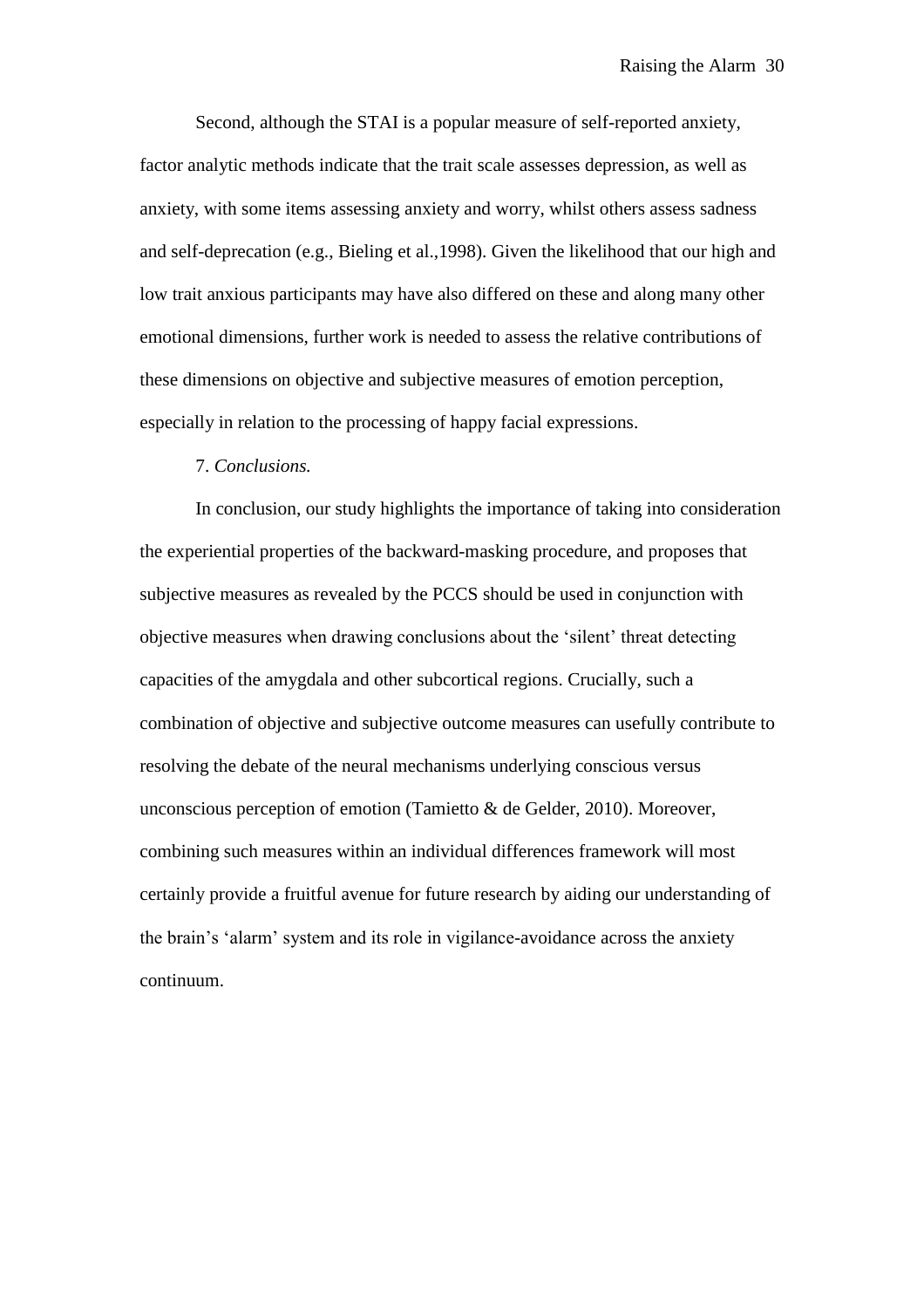# Acknowledgments

This research was partially funded by the Undergraduate Research Studentship awarded by The Nuffield Foundation to the first author to support the work of the second author. The authors wish to acknowledge the assistance of Jodie Halsey for facilitating with pilot data collection.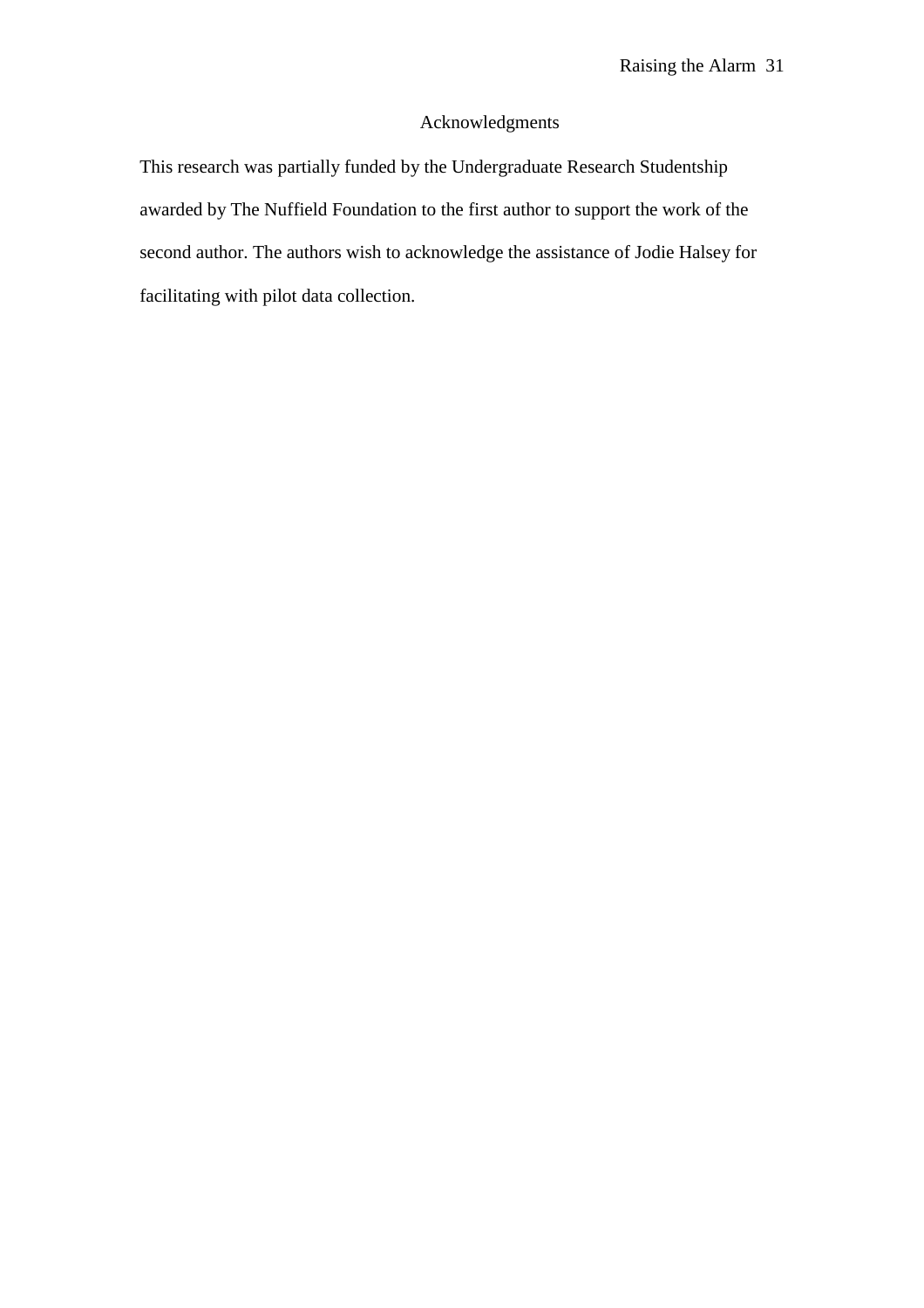#### References

1. Al-Shawaf, L., Conroy-Beam, D., Asao, K., & Buss, D. M. (2016). Human Emotions: An Evolutionary Psychological Perspective. *Emotion Review*, *8*(2),

173–186. doi:10.1177/1754073914565518

2. Amir, N., Foa, E. B., & Coles, M . E. (1998). Automatic activation and strategic avoidance of threat relevant information in social phobia. *Journal of Abnormal Psychology, 107,* 285 – 290.

3. Balconi, M., & Bortolotti, A. (2013). Conscious and unconscious face recognition is improved by high-frequency rTMS on pre-motor cortex.

*Consciousness and Cognition*, *22*(3), 771–778. doi:10.1016/j.concog.2013.04.013

4. Bados, A., Gómez-Benito, J., & Balaguer, G. (2010). The State-Trait Anxiety

Inventory, Trait Version: Does It Really Measure Anxiety ? *Journal of* 

*Personality Assessment, 92*(6), 560

567.http://doi.org/10.1080/00223891.2010.513295

5. Balsamo, M., Romanelli, R., Innamorati, M., Ciccarese, G., Carlucci, L., &

Saggino, A. (2013). The State-Trait Anxiety Inventory: Shadows and Lights on its Construct Validity. *Journal of Psychopathology and Behavioral Assessment,* 

*35*(4), 475–486. http://doi.org/10.1007/s10862-013-9354-5

6. Bieling, P. J., Antony, M. M., & Swinson, R. P. (1998). The State-Trait Anxiety Inventory, Trait version : structure and content re-examined. *Behaviour Research and Therapy, 36,* 777 – 788.

7. Bishop, S. J. (2007). Neurocognitive mechanisms of anxiety : an integrative account. *Trends in Cognitive Sciences*, *11*(7), 307–316.

doi:10.1016/j.tics.2007.05.008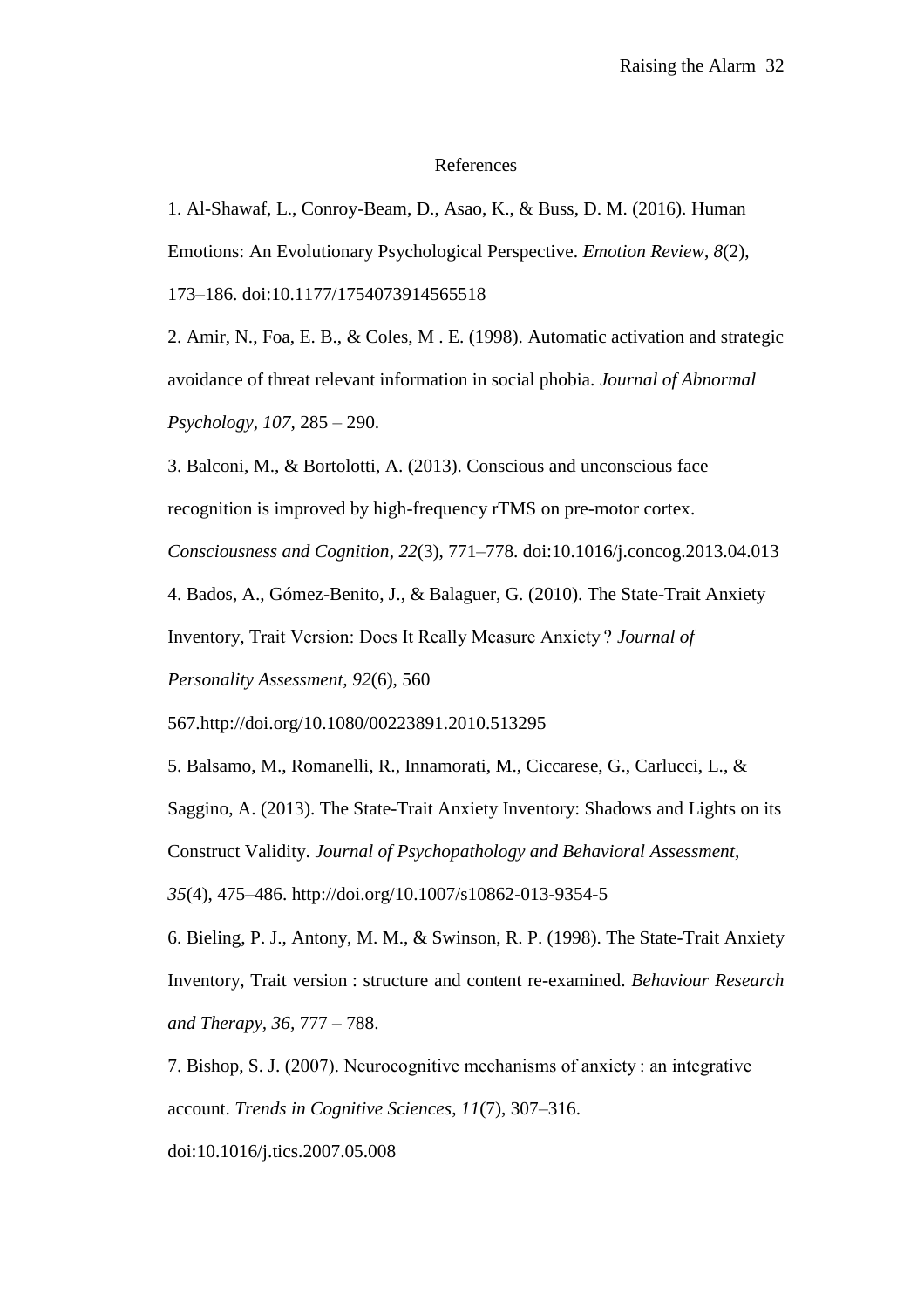8. Blanchette, I., & Richards, A. (2010). The influence of affect on higher level cognition : A review of research on interpretation, judgement, decision making and reasoning. *Cognition & Emotion, 24,* 561 – 595. doi:

10.1080/02699930903132496

9. Brooks, S. J., Savov, V., Allzén, E., Benedict, C., Fredriksson, R., & Schiöth, H. B. (2012). Exposure to subliminal arousing stimuli induces robust activation in the amygdala, hippocampus, anterior cingulate, insular cortex and primary visual cortex: A systematic meta-analysis of fMRI studies. *NeuroImage*, *59*(3), 2962– 2973. doi:10.1016/j.neuroimage.2011.09.077

10. Brosch, T., Sander, D., Pourtois, G., & Scherer, K. R. (2008). Beyond fear: Rapid spatial orienting toward positive emotional stimuli. *Psychological Science, 19,* 362–370. doi:10.1111/j.1467-9280.2008.02094.x

11. Bylsma, L. M., Morris, B. H., & Rottenberg, J. (2008). A meta-analysis of emotional reactivity in major depressive disorder. *Clinical Psychology Review, 28*(4), 676–691. http://doi.org/10.1016/j.cpr.2007.10.001

12. Byrne, A., & Eysenck, M.W. (1995).Trait anxiety, anxious mood, and threat detection. *Cognition and Emotion, 9,* 549–562. doi:10.1080/02699939508408982 13. Calvo, M. G., & Marrero, H. (2008). Visual search of emotional faces: The role of affective content and featural distinctiveness. *Cognition and Emotion, 22, 1 – 25.*

14. Capitão, L. P., Underdown, S. J. V., Vile, S., Yang, E., Harmer, C. J. & Murphy, S. F. (2014). Anxiety Increases Breakthrough of Threat Stimuli in Continuous Flash Suppression. *Emotion, 14,* 1027 – 1036.

<http://dx.doi.org/10.1037/a0037801>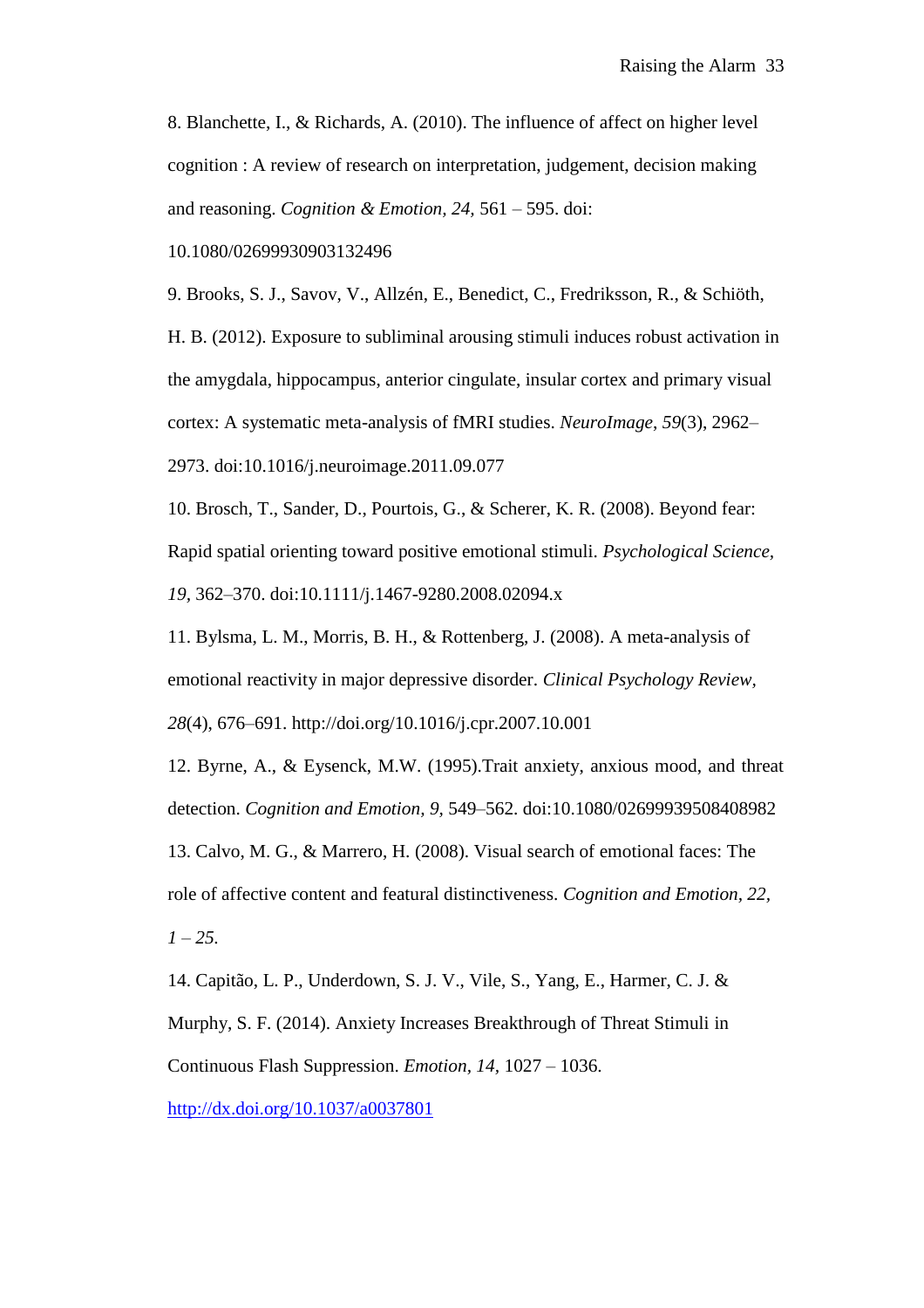15. Damjanovic, L., Pinkham, A. E., Clarke, P. & Phillips, J. (2014). Enhanced threat detection in experienced riot police officers: Cognitive evidence from the face-in-the-crowd effect. *The Quarterly Journal of Experimental Psychology, 67,*  1004 – 1018. doi:10.1080/17470218.2013.839724

16. Damjanovic, L., Roberson, D., Athanasopoulos, P., Kasai, C., & Dyson, M. (2010). Searching for happiness across cultures. *Journal of Cognition and Culture, 10,* 85–107. doi:10.1163/156853710X497185

17. Dimberg, U., Thunberg, M., & Elmehed, K. (2000). Unconscious facial reactions to emotional facial expressions. *Psychological Science*, *11*(1), 86–89. doi:10.1111/1467-9280.00221

18. Dimberg, U., Thunberg, M., & Grunedal, S. (2002). Facial reactions to emotional stimuli : Automatically controlled emotional responses. *Cognition & Emotion*, *16*(4), 449–471. doi:10.1080/02699930143000356

19. Donaldson, W. (1996). The role of decision processes in remembering and knowing. *Memory & Cognition, 24,* 523 – 533.

20. Eastwood, J. D., Smilek, D., Oakman, J.M., Farvolden, P., van Ameringen,

M., Mancini, C., & Merikle, P. M. (2005). Individuals with social phobia are biased to become aware of negative faces. *Visual Cognition, 12,* 159 – 179.

21. Ekman, P. (1992). An argument for basic emotions. *Cognition & Emotion*. doi:10.1080/02699939208411068

22. Ekman, P., & Cordaro, D. (2011). What is Meant by Calling Emotions Basic. *Emotion Review*, *3*(4), 364–370. doi:10.1177/1754073911410740

23. Ekman, P., & Freisen, W. V. (1976). *Pictures of facial affect.* Palo Alto, CA: Consulting Psychologists Press.

24. Esteves, F., & Öhman, A. (1993). Masking the face: Recognition of emotional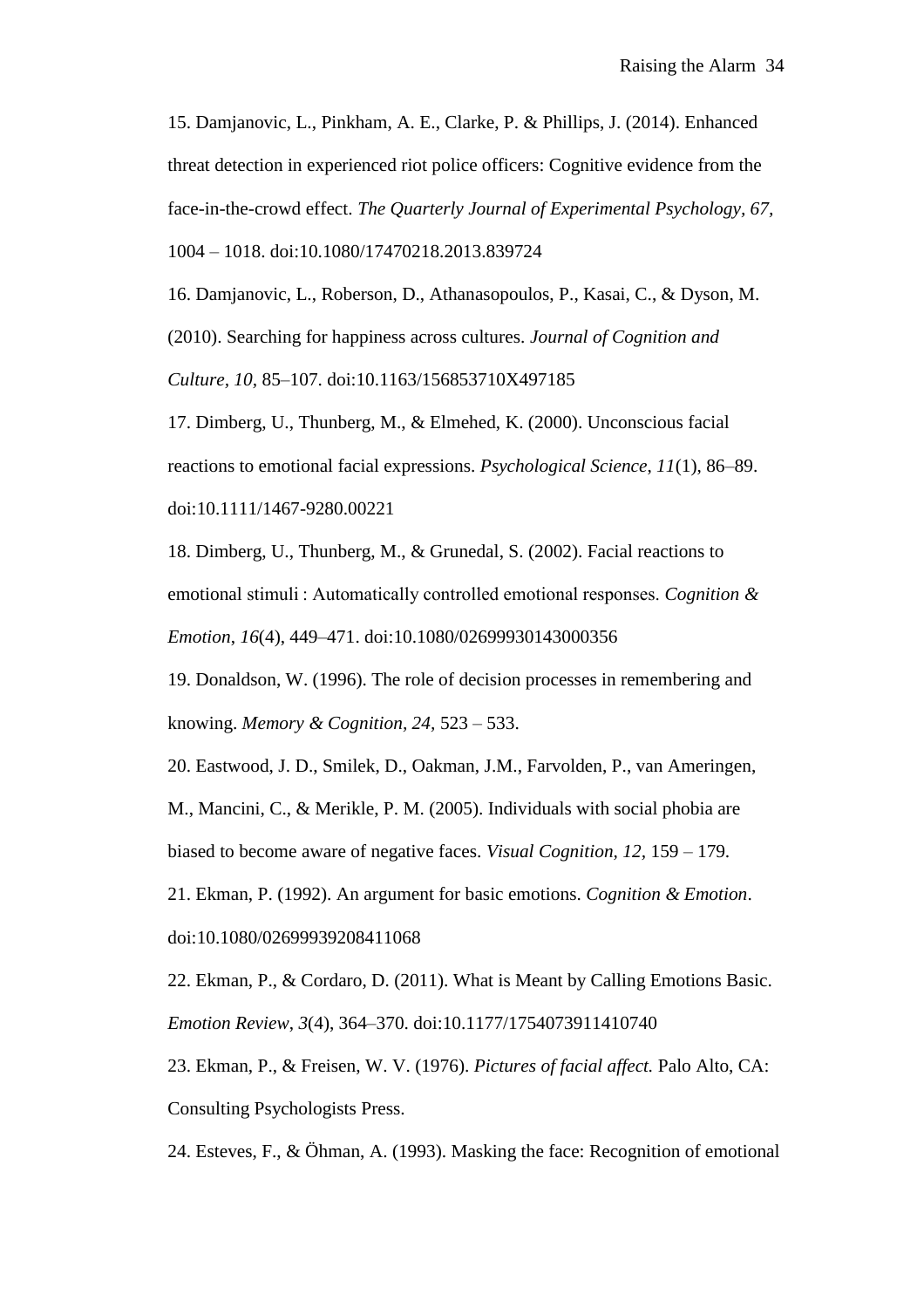facial expressions as a function of the parameters of backward masking. *Scandinavian Journal of Psychology, 34,* 1 -18.

25. Etkin, A., Klemenhagen, K. C., Dudman, J. T., Rogan, M. T., Hen, R., Kandel, E. R., et al. (2004). Individual differences in trait anxiety predict the response of the basolateral amygdala to unconsciously processed fearful faces.

*Neuron, 44,* 1043 – 1055.

26. Ewbank, M. P., Lawrence, A. D., Passamonti, L., Keane, J., Peers, P.V., & Calder, A. J. (2009). Anxiety predicts a differential neural response to attended and unattended facial signals of anger and fear. *NeuroImage, 44,* 1144 – 1151. 27. Carver, C. S., & White, T. L. (1994). Behavioral inhibition, behavioural activation, and affective responses to impending reward and punishment – The BIS/BAS scales. *Journal of Personality and Social Psychology, 67,* 319-333. 28. Eysenck M. W.(1992). *Anxiety: The cognitive perspective.* Hillsdale, NJ: Erlbaum.

29. Eysenck, M. W., Derakshan, N., Santos, R., & Calvo, M. G. (2007). Anxiety and cognitive performance: Attentional control theory. *Emotion, 7,* 336 – 353. 30. Fox, E. (2002). Processing emotional facial expressions: The role of anxiety and awareness. *Cognitive, Affective & Behavioral Neuroscience, 2,* 52 – 63.

31. Fox, E., & Damjanovic, L. (2006). The eyes are sufficient to produce a threat superiority effect. *Emotion, 6,* 534-539.

32. Fox, E., Russo, R., Bowles, R., & Dutton, K. (2001). Do threatening stimuli draw or hold visual attention in subclinical anxiety? *Journal of Experimental Psychology: General, 130,* 681 – 700.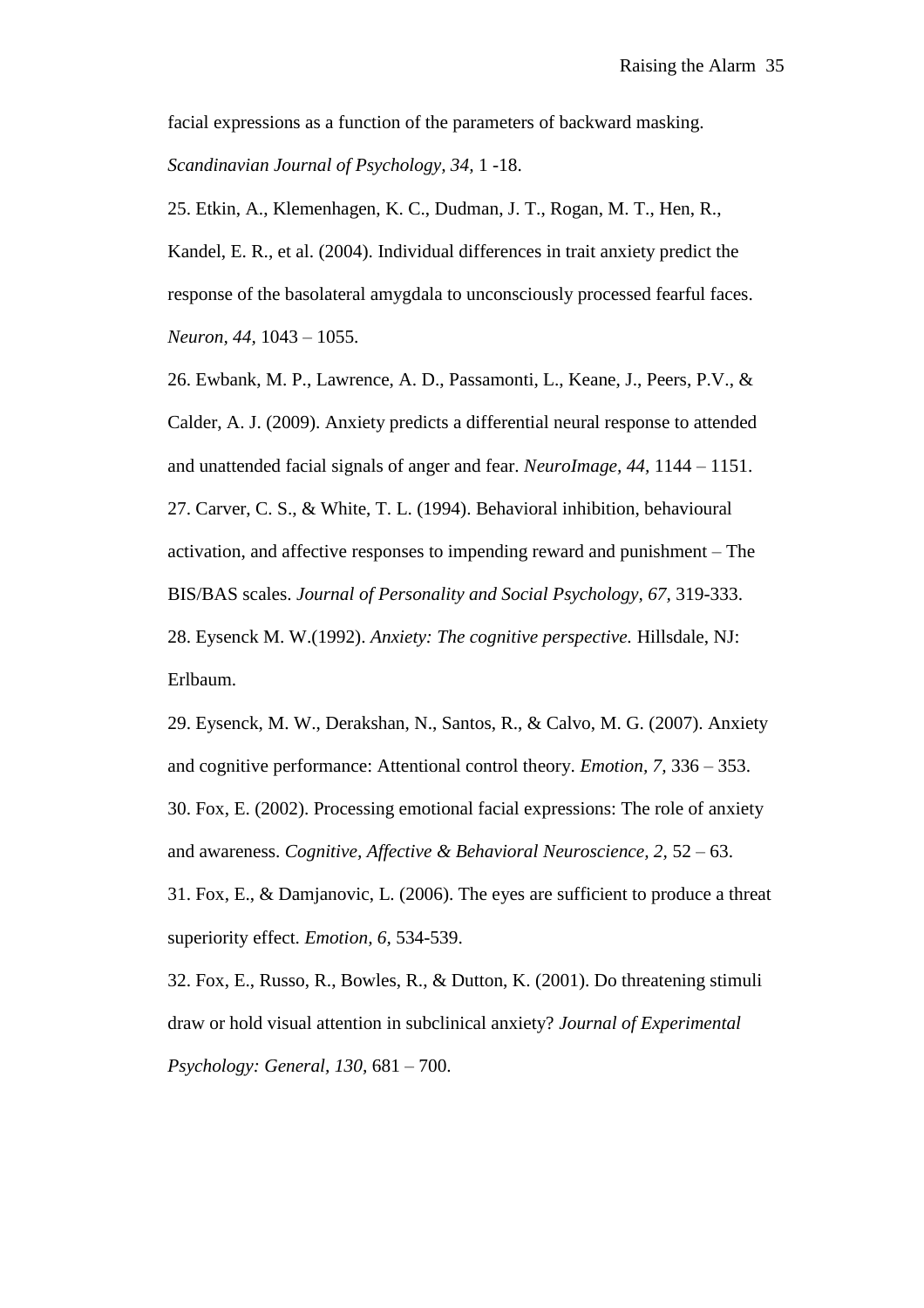33. Georgiou, G. A., Bleakley, C., Hayward, J., Russo, R., Dutton, K., Eltiti, S., & Fox, E. (2005). Focusing on fear: attentional disengagement from emotional faces. *Visual Cognition, 12,* 145 – 158.

34. Hanley, J. A., & McNeil, B. J. (1982). A method of comparing the areas under the receiver operating characteristic curves derived from the same cases.

*Radiology, 148,* 839 – 849.

35. Japee, S., Crocker, L., Carver, F., Pessoa, L., & Ungerleider, L.G. (2009). Individual differences in valence modulation of face-selective M170 response. *Emotion, 9,* 59-69.

36. Jiang, Y., & He, S. (2006). Cortical Responses to Invisible Faces: Dissociating Subsystems for Facial-Information Processing. *Current Biology*, *16*(20), 2023– 2029. doi:10.1016/j.cub.2006.08.084

37. Joormann, J., & Gotlib, I. H. (2007). Selective attention to emotional faces following recovery from depression. *Journal of Abnormal Psychology, 116*(1), 80–5. http://doi.org/10.1037/0021-843X.116.1.80

38. Juruena, M. F., Giampietro, V. P., Smith, S. D., Surguladze, S. A., Dalton, J.

A., Benson, P. J., … Fu, C. H. Y. (2010). Amygdala activation to masked happy facial expressions. *Journal of the International Neuropsychological Society*,

*16*(2), 383–387. doi:10.1017/S1355617709991172

39. Juth, P., Lundqvist, D., Karlsson, A., & Öhman, A. (2005). Looking for foes and friends: Perceptual and emotional factors when finding a face in the crowd. *Emotion, 5,* 379-395.

40. Killgore, W. D. S., & Yurgelun-Todd, D. A. (2004). Activation of the amygdala and anterior cingulate during nonconscious processing of sad versus happy faces. *Neuroimage*, *21*(4), 1215–1223.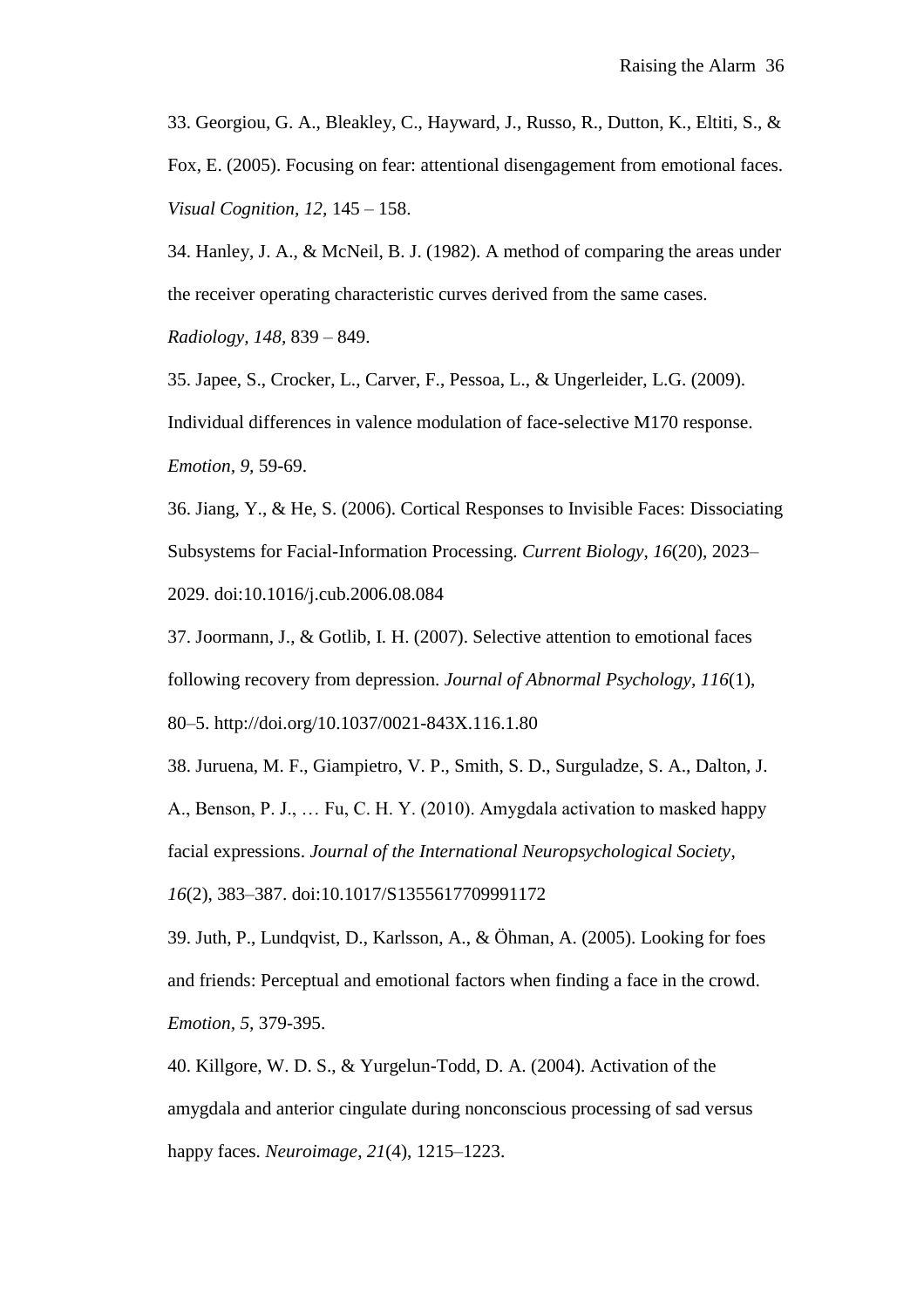doi:10.1016/j.neuroimage.2003.12.033

41. Lapointe, M. B., Blanchette, I., Duclos, M., Langlois, F., Provencher, M. D., & Tremblay, S. (2013). Attentional bias, distractibility and short-term memory in anxiety. *Anxiety, Stress & Coping, 26,* 293 – 313. doi:

10.1080/10615806.2012.687722

42. Laretzaki, G., Plainis, S., Vrettos, I., Chrisoulakis, A., Pallikaris, I., & Bitsios, P. (2011). Threat and trait anxiety affect stability of gaze fixation. *Biological Psychology, 86,* 330 – 336.

43. Leppänen, J. M. (2006). Emotional information processing in mood disorders: a review of behavioral and neuroimaging findings. *Current Opinion in Neurobiology, 19*(1), 34–39.

44. Li, W., Zinbarg, R. E., Boehm, S. G & Paller, K. A. (2008). Neural and behavioural evidence for affective priming from unconsciously perceived emotional facial expressions and the influence of trait anxiety. *Journal of Cognitive Neuroscience, 20,* 95 - 107.

45. Liddell, B. J., Brown, K. J., Hemp, A. H., Barton, M. J., Das, P., Peduto, A. et al. (2005). A direct brainstem-amygdala-cortical 'alarm' system for subliminal signals of fear. *Neuroimage, 24,* 235 – 243.

46. Lipp, O. V., Price, S.M., & Tellegen, C. L. (2009). No effect of inversion on attentional and affective processing of facial expressions. *Emotion, 9,* 248 – 259. 47. Macmillan, N. A., & Creelman, C. D. (1991). *Detection theory: A user's guide.* New York: Cambridge University Press.

48. Mattick, R. P., & Clarke, J. C. (1998). Development and validation of measures of social phobia scrutiny fear and social interaction anxiety. *Behaviour Research and Therapy, 36,* 455 – 470.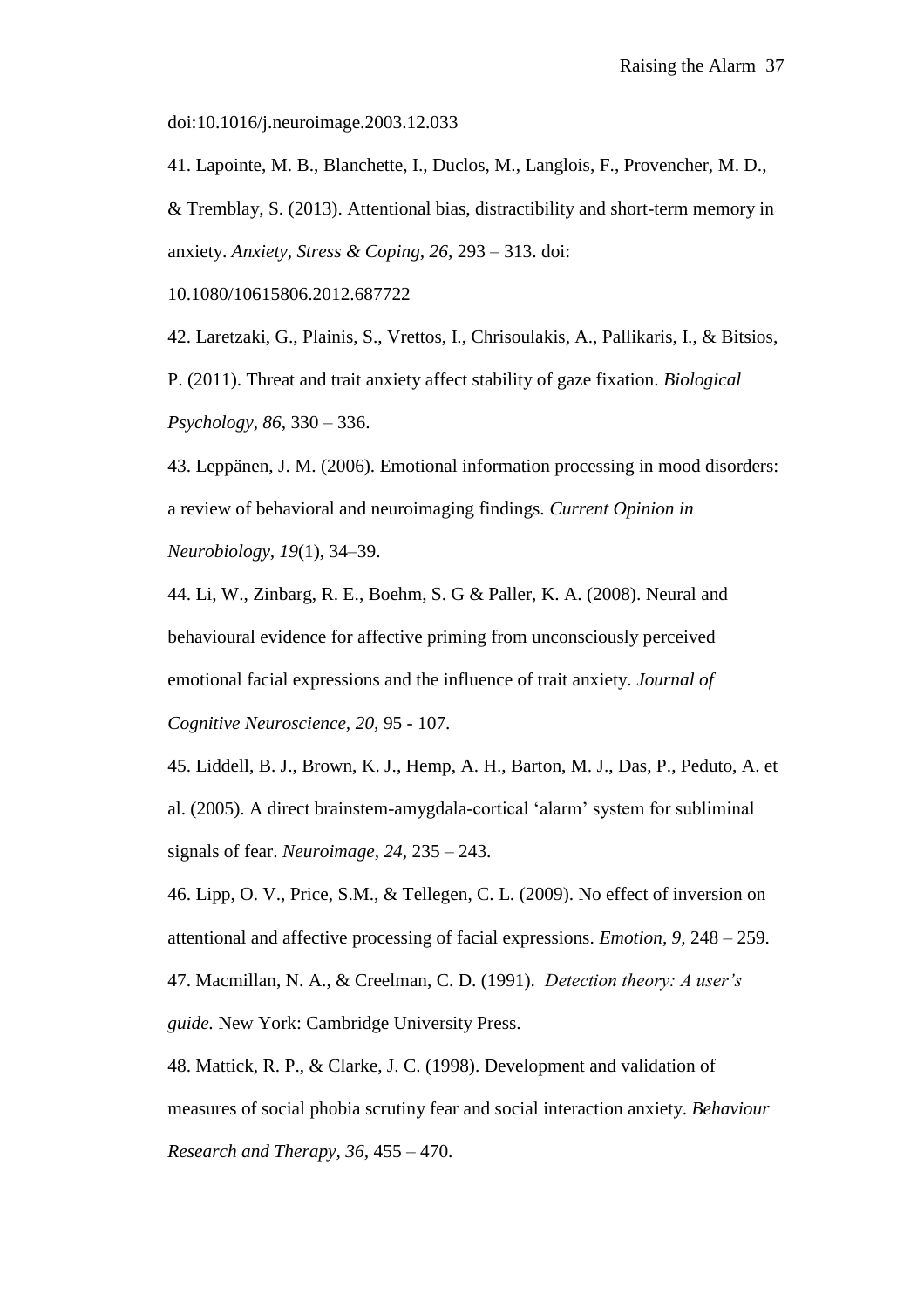49. Maxwell, J., & Davidson, R. (2004). Unequally masked: Indexing differences in the perceptual saliency of "unseen" facial expressions. *Cognition and Emotion, 18,* 1009- 1026.

50. Merikle, P. M. (1992). Perception without awareness: Critical issues. *American Psychologist, 47,* 792 – 795.

51. Merikle, P. M., Smilek, D., & Eastwood, J. D. (2001). Perception without awareness: perspectives from cognitive psychology. *Cognition, 79,* 115 – 134. 52. Milders, M., Sahraie, A., & Logan, S. (2008). Minimum presentation time for masked facial expression discrimination. *Cognition and Emotion, 22,* 63 – 82. 53. Mogg, K., & Bradley, B. P. (1999). Orienting of attention to threatening facial expressions presented under conditions of restricted awareness. *Cognition and Emotion, 13,* 713 – 740.

54. Mogg, K., Bradley, B. P., Miles, F., & Dixon, R. (2004). Time course of attentional bias for threat scenes: Testing the vigilance-avoidance hypothesis. *Cognition and Emotion, 18,* 689 – 700.

56. Monk, C.S., Telzer, E. H., Mogg, K., Bradley, B. P., Mai, X., Louro, H. M., et al. (2008). Amygdala and ventrolateral prefrontal cortex activation to masked angry faces in children and adolescents with generalized anxiety disorder. *Archives of General Psychiatry, 65,* 568 – 576.

57. Monroe, J. F., Griffin, M., Pinkham, A., Loughead, J., Gur, R. C., Roberts, T. P. L., & Edgar, J. C. (2013). The fusiform response to faces: Explicit versus implicit processing of emotion. *Human Brain Mapping, 34,* 1-11. doi 10.1002/hbm.21406

58. Morris, J.S., Öhman, A. & Dolan, R.J (1998). Conscious and unconscious emotional learning in the human amygdale. *Nature, 393,* 467 – 470.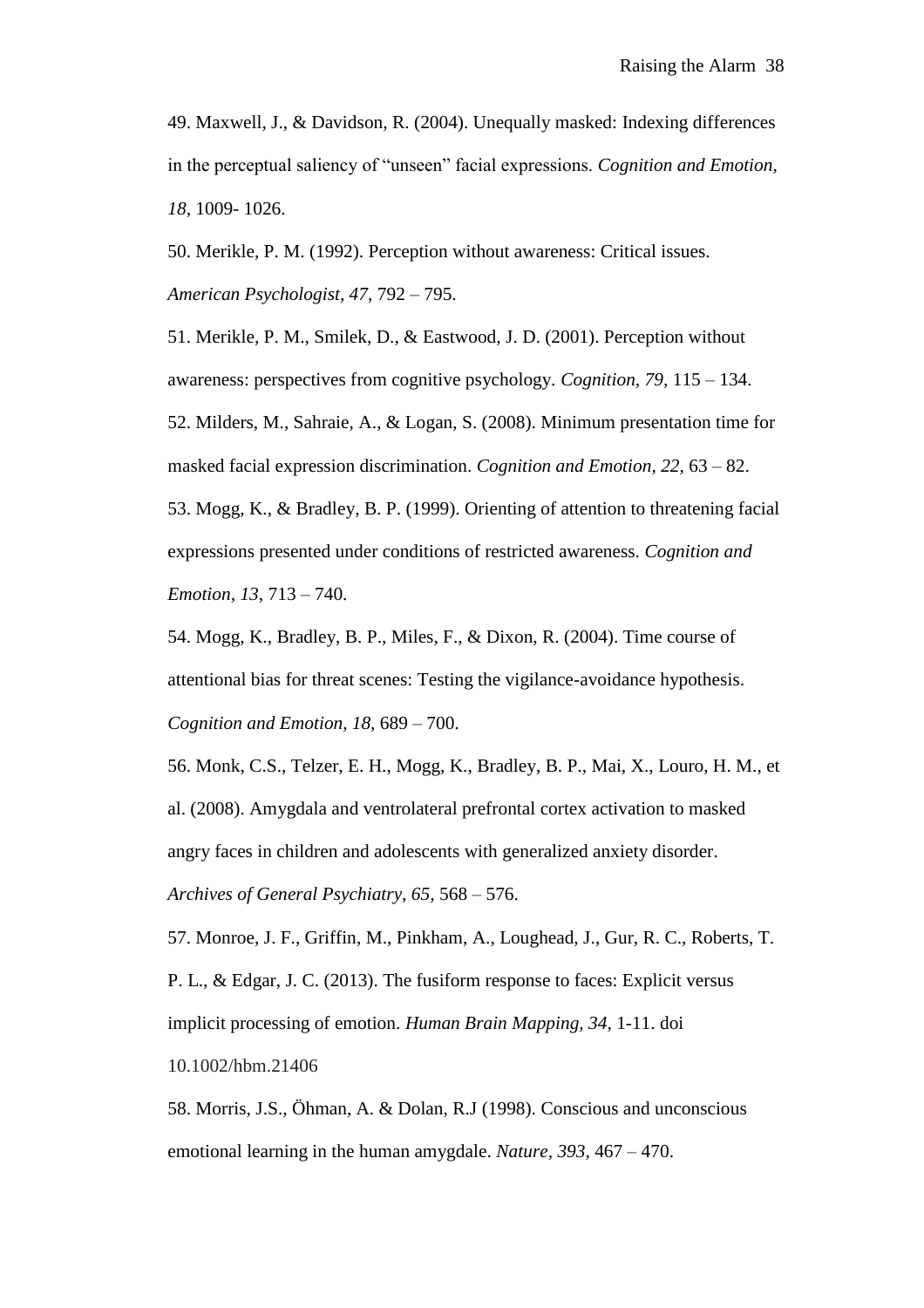59. Moser, J. S., Huppert, J. D., Duval, E., & Simons, R. F. (2008). Face processing biases in social anxiety: An electrophysiological study. *Biological Psychology, 78,* 93 – 103.

60. Neath, I. (1998). *Human memory: An introduction to research, data and theory.* Pacific Grove, CA: Brooks/Cole.

61. Nesse, R. M., & Ellsworth, P. C. (2009). Evolution, emotions, and emotional disorders. *American Psychologist*, *64*(2), 129–139. doi:10.1037/a0013503

62. Öhman, A. (2006). Making sense of emotion: evolution, reason & the brain. *Daedalus*, *135*(3), 33–45.

63. Öhman, A. & Mineka, S. (2001). Fears, phobias and preparedness: Toward an evolved module of fear and fear learning. *Psychological Review, 108,* 483 – 522. 64. Pessoa, L., Japee, S., & Ungerleider, L. G. (2005). Visual awareness and the detection of fearful faces. *Emotion, 5,* 243 – 247.

65. Pessoa, L. (2005). To what extent are emotional visual stimuli processed without attention and awareness? *Current Opinion in Neurobiology, 15,* 188 – 196.

66. Phillips, M. L., Williams, L. M., Heining, M., Herba, C. M., Russell, T., Andrew, C., … Gray, J. A. (2004). Differential neural responses to overt and covert presentations of facial expressions of fear and disgust. *Neuroimage*, *21*(4), 1484–1496. doi:10.1016/j.neuroimage.2003.12.013

67. Pratto, F., & John, O. P. (1991). Automatic vigilance: The attention-grabbing power of negative social information. *Journal of Personality and Social Psychology, 61,* 380 – 391.

70. Satterthwaite, T.D., Wolf, D. H., Pinkham, A. E., Ruparel, K., Elliott, M. A., Valdez, J. N., …Loughead, J. (2011). Opposing amygdala and ventral striatum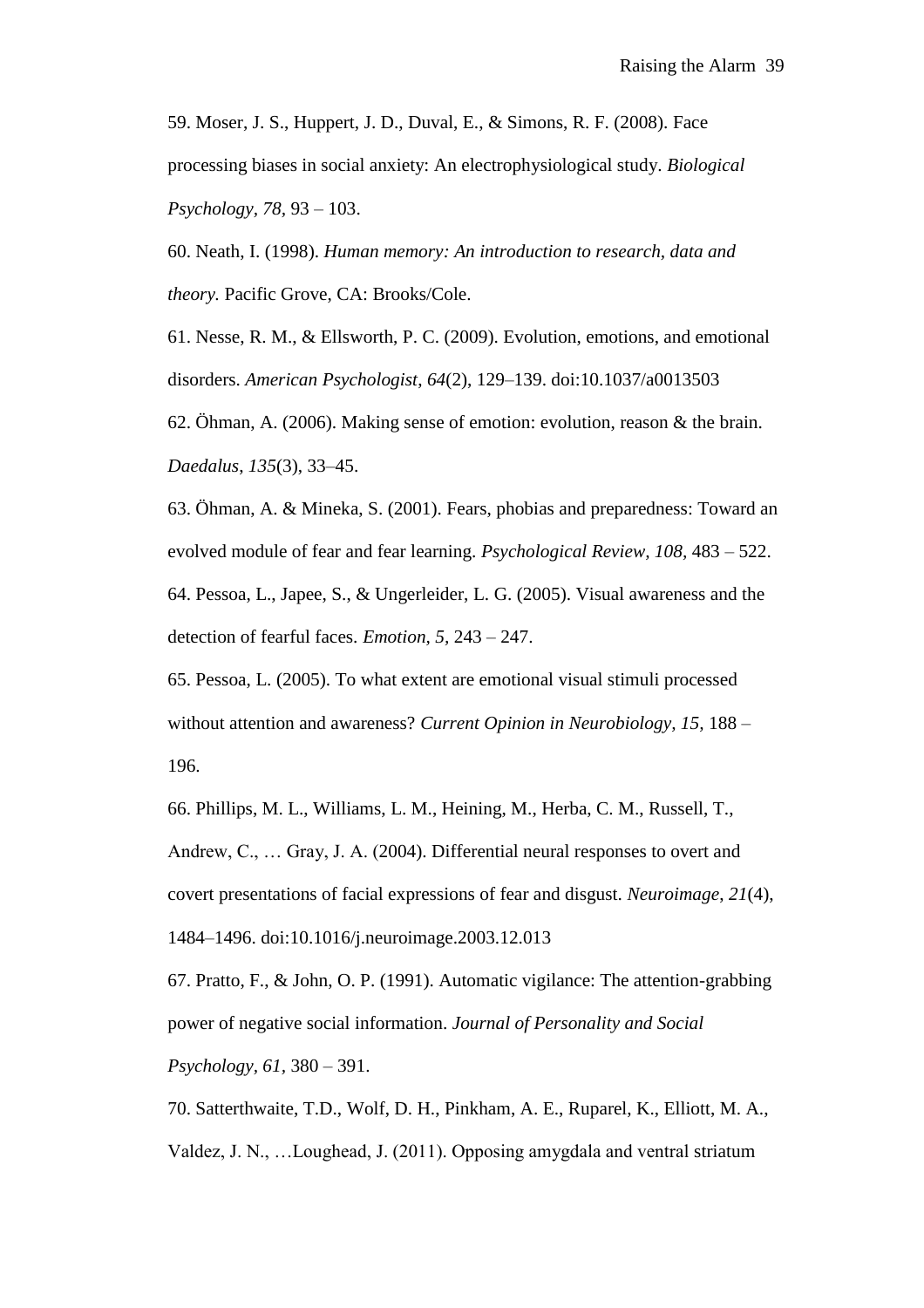connectivity during emotion identification. *Brain and Cognition, 76,* 353 – 363. doi:10.1016/j.bandc.2011.04.005

71. Shasteen, J. R., Sasson, N. J., & Pinkham, A. E. (2015). A detection advantage for facial threat in the absence of anger. *Emotion, 15, 837-845*.

72. Snodgrass, J. G., & Corwin, J. (1988). Pragmatics of measuring recognition memory: Applications to dementia and amnesia. *Journal of Experimental Psychology: General, 117,* 34 – 50.

73. Spielberger, C. D., Gorsuch, R. L., Lushene, R., Vagg, P., & Jacobs, G. (1983). *Manual for the State-Trait Anxiety Inventory.* Palo Alto: Consulting Psychologists Press.

74. Suslow, T., Konrad, C., Kugel, H., Rumstadt, D., Zwitserlood, P., Schöning,

S., … Dannlowski, U. (2010). Automatic Mood-Congruent Amygdala Responses to Masked Facial Expressions in Major Depression. *Biological Psychiatry*, *67*(2), 155–160. doi:10.1016/j.biopsych.2009.07.023

75. Szczepanowski, R., & Pessoa, L. (2007). Fear perception: Can objective and subjective awareness measures be dissociated? *Journal of Vision, 7,* 1 – 17.

76. Tamietto, M., Cauda, F., Celeghin, A., Diano, M., Costa, T., Cossa, F. M., … Gelder, B. De. (2015). Once you feel it, you see it: Insula and sensory-motor contribution to visual awareness for fearful bodies in parietal neglect. *Cortex*, *62*, 56–72. doi:10.1016/j.cortex.2014.10.009

77. Tamietto, M., & de Gelder, B. (2010). Neural bases of the non-conscious perception of emotional signals. *Nature Reviews. Neuroscience*, *11*(10), 697–709. doi:10.1038/nrn2889

78. Tracy, J. L., & Robins, R. W. (2008). The automaticity of emotion recognition. *Emotion (Washington, D.C.)*, *8*(1), 81–95. doi:10.1037/1528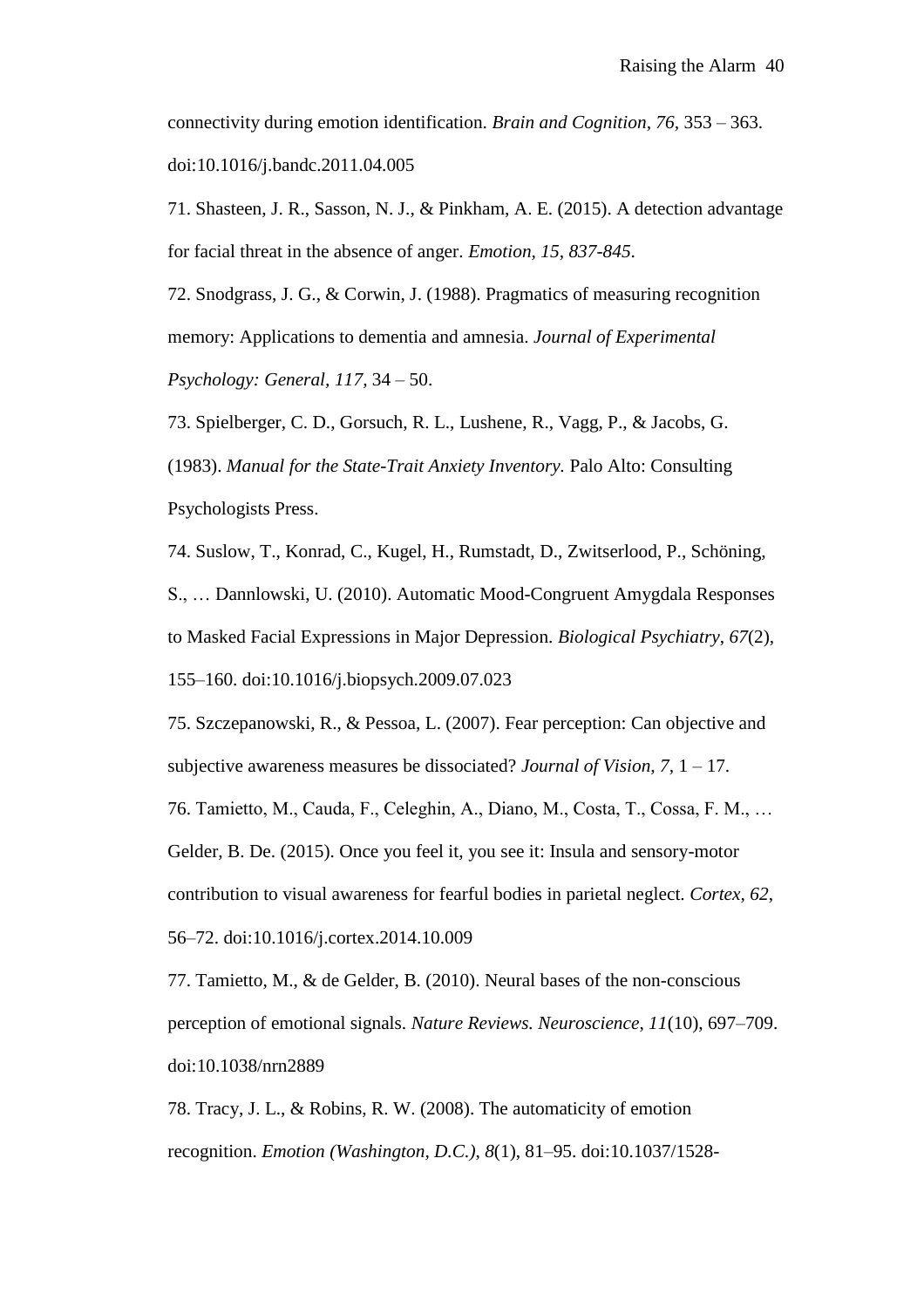3542.8.1.81

79. Tsuchiya, N., & Adolphs, R. (2007). Emotion and consciousness. *Trends in cognitive sciences, 11,* 158 – 167.

80. Victor, T. A., Furey, M. L., Fromm, S. J., Öhman, A., & Drevets, W. C.

(2010). Relationship Between Amygdala Responses to Masked Faces and Mood State and Treatment in Major Depressive Disorder. *Archives of General Psychiatry*, *67*(11), 1128–1138.

81. Wetherill, R. R., Childress, A. R., Jagannathan, K., Bender, J., Young, K. A., Suh, J. J., … Franklin, T. R. (2014). Neural responses to subliminally presented cannabis and other emotionally evocative cues in cannabis-dependent individuals. *Psychopharmacology*, *231*(7), 1397–1407. doi:10.1007/s00213-013-3342-z

82. Whalen, P. J., Rauch, S. L., Etcoff, N. L., McInerney, S. C., Lee, M. B., & Jenike, M. A. (1998). Masked Presentations of Emotional Facial Expressions Modulate Amygdala Activity without Explicit Knowledge. *Journal of Neuroscience*, *18*(1), 411–418.

83. Whalen, P. J. (1998). Fear, vigilance, and ambiguity: Initial neuroimaging studies of the human amygdala. *Current Directions in Psychological Science, 7,* 177 – 188.

84. Whalen, P. J., Kagan, J., Cook, R. G., Davis, C. F., Kim, H., Polis, S., et al., (2004). Human amygdale responsivity to masked fearful eye whites. *Science, 306,* 2061.

85. Yang, J., Cao, Z., Xu, X., & Chen, G. (2012). The amygdala is involved in affective priming effect for fearful faces. *Brain and Cognition*, *80*(1), 15–22. doi:10.1016/j.bandc.2012.04.005

86. Yoon, K. L., & Zinbarg, R. E. (2007). Threat is in the eye of the beholder: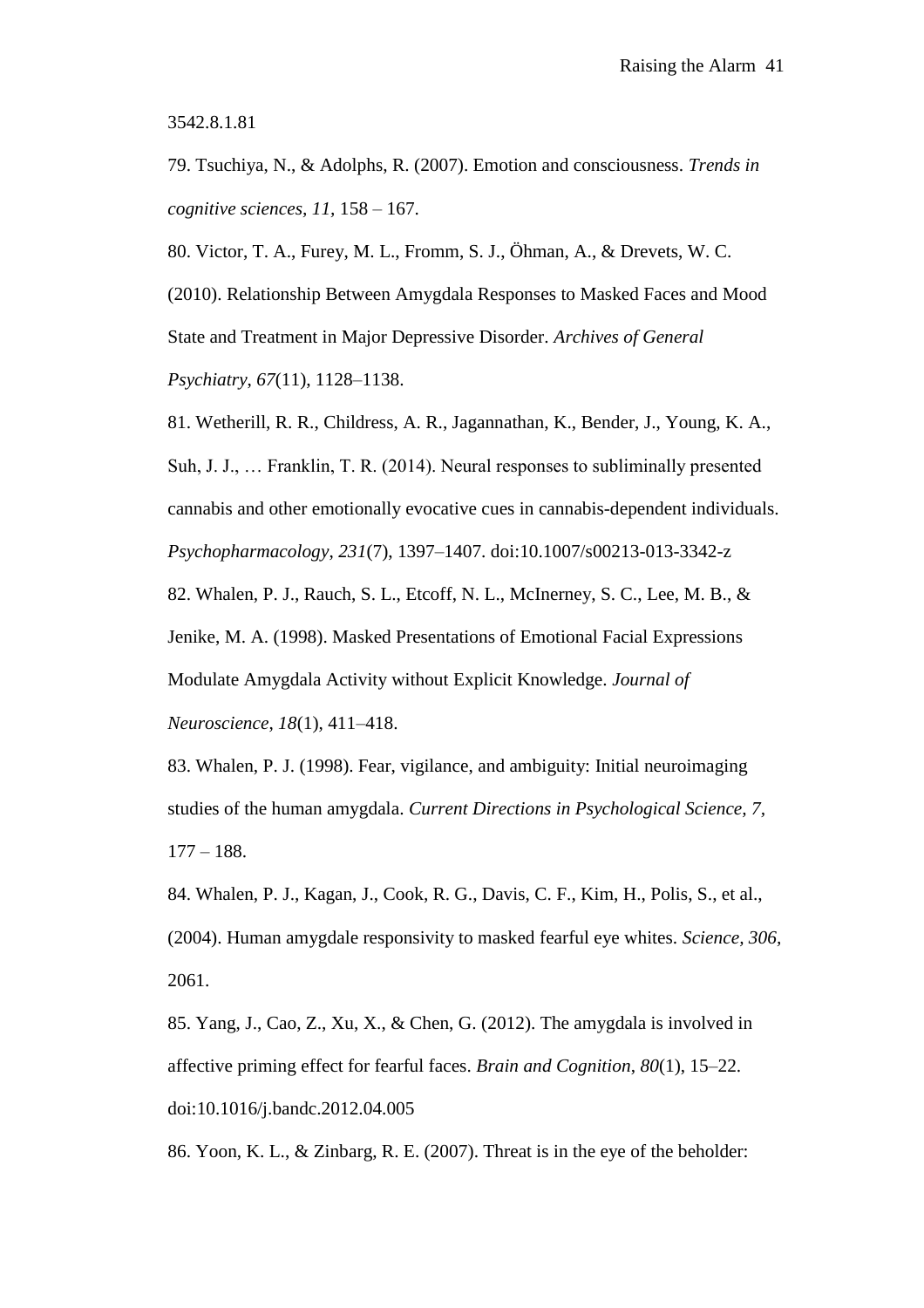Social anxiety and the interpretation of ambiguous facial expressions. *Behaviour* 

*Research and Therapy, 45,* 839 - 847.